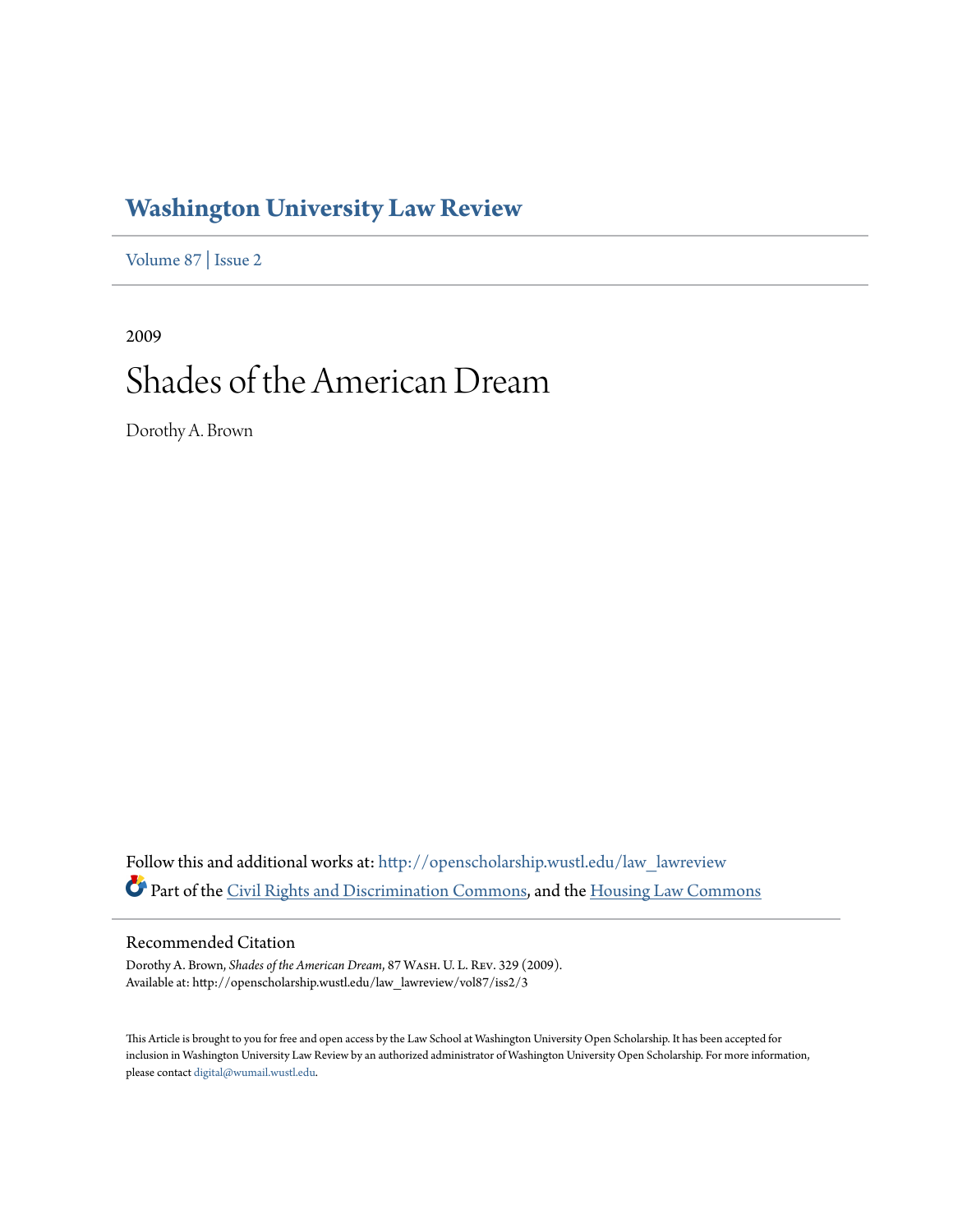# **SHADES OF THE AMERICAN DREAM**

# **DOROTHY A. BROWN**

#### ABSTRACT

*Federal tax policies such as the mortgage interest deduction do not generally encourage anyone to become a homeowner, yet they do increase the cost of housing. Low-income homeowners regardless of race are least likely to be able to take advantage of the mortgage interest deduction. They pay for a benefit that they cannot receive. Middle- and upper-income black homeowners are less likely than middle- and upper-income white homeowners to benefit from federal tax laws supporting homeownership in different ways. The appreciation of most middle- and upper-income black homes is significantly less than the appreciation of middle- and upperincome white homes. As a result, those black homeowners will not benefit as much as white homeowners from the tax provisions that exclude from*  income gain on the sale of their homes. This Article suggests three *solutions which, if enacted, would cause the tax benefits to be more equitably distributed and no longer concentrated in the hands of higher income, white taxpayers.* 

Professor of Law Emory Law School, B.S., Fordham University; J.D., Georgetown University Law Center; L.L.M. (Taxation), New York University. I would like to thank Professors Samuel Bagenstos, Richard Banks, Cheryl Block, John Boger, William Buzbee, Montré Carodine, Michele Dauber, Mary Lou Fellows, Heather Field, Tyrone Forman, Barbara Fried, Tanya Hernández, Pauline Kim, Jeffrey Pennell, Dorothy Roberts, Adam Rosenzweig, Len Rubinowitz, Margo Schlanger, Daniel Shaviro, Joanna Shepherd, Winnie Taylor, Dennis Ventry, Camilla Watson, and Peter Weidenbeck, as well as the faculty workshop participants at the following law schools: Brooklyn, University of California (Davis), Emory, Georgia, Illinois, Minnesota, North Carolina, Stanford, and Washington University in St. Louis for their helpful comments. I would also like to especially thank the students in Northwestern's Fall 2007 Critical Race Theory Colloquium Series for their time, energy, and thoughtful comments as well as the faculty participants. I also thank the student and the faculty participants at the Spring 2009 NYU Tax Policy and Public Finance Colloquium. I thank Mr. Andrew Boardman, Anna Diehn, Melissa D. Johnson, Mr. Arif Noorani, Ms. Abigail Parolise, and Mr. Brian Reddan for excellent research assistance. I would also like to thank Ms. Linda Newell, Ms. Erika Beck, and Mr. Will Haines for their flawless library research assistance. The financial support of the Frances Lewis Law Center, Washington and Lee University, Emory Law School, and the Race and Difference Initiative of Emory University is gratefully acknowledged. Copyright 2007.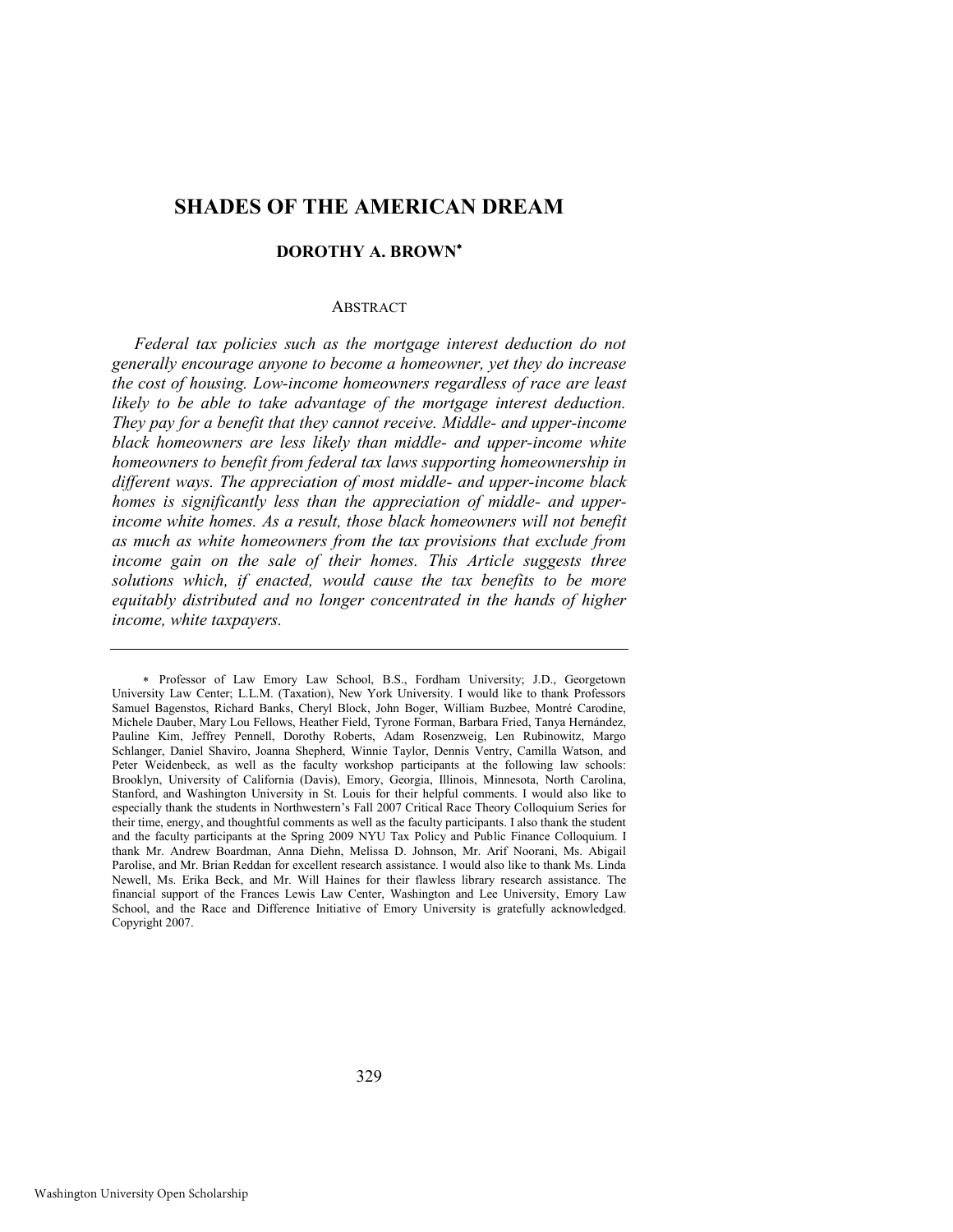*I will give you an example of how race affects my life. I live in a place called Alpine, New Jersey. . . . My house costs millions of dollars. . . . In my neighborhood, there are four black people. Hundreds of houses, four black people. Who are these black people? Well, there's me, Mary J. Blige, Jay-Z and Eddie Murphy. Only black people in the whole neighborhood. . . . Do you know what the white man that lives next door to me does for a living? He's a . . . dentist!* 

*—Chris Rock, Kill the Messenger (HBO Home Video 2009)* 

# TABLE OF CONTENTS

| $\mathcal{A}_{\cdot}$ | Tax Benefits Increase the Cost of Homeownership, But Do     |  |  |  |
|-----------------------|-------------------------------------------------------------|--|--|--|
|                       | 336                                                         |  |  |  |
| B.                    | Federal Tax Laws Significantly Subsidize Homeownership  338 |  |  |  |
| 339                   |                                                             |  |  |  |
| $\mathcal{A}_{\cdot}$ |                                                             |  |  |  |
| $B_{\cdot}$           |                                                             |  |  |  |
| $\mathcal{C}$         |                                                             |  |  |  |
| D.                    |                                                             |  |  |  |
|                       |                                                             |  |  |  |
| $\mathcal{A}$ .       |                                                             |  |  |  |
| $B_{\cdot}$           |                                                             |  |  |  |
| $\mathcal{C}$         |                                                             |  |  |  |
| D.                    | Homeownership Quality: The Ten Drop Rule 354                |  |  |  |
| E.                    |                                                             |  |  |  |
| F.                    |                                                             |  |  |  |
| G.                    |                                                             |  |  |  |
|                       | V. RACE- AND CLASS-BASED SOLUTIONS: ENCOURAGING             |  |  |  |
|                       |                                                             |  |  |  |
| $\mathcal{A}_{\cdot}$ |                                                             |  |  |  |
| $B_{\cdot}$           | Solutions to End Race and Class Discrimination  368         |  |  |  |
| $\mathcal{L}$         | Convert the Deduction into a Refundable Credit 368          |  |  |  |
| $\overline{2}$        |                                                             |  |  |  |
| 3 <sub>1</sub>        | Allow Credit for Racially Diverse Neighborhoods 371         |  |  |  |
| 4.                    |                                                             |  |  |  |
|                       |                                                             |  |  |  |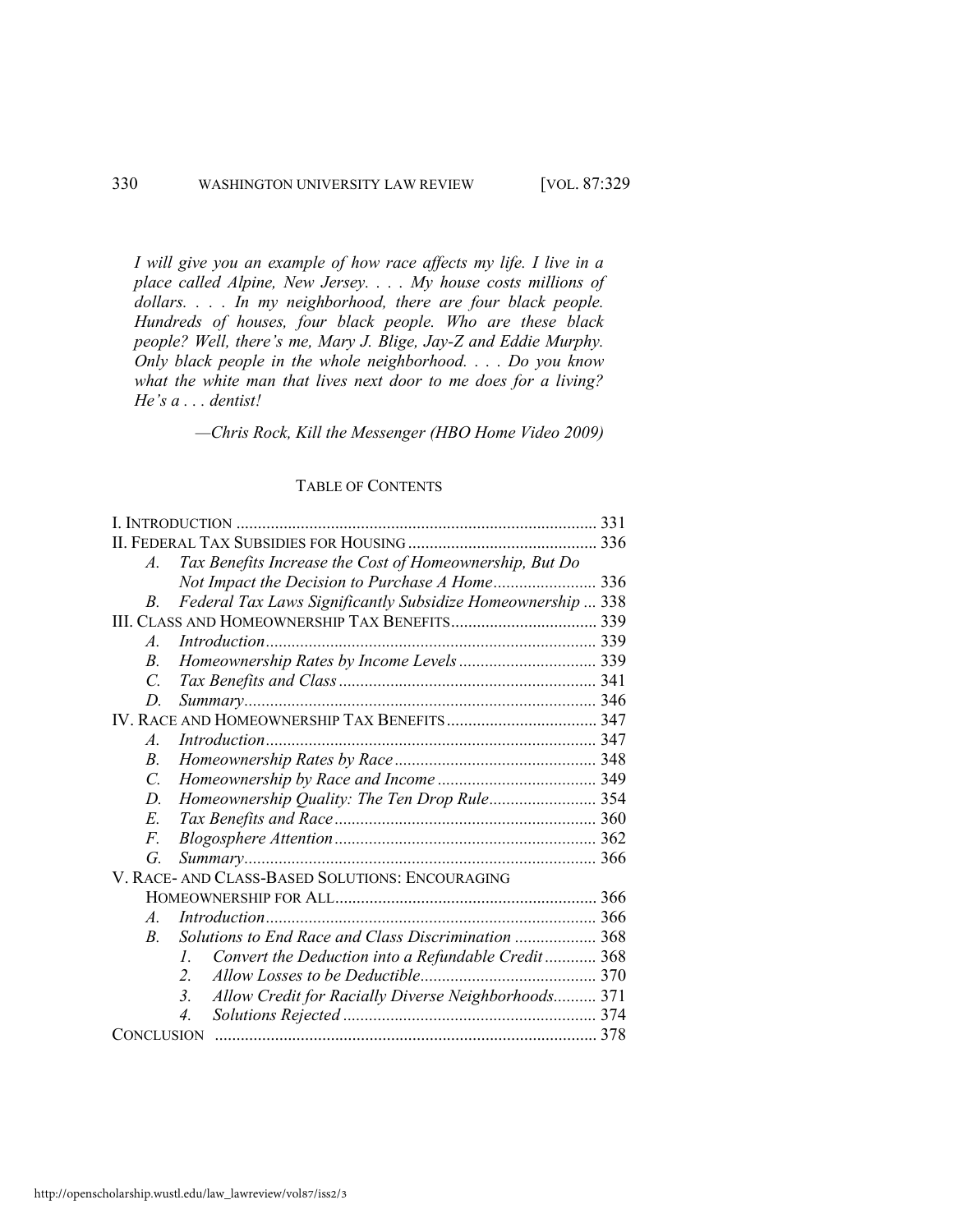#### <span id="page-3-0"></span>I. INTRODUCTION

If Chris Rock is right, and there are only four blacks in his neighborhood, then Chris Rock's home is an excellent financial investment.<sup>1</sup> Home ownership in Alpine, New Jersey, is an excellent financial investment precisely because very few blacks live there. Chris Rock and all other blacks in America are subject to the reality that once a neighborhood has more than 10% black homeowners, the home values decline.<sup>2</sup> While recent events show the downside of homeownership for many Americans,<sup>3</sup> for African-Americans generally, homeownership has always been a mixed blessing.

<span id="page-3-1"></span>Unlike Chris Rock, most African-Americans do not live in overwhelmingly white, wealthy neighborhoods.<sup>4</sup> For the majority of

*Id.* (citations omitted); Thomas M. Shapiro, *Race, Homeownership and Wealth*, 20 WASH. U. J.L. & POL'Y 53, 68 (2006) ("Moreover, homes lose about 16% of their value when located in neighborhoods that are more than 10% black.") (citation omitted).

4. See, e.g., David Rusk, The "Segregation Tax": The Cost of Racial Segregation to Black

<sup>1.</sup> *Cf.* Glenn Beck, *Media Attacks Sarah Palin; Can Palin Win Over Clintonites?; What is Troopergate?* (CNN television broadcast Sept. 3, 2008) ("Alpine, New Jersey, which only has a population of 1.5% that is black.").

<sup>2.</sup> Abraham Bell & Gideon Parchomovsky, *The Integration Game*, 100 COLUM. L. REV. 1965, 1984 (2000) (noting that one study "finds that prices of residential units drop by 16% when the percentage of blacks in a neighborhood changes from less than 10% to 10–60%."); Nancy A. Denton, *The Role of Residential Segregation in Promoting and Maintaining Inequality in Wealth and Property*, 34 IND. L. REV. 1199, 1207–08 (2001). Professor Denton writes:

Though the work is not yet complete, our initial findings reveal that both blacks and whites are penalized for living in neighborhoods that are more heavily black.... units lose approximately sixteen percent of their value when neighborhood composition increases from less than ten percent black to between ten percent and sixty percent black, and they lose fortysix percent of their value if the neighborhood's black population rises above sixty percent. These results vary significantly by region, following the same pattern as the declines in segregation discussed above. Western housing loses no more than 33% of its value when located in neighborhoods that are more than 10% black. By contrast, reductions in annual costs are as much as 40% in the South, 52% in the Midwest and 70% in the Northeast for dwellings located in neighborhoods that are more than 10% black.

<sup>3.</sup> *See, e.g.*, Vikas Bajaj, *In the Current Foreclosure Crisis, Echoes of the Past*, N.Y. TIMES, Aug. 12, 2007, at 12 ("At the end of March, nearly 20 percent of loans to subprime borrowers—those with weak credit history—were past due or in foreclosure."); Clifford Krauss, *Belatedly, Some States Move to Limit Damage From Subprime Lending*, N.Y. TIMES, Aug. 24, 2007, at C1 ("The Mortgage Bankers Association reports that 550,000 homeowners with subprime loans began a foreclosure process over the last year, and specialists say that the number could double in the next couple of years.‖); Alexandra Marks & Ron Scherer, *As Foreclosures Mount, States Step In*, CHRISTIAN SCI. MONITOR, Apr. 5, 2007 ("The stakes are high: As many as 130,000 homeowners—the most in 30 years—are going into foreclosure each month. Experts worry that entire neighborhoods will decline similar to what happened in the 1960s and '70s—as abandoned foreclosed homes cause property values to drop.‖). *Cf.* Frank S. Alexander, *The Housing of America's Families: Control, Exclusion and Privilege*, 54 EMORY L.J. 1231, 1232 (2005) ("Though homeownership rates may now be at sixtyeight percent, we also are witnessing the highest recorded rates of residential foreclosures, and the average family has less equity in their [sic] home than ever before.").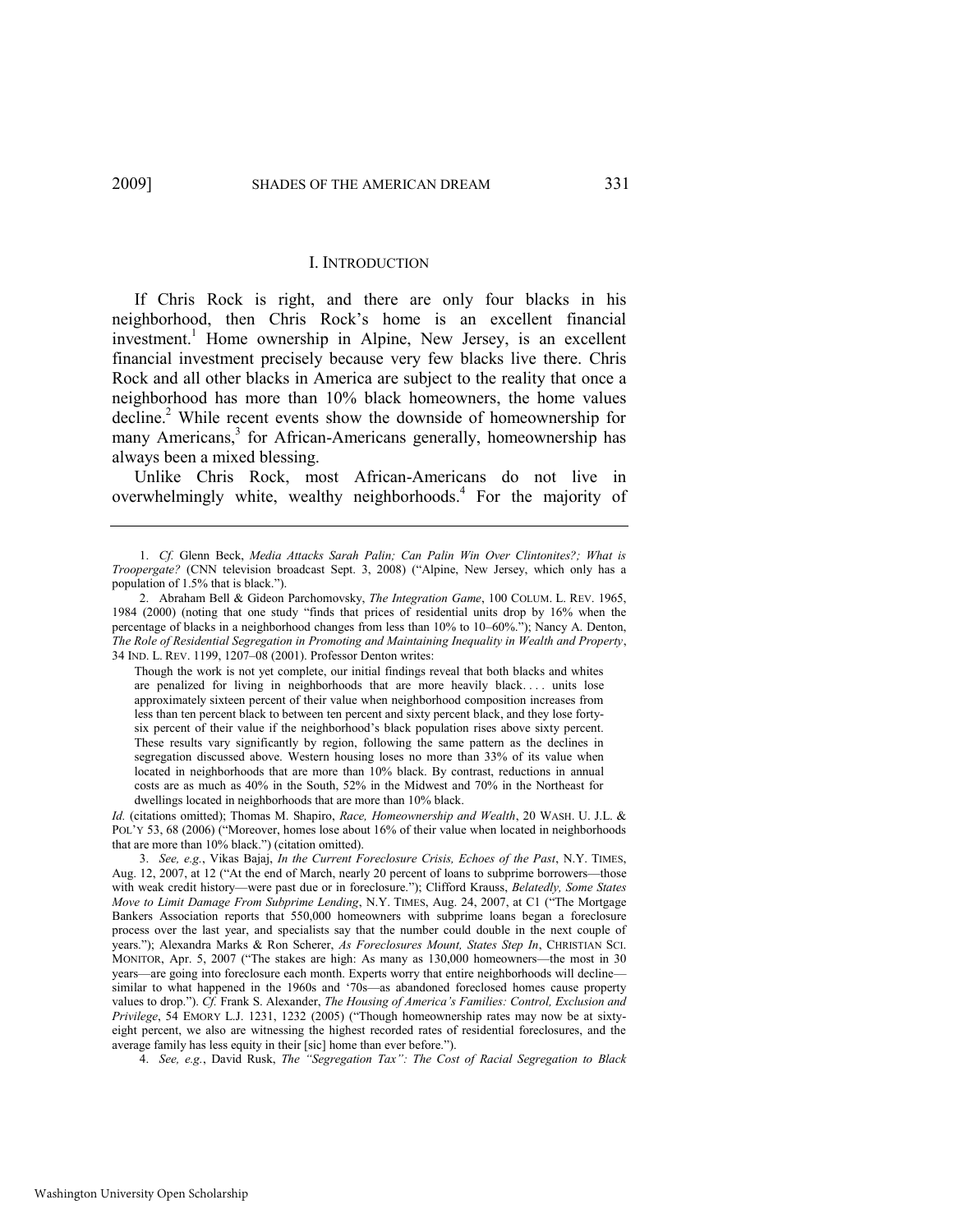blacks, homeownership is a poor financial investment.<sup>5</sup> To be sure, there are other non-financial benefits received by black homeowners, including better neighborhoods, better schools, and less crime.<sup>6</sup> But the vast majority of whites receive better neighborhoods, better schools, less crime and a good financial investment when they become homeowners.<sup>7</sup>

Homeownership in America has historically been viewed as a solid investment both financially $\delta$  and as a means of living the American Dream.<sup>9</sup> This Article will show that homeownership has never been a good financial investment for either the vast majority of African-American homeowners or for low-income homeowners. Government subsidies for homeownership, especially federal tax subsidies, create winners and losers generally along race and class lines.

8. *See* Rusk, *supra* note [4,](#page-3-0) at 2 ("Home equity is the typical American family's most important financial asset, and an important vehicle for transmitting wealth from generation to generation."). The flip side of this point, however, is that renters have significantly less wealth than homeowners. *See, e.g.*, Stephen G. Gilles, *The Judgment-Proof Society*, 63 WASH. & LEE L. REV. 603, 670 n.300 (2006) (―According to a 2004 study of census data by the Pew Hispanic Center, the median net worth of renters is only 1% of the median net worth of homeowners.") (citations omitted); Molly S. McUsic, *Looking Inside Out: Institutional Analysis and the Problem of Takings*, 92 NW. U. L. REV. 591, 627 n.167 (1998) ("[T]he median net worth of owner-occupiers is \$77,183 compared to \$2203 median net worth for renters."); Shapiro, *supra* note [2,](#page-3-1) at 65 ("Homeownership is the largest component of the wealth portfolios of both white and black families. In 2002, housing wealth accounted for 63% of all wealth in African-American families.") (citations omitted); Elizabeth Warren, *The Economics of Race: When Making it to the Middle is Not Enough*, 61 WASH. & LEE L. REV. 1777, 1790 (2004) ("Most renters have far lower total net worth than their home-owning counterparts. The differences are not confined only to homes. Renters have fewer assets of every kind—stocks, bonds, retirement accounts, cars, personal property, small businesses, and so on.") (citation omitted); Lee Anne Fennell, *Homes Rule*, 112 YALE L.J. 617, 627 (2002) (reviewing WILLIAM A. FISCHEL, THE HOMEVOTER HYPOTHESIS: HOW HOME VALUES INFLUENCE LOCAL GOVERNMENT TAXATION, SCHOOL FINANCE, AND LAND-USE POLICIES (2001)) ("In 1998, the median family income of renters was less than half that of homeowners, and the median family net worth of renters was less than one-thirtieth that of homeowners.") (citation omitted).

9. *See* Douglas G. Baird, *Technology, Information, and Bankruptcy*, 2007 U. ILL. L. REV. 305, 307 ("Living in one's own home is often touted as an integral part of the American Dream, and promoting homeownership is often an explicit government policy.") (citation omitted); Allison D. Christians, *Breaking the Subsidy Cycle: A Proposal for Affordable Housing*, 32 COLUM. J.L. & SOC. PROBS. 131, 145 (1999) ("Homeownership has long been identified with the 'American dream.' It is considered to be 'a basic value in American society' and a 'national good.'") (citations omitted); Michael S. Knoll, *Taxation, Negative Amortization and Affordable Mortgages*, 53 OHIO ST. L.J. 1341, 1378 (1992) ("Homeownership is a cherished part of the American dream.").

*Homeowners*, BROOKINGS INST. SURVEY SERIES, Oct. 2001 at 4 ("[T]he typical black resident lived in a neighborhood that was 50 percent black, and almost two-thirds of black residents would have to move in order for every neighborhood to be 13 percent black.").

<sup>5.</sup> *See infra* Part IV.D.

<sup>6.</sup> *See infra* not[e 128 a](#page-31-0)nd accompanying text.

<sup>7.</sup> *See infra* notes [128](#page-31-0)–32 and accompanying text.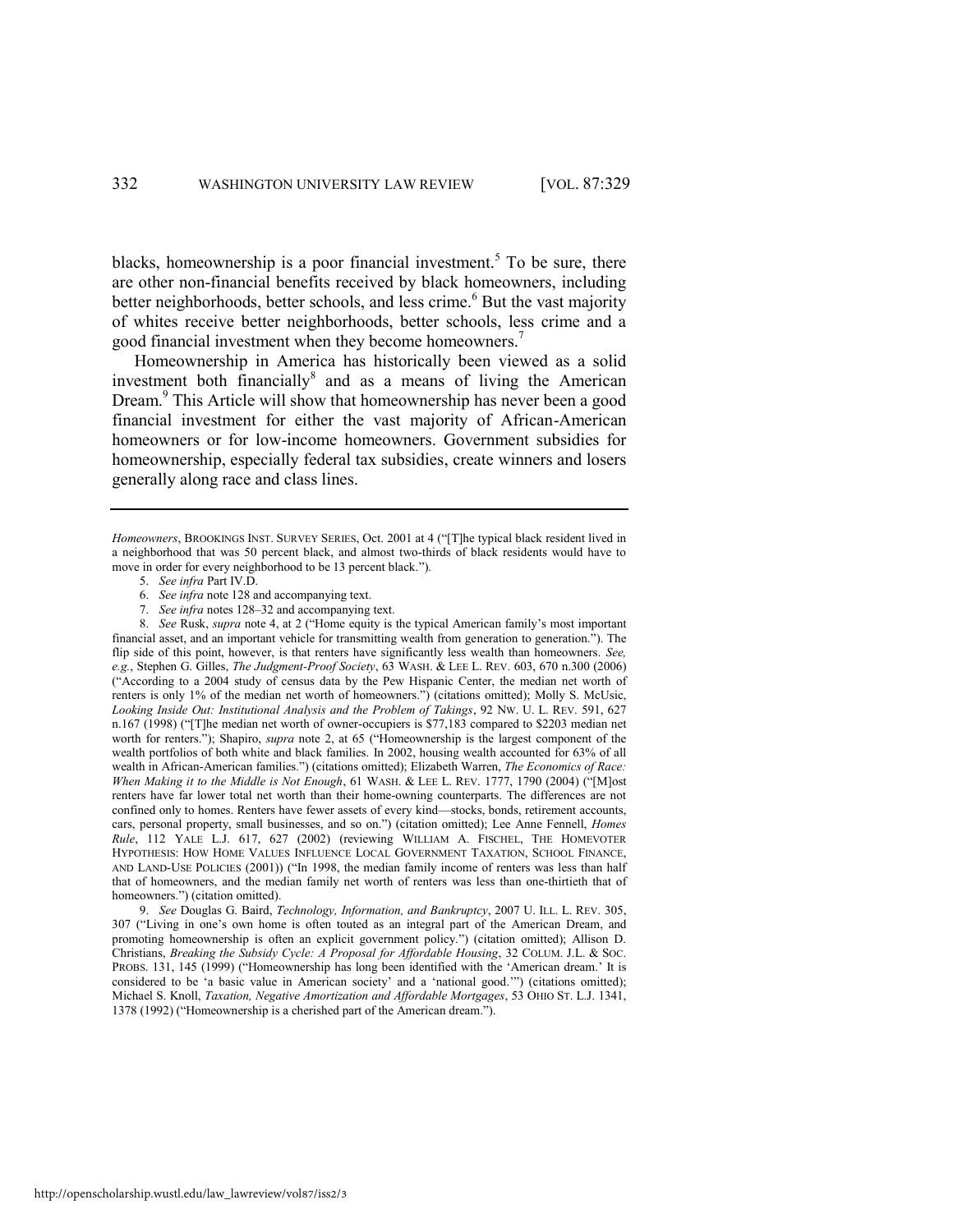Middle- and upper-income taxpayers who are overwhelmingly white benefit the most from federal tax subsidies for housing.<sup>10</sup> On the other hand, the majority of low-income taxpayers, regardless of race, and the majority of African-American taxpayers, regardless of class, are the least likely to benefit from federal tax subsidies for housing.<sup>11</sup> Given the near collapse of our housing industry, now may be the time to re-think the government's generous federal tax subsidies for homeownership.

<span id="page-5-0"></span>It is estimated that for fiscal year 2009, the loss in tax revenue from the tax subsidies for housing will be in excess of  $$207$  billion.<sup>12</sup> Adding insult to injury, economists agree that virtually no one buys a house because of those tax subsidies, but the subsidies do increase the cost of housing.<sup>13</sup> Federal tax subsidies for homeownership are expensive and inefficient, with race and class key determinants of their receipt. Finally, homeownership increases wealth disparities by race in America.<sup>1</sup> Therefore, the current subsidies for homeownership are too costly to retain in their present form.

<span id="page-5-1"></span><sup>10.</sup> *See infra* Part IV.E. This is true because middle- and upper-income taxpayers are most likely to be homeowners than any other racial or ethnic group and eligible to itemize their deductions.

<sup>11.</sup> *See infra* Part III.C. This is true because low-income homeowners are most likely to sell their homes for a non-deductible loss, blacks are more likely to be renters ineligible for federal tax subsidies, and blacks who are homeowners are less likely to benefit from tax provisions that reward valuable homes with significant equity appreciation.

<sup>12.</sup> OFFICE OF MGMT. & BUDGET, ANALYTICAL PERSPECTIVES, BUDGET OF THE UNITED STATES GOVERNMENT, FISCAL YEAR 2007, 288 (Author's calculations: \$94.5 billion (mortgage interest); \$12.8 billion (real property taxes); \$59.9 billion (exclusion of gain on sale of residence); and \$40.6 (exclusion for net imputed rental income) for a total of \$207.8 billion.).

<sup>13.</sup> *See, e.g.*, William G. Gale, Jonathan Gruber & Seth Stephens-Davidowitz, *Encouraging Homeownership Through the Tax Code*, 115 TAX NOTES 1171, 1171 (June 18, 2007) ("Evidence suggests, however, that the mortgage interest deduction ... does little if anything to encourage homeownership. Instead, it serves mainly to raise the price of housing and land and to encourage people who do buy homes to borrow more and to buy larger homes than they otherwise would."); Edward L. Glaeser & Jesse M. Shapiro, *The Benefits of the Home Mortgage Interest Deduction*, 17 TAX POL'Y & ECON. 37, 39 (2003) ("While the deduction appears to increase the amount spent on housing, it also appears to have almost no effect on the homeownership rate."); Roberta F. Mann, *The (Not So) Little House on the Prairie: The Hidden Costs of the Home Mortgage Interest Deduction*, 32 ARIZ. ST. L.J. 1347, 1391 (2000) ("None of the evidence from economists or from other countries suggests that the repeal of the home mortgage interest deduction would reduce demand for owner occupied housing or home ownership rates.‖); Roger Lowenstein, *Who Needs the Mortgage-Interest Deduction?*, N.Y. TIMES, Mar. 5, 2006, § 6 (Magazine), at 78 ("Economists don't agree on much, but they do agree on this: the interest deduction doesn't do a thing for homeownership rates. If you eliminated the deduction tomorrow, America would have the same number of homeowners . . . .

<sup>14.</sup> *Cf*. Kerwin Kofi Charles & Erik Hurst, *The Transition to Home Ownership and the Black-White Wealth Gap*, 84 REV. ECON. STAT. 281, 281 (2002) ("Given the strong historical association between home ownership and wealth, it is likely that the racial wealth gap derives, at least partially, from the large observed racial differences in housing wealth."); Shapiro, *supra* not[e 2,](#page-3-1) at 68 ("Just as home ownership creates wealth for both whites and blacks, it simultaneously widens the racial wealth gap under current conditions.").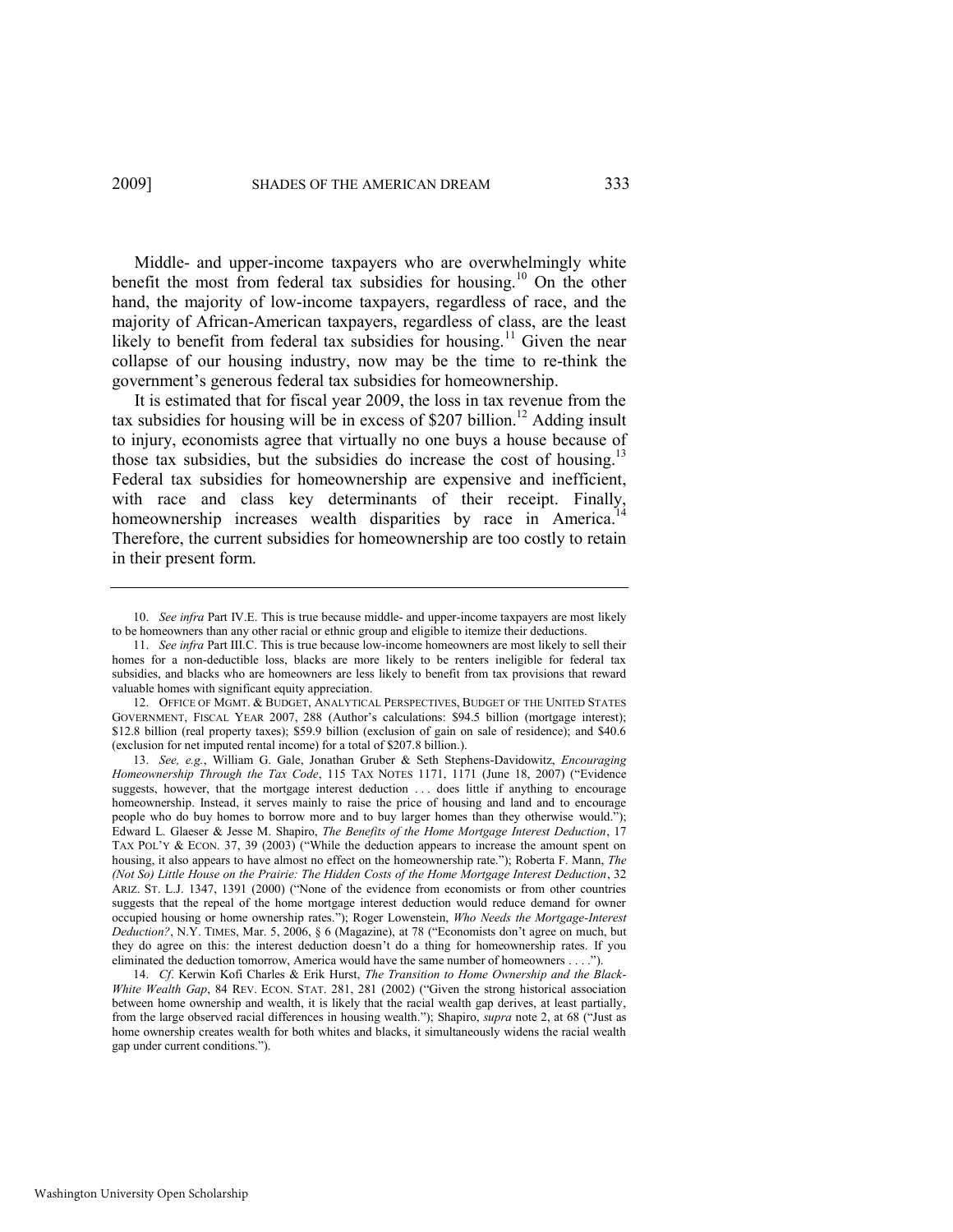Part II begins by discussing the literature demonstrating that tax subsidies encourage virtually no one to purchase a house. The tax subsidies benefit those who were already going to buy homes. The literature does conclude, however, that tax benefits increase the cost of housing and taxpayers purchase more expensive homes than they would without the tax benefits. Part II then briefly describes the well-known federal tax benefits associated with homeownership: deductions for mortgage interest and real property taxes,<sup>15</sup> an exclusion from income of the imputed rental value of our homes,<sup>16</sup> and an exclusion from income of the gain on the sale of our personal residence.<sup>17</sup>

Part III provides a class-based analysis of federal tax benefits for homeownership. Most low-income taxpayers are not homeowners and are not eligible for federal tax benefits. For those low-income taxpayers who are homeowners, many do not itemize deductions and thus cannot receive the benefits of the mortgage interest deduction, which has been included in the price of the asset that they have purchased. Increased housing costs caused by the tax subsidy make it more difficult for low-income taxpayers to buy homes. In addition, low-income homeowners often sell their homes at a loss and cannot deduct that loss. On the other hand, middle- and upper-income taxpayers—regardless of race—are most likely to become homeowners and most likely to itemize deductions; however, they may be subject to the alternative minimum tax and lose a portion of their real property tax deductions. Further, upper-income taxpayers are most likely to benefit from the exclusion of imputed rental income as well as the exclusion from gain on the sale of their personal residence.

Part IV provides a race-based analysis of federal tax benefits for homeownership. Tax laws disadvantage black taxpayers and other taxpayers of color in three different ways.<sup>18</sup> First, tax laws only benefit homeowners, and whites are far more likely to be homeowners than any other racial or ethnic group.<sup>19</sup> Second, the housing market penalizes neighborhoods where more than 10% of the homeowners are black, while the housing market gives a bonus to neighborhoods where homeowners

<sup>15.</sup> *See infra* Part II.B.

<sup>16.</sup> *Id.*

<sup>17.</sup> *Id.*

<sup>18.</sup> The Article attempts to address the racial and ethnic effects of federal tax law on all racial and ethnic groups. In certain instances, the Article focuses on black and white taxpayers because of the wealth of empirical data that exists for black and white homeowners that does not exist for other groups.

<sup>19.</sup> *See infra* Part IV.B.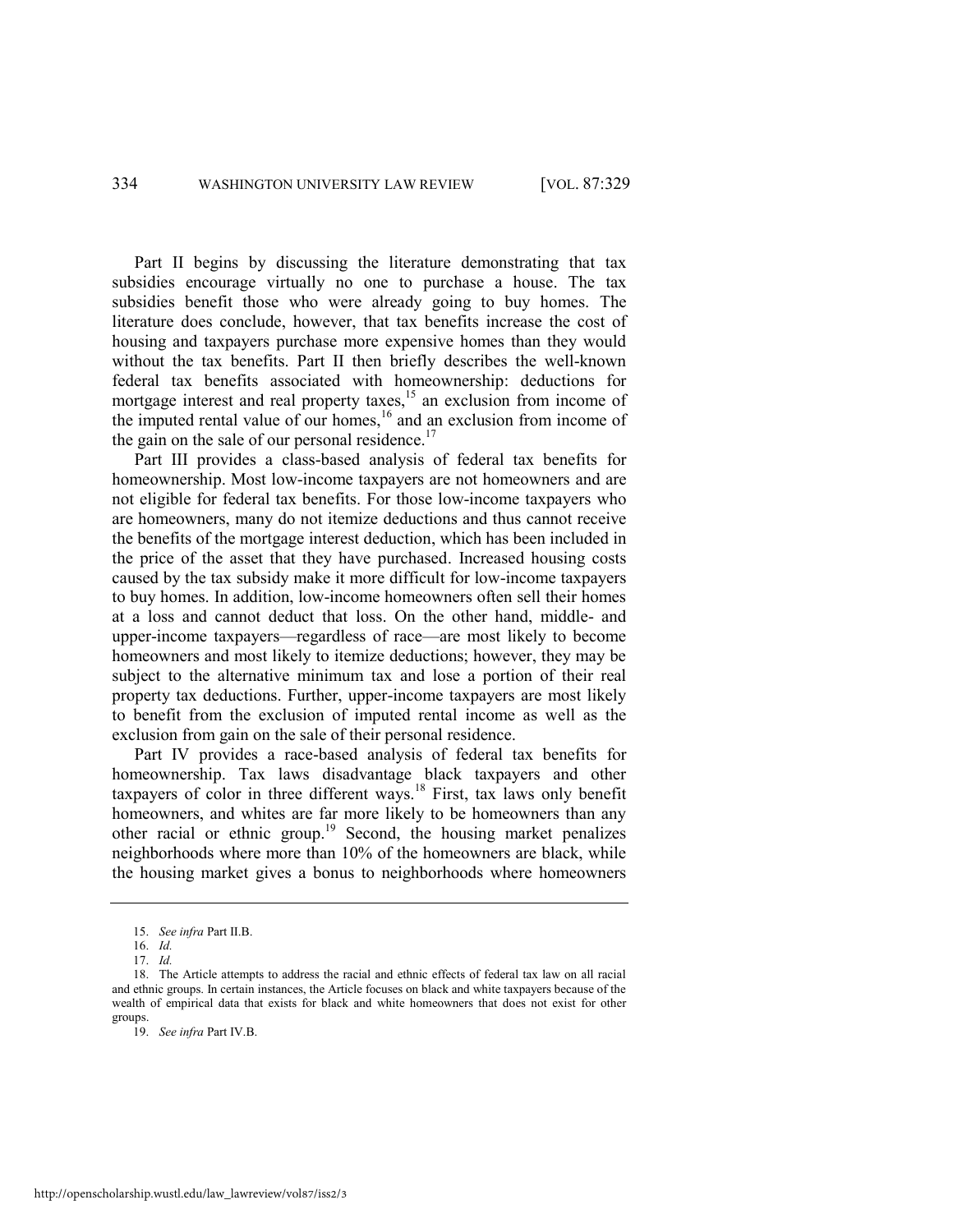# 2009] SHADES OF THE AMERICAN DREAM 335

are at least 90% white.<sup>20</sup> Most black homeowners live in majority black neighborhoods, and most white homeowners live in majority white neighborhoods.<sup>21</sup> As a result, there is an effective cap on the appreciation for black homes when compared with their white counterparts living in 90% white neighborhoods.<sup>22</sup> Federal tax policy's exclusion from income for the gain on the sale of their homes will always disadvantage blacks who, unlike Chris Rock, do not live in 90% white neighborhoods when compared to their white counterparts who do. Finally, the exclusion for imputed rent will similarly be worth more the more the home is worth. Given that there is an effective cap on the value of black homes that are not in overwhelmingly white neighborhoods when compared to white homes that are, the exclusion will be worth more to middle- and upperincome white homeowners who live in overwhelmingly white neighborhoods than middle- and upper-income black homeowners who do not. This Part also discusses blogosphere comments about earlier drafts of the Article.

<span id="page-7-0"></span>Part V provides three solutions to the race- and class-based problems identified herein. It begins with a critique of prior articles that have analyzed housing tax subsidies from a race<sup>23</sup> and/or class<sup>24</sup> perspective. The critique shows that proposed solutions either ignore the race-based discrimination faced by homeowners of color, or would make things worse for black homeowners. Part V then offers three different solutions which

21. *See supra* not[e 2.](#page-3-1) 

<sup>20.</sup> *See supra* not[e 2 a](#page-3-1)nd accompanying text. This 10% cap only seems to apply to the percentage of blacks living in the neighborhood and not to Hispanics, Asians, or Native Americans. *See* Rusk, *supra* not[e 4,](#page-3-0) at 4 (Table 2 showing no statistical significance in the differences in racial neighborhood composition except for blacks.).

<sup>22.</sup> *See* Katherine A. Kiel & Jeffrey E. Zabel, *House Price Differentials in U.S. Cities: Household and Neighborhood Racial Effects*, 5 J. HOUSING ECON. 143, 156 (1996) (authors studied housing appreciation in Chicago, Denver, and Philadelphia and found housing appreciation was limited for minority homeowners in Chicago and Philadelphia, but not Denver); Sunwoong Kim, *Race and Home Price Appreciation in Urban Neighborhoods: Evidence from Milwaukee, Wisconsin*, 28 REV. BLACK POL. ECON. 9, 9 (2000) ("In this paper, we provide strong empirical evidence that the neighborhoods that are heavily resided in by racial minorities experience low appreciation rates in the long run.").

<sup>23.</sup> *See, e.g.*, Mann, *supra* note [13,](#page-5-0) at 1365–66 (2000) (describing race and class impact of the mortgage interest deduction); Beverly I. Moran & William Whitford, *A Black Critique of the Internal Revenue Code*, 1996 WISC. L. REV. 751, 780 (describing racial impact of the mortgage interest deduction); Mylinh Uy, Comment, *Tax and Race: The Impact on Asian Americans*, 11 ASIAN L.J. 117, 124–27 (2004) (describing racial impact of the mortgage interest deduction).

<sup>24.</sup> *See, e.g.*, Mann, *supra* note [13,](#page-5-0) at 1360–62 nn.67–90 and accompanying text (describing class effects of the mortgage interest deduction); Leo P. Martinez, "To Lay and Collect Taxes": The *Constitutional Case for Progressive Taxation*, 18 YALE L. & POL'Y REV. 111, 150 n.280 (1999) (―regressive deductions, like the mortgage interest deduction, tend to make progressive rate structures less progressive.").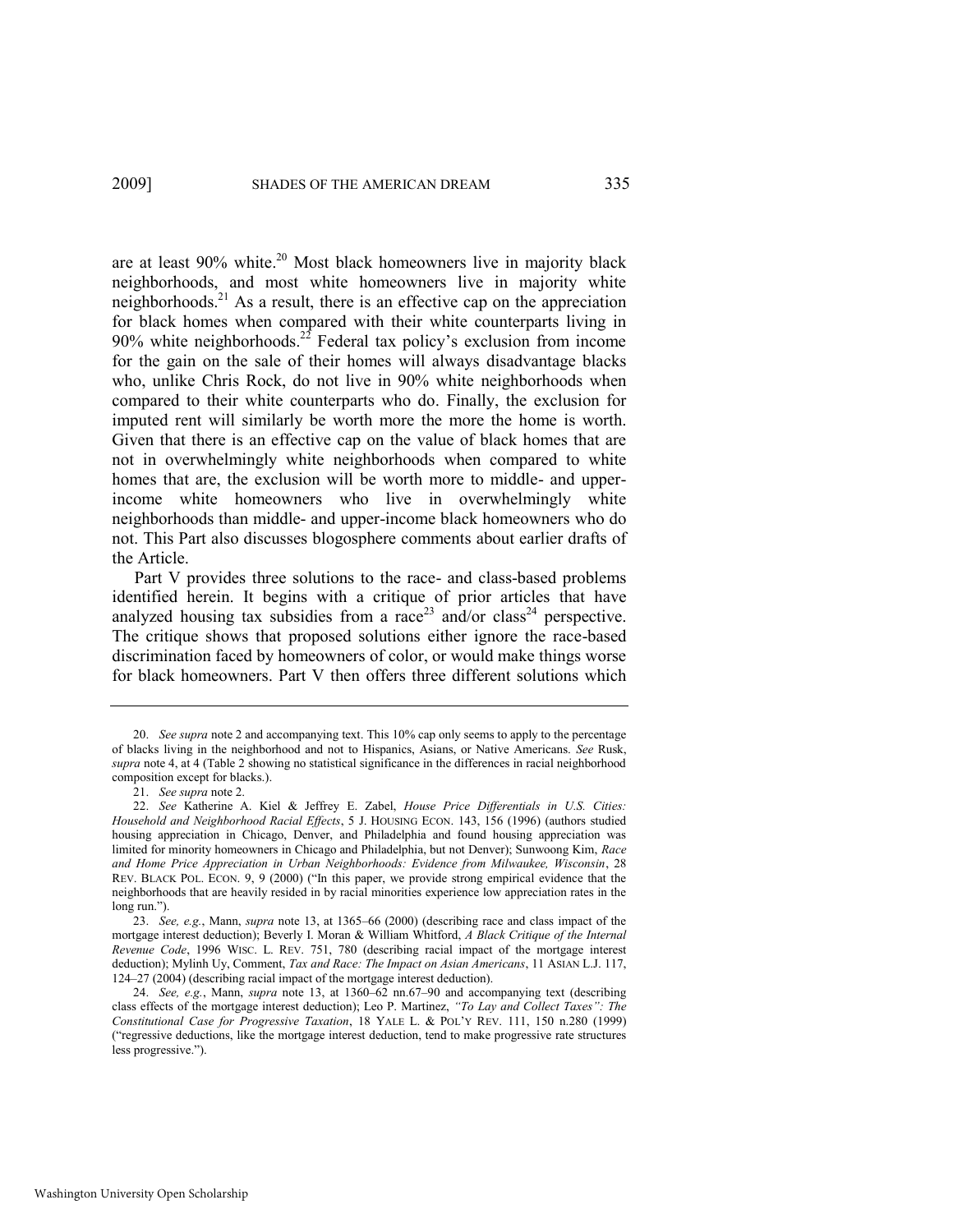will better target reform to those low-income and black middle- and upperincome homeowners currently disadvantaged by federal tax policies.

First, refundable credits should be available for housing to insure lowincome homeowners who have purchased an asset with the tax deduction built into the price will be able to receive a tax benefit. Second, losses on the sale of personal residences for low-income homeowners should be allowed to offset ordinary income. Third, housing tax benefits should only be allowed for homes in "racially diverse" neighborhoods. Instead of reinforcing the race-based discrimination currently existing in the housing market, tax law should counteract it. A tax subsidy for homeowners in "racially diverse" neighborhoods would make homes in those neighborhoods more valuable as compensation for the earlier market penalty. The Article concludes by noting that, to the extent that tax policies are imposing a barrier to homeownership on the basis of race and/or class, those policies must change. These extreme financial times call for extreme reform measures.

#### II. FEDERAL TAX SUBSIDIES FOR HOUSING

# *A. Tax Benefits Increase the Cost of Homeownership, But Do Not Impact the Decision to Purchase A Home*

<span id="page-8-0"></span>Numerous articles have examined the tax benefits associated with housing.<sup>25</sup> Since the beginning of our income tax until the Tax Reform Act of 1986, all interest was deductible.<sup>26</sup> While the legislative history on the allowance of personal interest is sparse, when Congress amended the Internal Revenue Code to continue to allow the mortgage interest deduction in 1986, while disallowing, for example, a deduction for credit card interest payments, it cited encouraging homeownership as justification<sup>27</sup> notwithstanding the empirical data that shows that tax

<sup>25.</sup> *See, e.g.*, Mann, *supra* note [13,](#page-5-0) at 1361 ("The home mortgage interest deduction thus constitutes an upside-down subsidy—the greater the need, the smaller the subsidy.") (citation omitted); William T. Mathias, *Curtailing the Economic Distortions of the Mortgage Interest Deduction*, 30 U. MICH. J.L. REFORM 43 (1996) (describing tax benefits of the mortgage interest deduction); Mark Andrew Snider, *The Suburban Advantage: Are the Tax Benefits of Homeownership Defensible?*, 32 N. KY. L. REV. 157 (2005) (describing tax benefits of the mortgage interest deduction for suburban homeowners as opposed to urban homeowners).

<sup>26.</sup> Mathias, *supra* note [25,](#page-8-0) at 45 ("From the inception of the income tax in 1913 until the passage of the Tax Reform Act of 1986 . . . the general rule was that a taxpayer could deduct all personal interest payments, including interest payments on home mortgages."); see also Joseph A. Snoe, *My Home, My Debt: Remodeling the Home Mortgage Interest Deduction*, 80 KY. L.J. 431, 436– 38 (1992) (describing the Tax Reform Act changes to interest deductions).

<sup>27.</sup> *See* STAFF OF J. COMM. ON TAXATION, 100TH CONG., GENERAL EXPLANATION OF THE TAX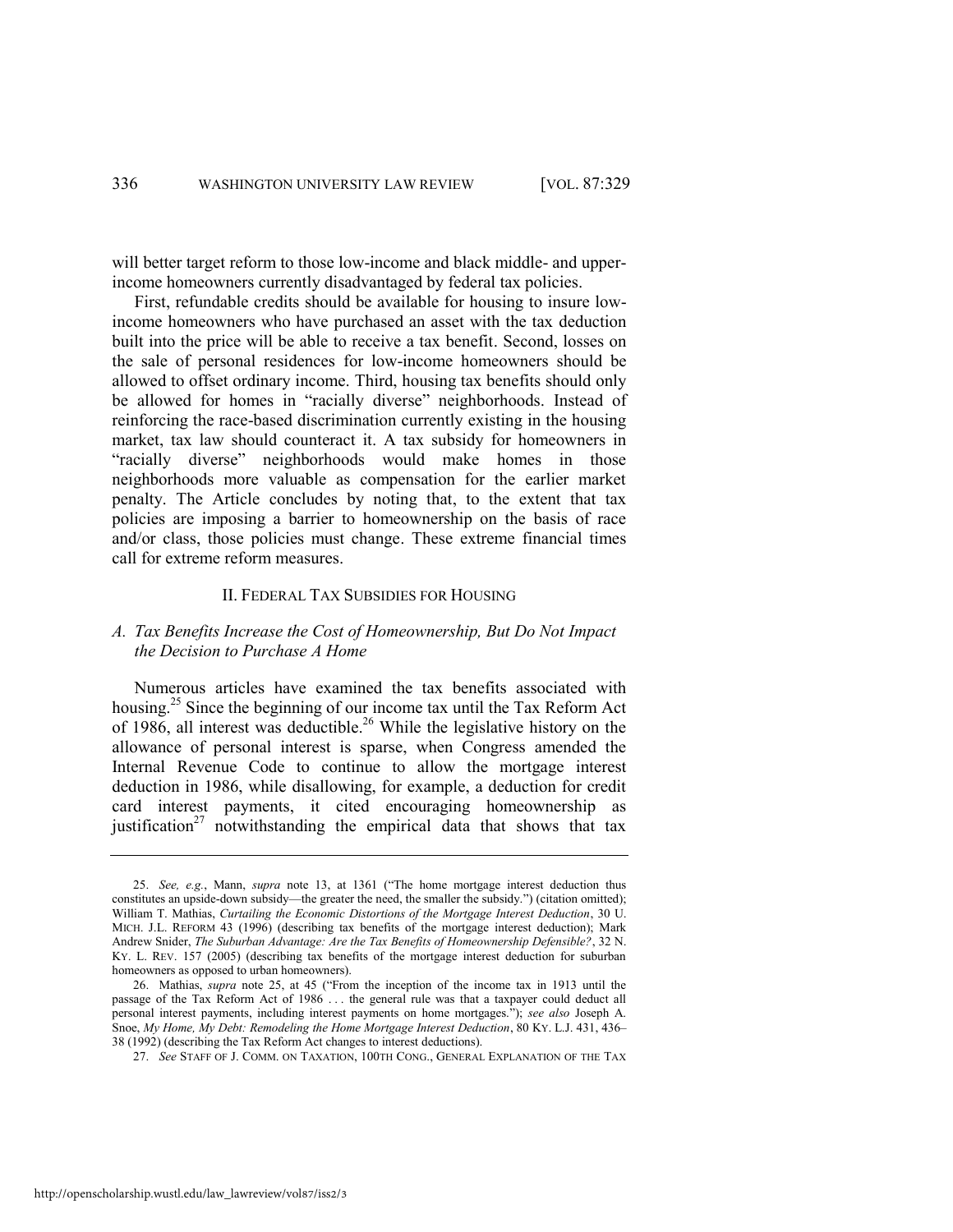benefits generally do not encourage taxpayers to purchase homes, but encourage taxpayers to purchase bigger, more expensive homes.

Generally, whether homeowners will purchase more expensive homes is largely a function of supply and demand. The more inelastic the supply, the more the mortgage interest deduction will result in a price increase. If housing stock is fixed, the mortgage interest deduction increases the price of housing by 10%.<sup>28</sup> The price increase will be greatest in areas with high tax rates and high housing prices.<sup>29</sup> Generally, it is believed that the deductions for mortgage interest and property taxes are built into the price thus increasing the costs of housing.<sup>30</sup> The market, however, has trouble distinguishing between taxpayers who receive different tax benefits from the mortgage interest deduction and increases the cost based on the highest benefit that could be received.<sup>31</sup>

Time-series studies in the United States show that the mortgage interest deduction does not influence the decision to purchase a home.<sup>32</sup> Even though the last forty years have presented a significant fluctuation in the inflation rate and tax rates, the homeownership rate has moved very little.<sup>33</sup> Nevertheless, homeownership is a tax-favored investment in America.

REFORM ACT OF 1986 263-64 (Comm. Print 1987) ("Congress nevertheless determined that encouraging home ownership is an important policy goal, achieved in part by providing a deduction for residential mortgage interest."); Mathias, *supra* note [25,](#page-8-0) at 73 ("When Congress fashioned the current rules for the mortgage interest deduction, its stated goal was to foster home ownership.") (citation omitted).

<sup>28.</sup> *See* Gale et al., *supra* not[e 13,](#page-5-0) at 1179 (one study using a "fixed stock of housing (completely inelastic supply) . . . estimate[s] that the [mortgage interest deduction] increases the price of housing by about 10 percent.").

<sup>29.</sup> *Id.* ("The increases are greatest in areas with high tax rates and house prices.").

<sup>30.</sup> *See* Mathias, *supra* note [25,](#page-8-0) at 64 ("[T]here seems to be general agreement that some portion of the mortgage interest deduction is capitalized into the market price of owner-occupied housing, there is no agreement on the extent to which the deduction is capitalized.‖); *see also* Eric Kades, *Windfalls*, 108 YALE L.J. 1489, 1501 n.20 (1999) ("[T]he mortgage interest deduction has made homes more valuable and has undoubtedly been capitalized into home prices."). *Cf.* Martin J. McMahon, Jr., *Individual Tax Reform for Fairness and Simplicity: Let Economic Growth Fend for Itself*, 50 WASH. & LEE L. REV. 459, 486 (1993) (suggesting that the mortgage interest deduction is mostly capitalized into the price of a home).

<sup>31.</sup> Mathias, *supra* not[e 25,](#page-8-0) at 64 ("The market has trouble distinguishing between taxpayers who receive different levels of benefit from the mortgage interest deduction based on their marginal tax rate and so the market price for housing tends to reflect the highest benefit received from the deduction.").

<sup>32.</sup> *See* Gale et al., *supra* note [13](#page-5-0), at 1180 ("Time-series evidence in the U.S. provides little reason to believe that the [mortgage interest deduction] has a substantial influence on homeownership.").

<sup>33.</sup> *Id.* ("Despite substantial variation in the values of inflation and itemization—and thus the [mortgage interest deduction]—over the past 40 years, the homeownership rate has barely budged  $\ldots$ .").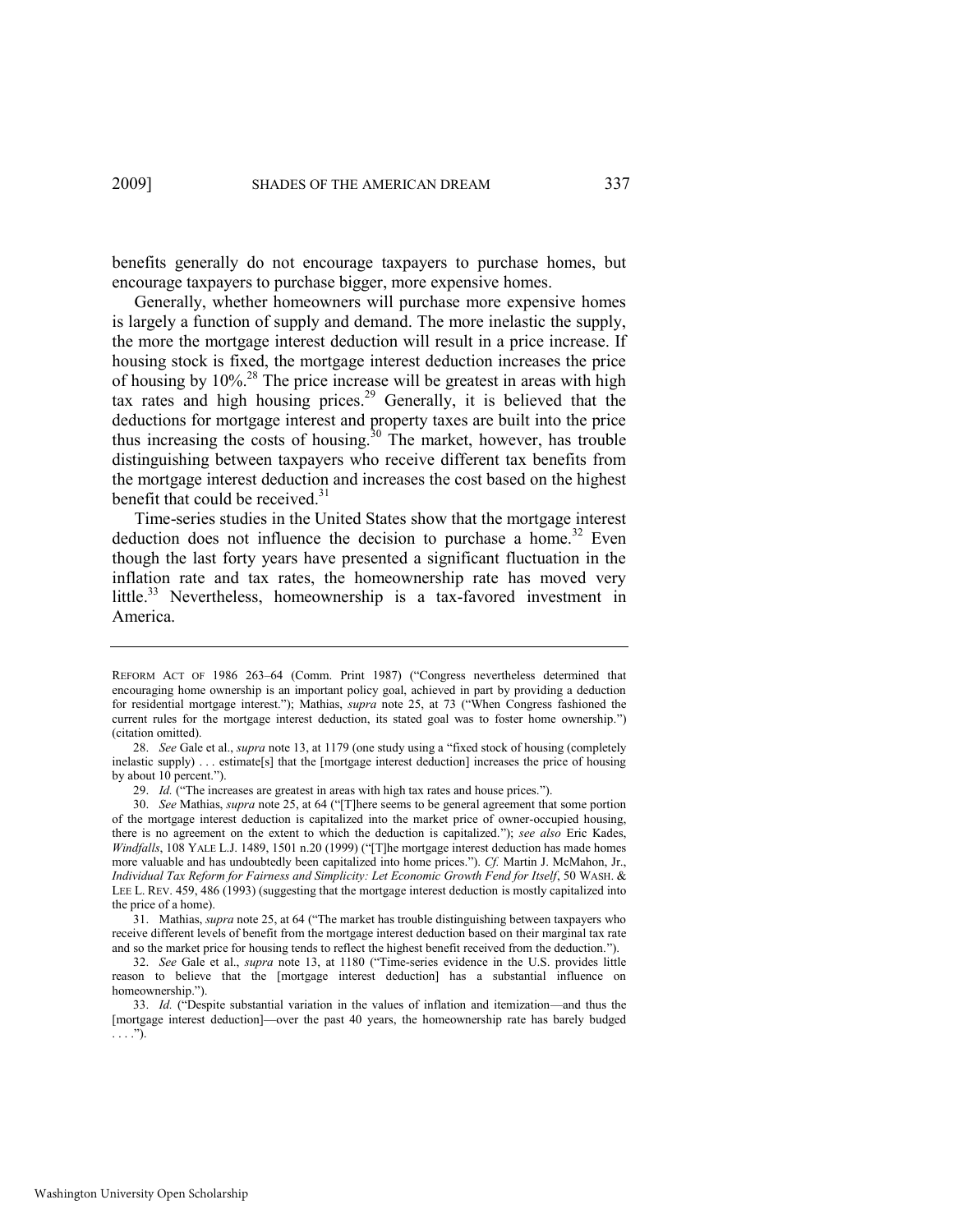#### *B. Federal Tax Laws Significantly Subsidize Homeownership*

Homeowners are allowed to deduct from their income their mortgage interest expenses<sup>34</sup> and real property taxes<sup>35</sup> in computing their tax liability, $36 \text{ yet imputed rental income}$  (the income the homeowner would receive if she rented her house to a tenant at fair market value) is excluded from income.<sup>37</sup> If the imputed rental income were taxable, then taxpayers would be taxed on amounts they never actually receive. In addition, the more valuable the home, the higher the imputed income taxes due.

The mortgage interest deduction is allowed on a primary and/or secondary home as long as the mortgage does not exceed \$1 million. Although mortgage interest is deducted in computing taxable income, rent is not deductible.<sup>38</sup> When we sell our homes, some (or all)<sup>39</sup> of the gain is

35. I.R.C. § 164(a)(1) (2007).

<sup>34.</sup> I.R.C. § 163(h) (2007). Generally, personal interest cannot be deducted; however, there is an exception for "qualified residence interest." The interest can be deducted on a mortgage (or mortgages) not to exceed \$1 million and a home equity loan (or loans) not to exceed \$100,000. *Id.* In addition, taxpayers with adjusted gross incomes of \$100,000 or less are allowed to deduct premiums paid or accrued for qualified mortgage insurance for mortgage insurance contracts entered into on or after January 1, 2007, and amounts paid or accrued before January 1, 2008. I.R.C. § 163(h)(3)(E) (2007). For households with adjusted gross incomes greater than \$100,000, the amount of the deduction phases out. I.R.C.  $\S$  163(h)(3)(E)(ii).

<sup>36.</sup> Recently, Congress phased out the limits on itemized deductions that previously faced middle- and upper-income taxpayers under I.R.C. § 68 (2007). *See* Reed Shuldiner & David Shakow, *Lessons From The Limitation on Itemized Deductions*, 93 TAX NOTES 673, 679 (2001) ("The most important change in the 2001 Act affecting section 68 is obviously the phasedown and repeal of the provision. The 2001 Act reduces the section 68 limitation by one-third for 2006 and 2007 and twothirds for 2008 and 2009. The act repeals sections 68 for 2010 and reinstates section 68 as currently enacted for 2011 and beyond."). In addition, although the mortgage interest deduction and real property tax deduction are itemized deductions, they are not subject to the 2% floor that most other itemized deductions are subject to. I.R.C. § 67 (2007). They may be on their way back given the Obama administration's budget proposal to limit the tax benefit for itemized deductions to families earning more than \$250,000 and singles earning more than \$200,000. Jackie Calmes and Robert Pear, *Obama to Call for Higher Tax on Top Earners*, N.Y. TIMES, Feb. 26, 2009, at A1 ("President Obama will propose further tax increases on the affluent ... calling for stricter limits on the benefits of itemized deductions taken by the wealthiest households . . . .").

<sup>37.</sup> *See, e.g.*, Joseph Bankman & Thomas Griffith, *Social Welfare and the Rate Structure: A New*  Look At Progressive Taxation, 75 CAL. L. REV. 1905, 1909 n.10 (1987) ("The nontaxation of imputed rental income is without specific statutory or case authority but is nonetheless a fundamental feature of the present tax law.‖ (citing 1 B. BITTKER, FEDERAL TAXATION OF INCOME, ESTATES AND GIFTS ¶ 5.3.3 (1981))); Mann, *supra* note [13,](#page-5-0) at 1348–49 ("The Federal income tax system subsidizes the dream of home ownership through the home mortgage interest deduction, the property tax deduction, and the exclusion of imputed rental income from owner-occupied housing, as well as other forms of preferential treatment.") (citations omitted).

<sup>38.</sup> *See* Treas. Reg. § 1.262-1(b)(3) ("Expenses of maintaining a household, including amounts paid for rent . . . are not deductible.").

<sup>39.</sup> I.R.C. § 121 (2007) (allowing exclusion for gain on sale of principal residence of up to \$500,000 for married couples filing a joint return and \$250,000 for everyone else).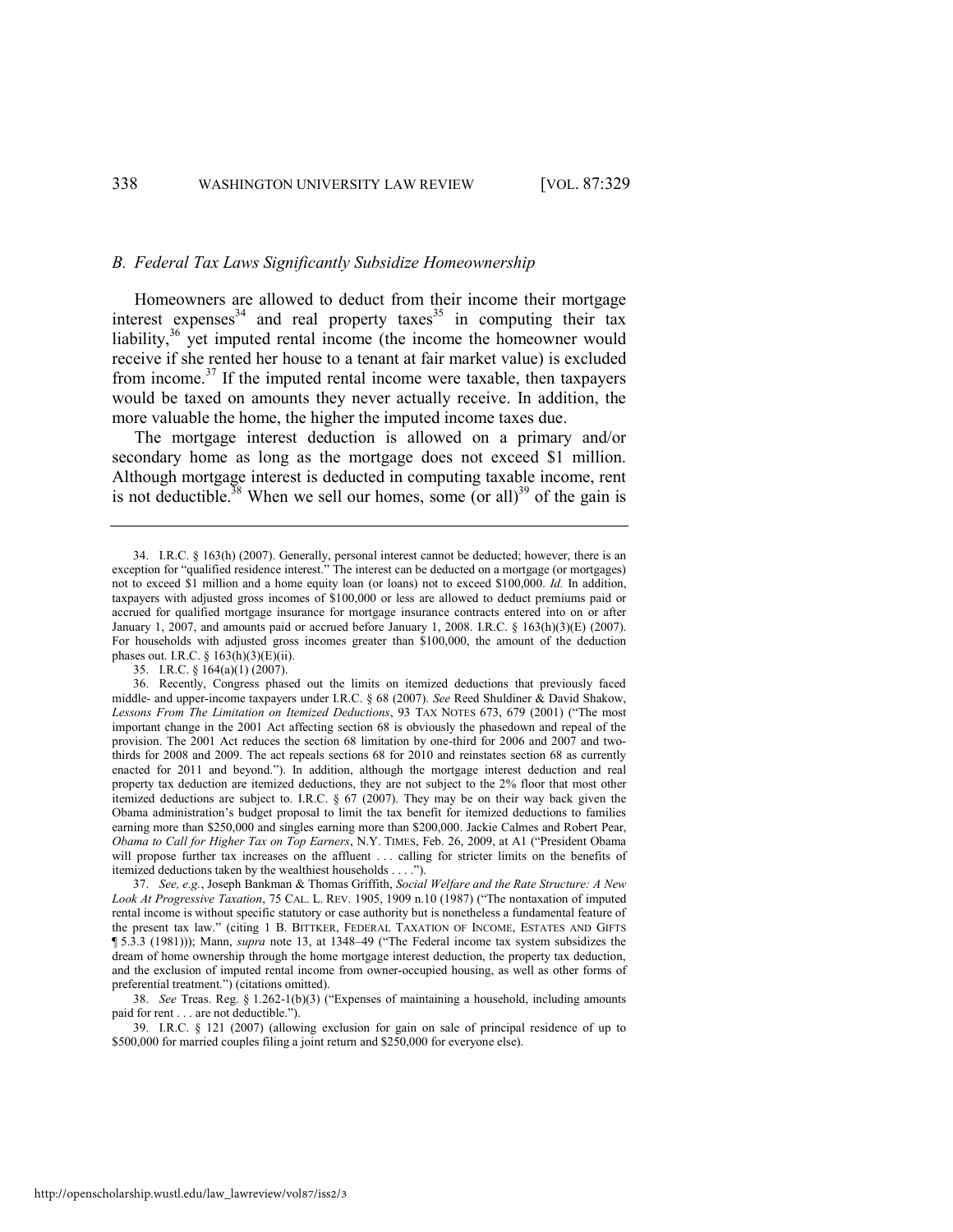excluded from our income, and—if any of the gain is taxed—it is taxed at the lower capital gains rate.<sup>40</sup> If we sell our homes at a loss, however, that loss is not recognized.<sup>41</sup> In addition, the alternative minimum tax can operate in a way that takes away certain housing benefits. It is estimated that for fiscal year 2009, the loss in tax revenue from those tax advantages exceeded \$207 billion.

#### III. CLASS AND HOMEOWNERSHIP TAX BENEFITS

# *A. Introduction*

This part makes two primary points. First, who is a homeowner is a function of class. Second, who receives tax benefits for homeownership is a function of class. The greater a taxpayer's income, the more beneficial any tax deduction. The greater a taxpayer's income, the higher the likelihood that the taxpayer will be a homeowner. As we saw earlier, because the price of the tax deduction is included in the price of housing, federal tax policies, by increasing housing costs, make it harder for lowincome taxpayers to become homeowners.

## *B. Homeownership Rates by Income Levels*

<span id="page-11-0"></span>Low-income homeownership rates have increased over the last decade. Between 1993 and 2000, the number of low-income homeowners grew by 79%.<sup>42</sup> As income rises, homeownership rates also rise.<sup>43</sup> Table 3.1 below provides a more complete picture.

<sup>40.</sup> I.R.C. § 1221(a) provides that a personal residence is a capital asset. I.R.C. § 1222 provides that gain on the sale or exchange of a capital asset is capital gain. I.R.C. § 1(h) (2007) provides reduced rates for capital gains.

<sup>41.</sup> I.R.C. § 165(c)(3) (2007); Treas. Reg. § 1.165-9(a); *see* Treas. Reg. § 1.262-1(b)(4) (as amended in 1972).

<sup>42.</sup> *See* Anne B. Shlay, *Low-Income Homeownership: American Dream or Delusion?*, 43 URB. STUD. 511, 516 (2006).

<sup>43.</sup> Gale et al., *supra* not[e 13,](#page-5-0) at 1172.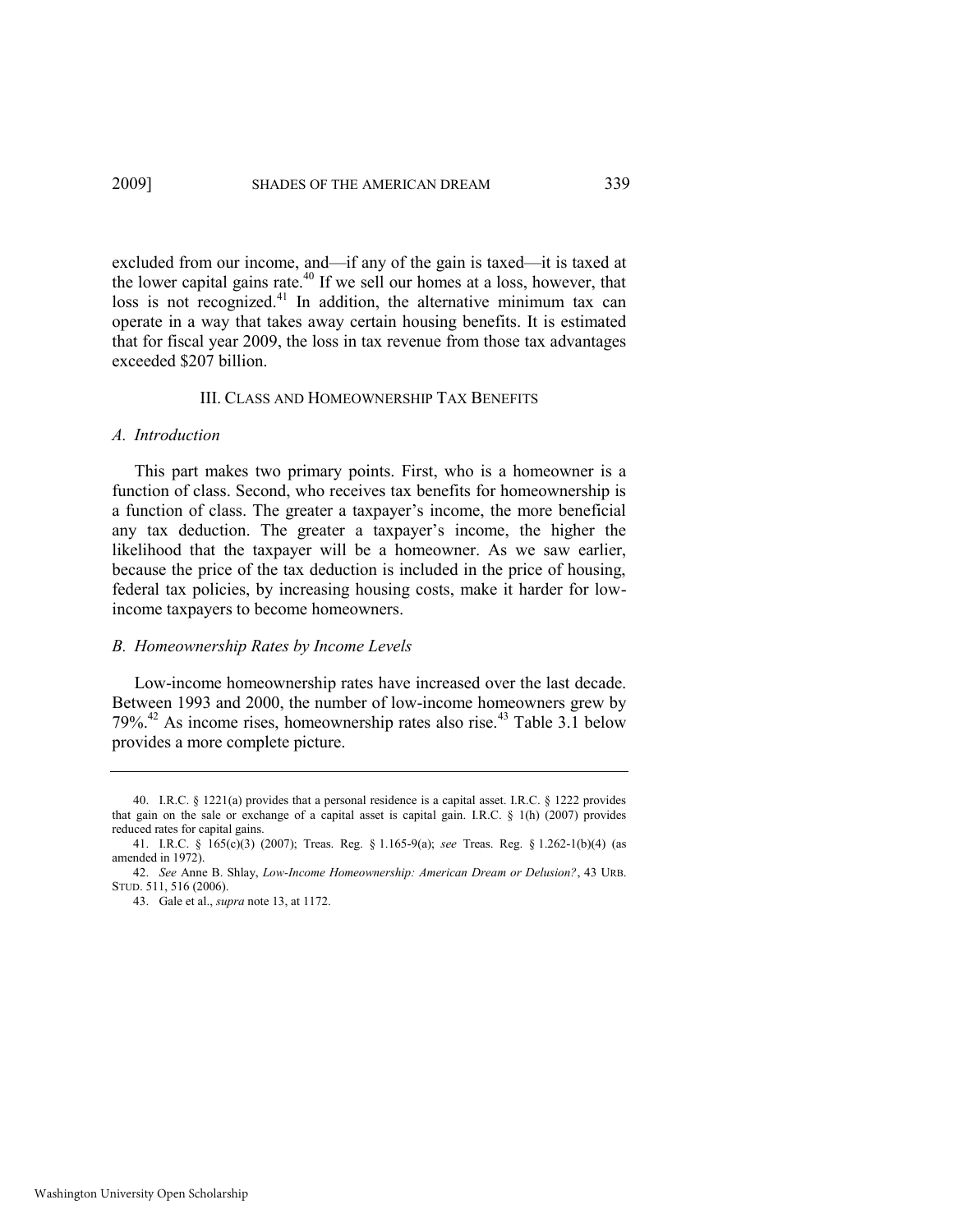| Income Range  | All Households |
|---------------|----------------|
| < \$5,000     | 48.9           |
| \$5-\$9,999   | 39.4           |
| $$10-14,999$  | 46.7           |
| $$15-19,999$  | 47.0           |
| \$20-24,999   | 49.5           |
| \$25-29,999   | 43.5           |
| \$30-34,999   | 54.2           |
| \$35-39,999   | 55.9           |
| \$40-49,999   | 61.2           |
| \$50-59,999   | 69.5           |
| \$60-69,999   | 75.1           |
| \$70-79,999   | 79.0           |
| \$80-99,999   | 85.0           |
| \$100-119,999 | 88.7           |
| > \$119,999   | 92.1           |

TABLE 3.1<sup>44</sup> HOMEOWNERSHIP RATES BY ADJUSTED GROSS INCOME, 2003 (%)

Table 3.1 shows that once income reaches \$30,000, the majority of all households are homeowners. When income reaches \$80,000, 85% of all households are homeowners, and once income reaches \$120,000, 92% of all households are homeowners. Given that tax deductions benefit taxpayers with the highest marginal tax rates, high-income households, which are most likely to be homeowners, are also the most likely to benefit from the tax subsidy. Homeownership has wealth implications as well.

All homeowners have 48% of their net worth represented by their homes. Low-income homeowners have 80% of their net worth represented by their homes and upper-income homeowners have 26% of their net worth represented by their homes.<sup>45</sup> Home equity, therefore, is a

<span id="page-12-0"></span><sup>44.</sup> *Id.* at 1174.

<sup>45.</sup> *See* Michael A. Stegman, Allison Freeman & Jong-Gyu Paik, Home Equity and Other Differences in the Wealth of Low-and Moderate-Income Homeowners: A Work in Progress 4 (Sept. 19–21, 2006) (draft Prepared for Presentation and Discussion at Federal Reserve Bank/CFED Asset Learning Conference, *available at* http://www.frbsf.org/community/research/assets/HomeEquityand OtherDifferencesinWealth.pdf) ("Among [lowest income households], home equity accounted for 80percent of their net worth, compared to 48-percent for owners in the middle quintile and 26-percent for those in the highest quintile.").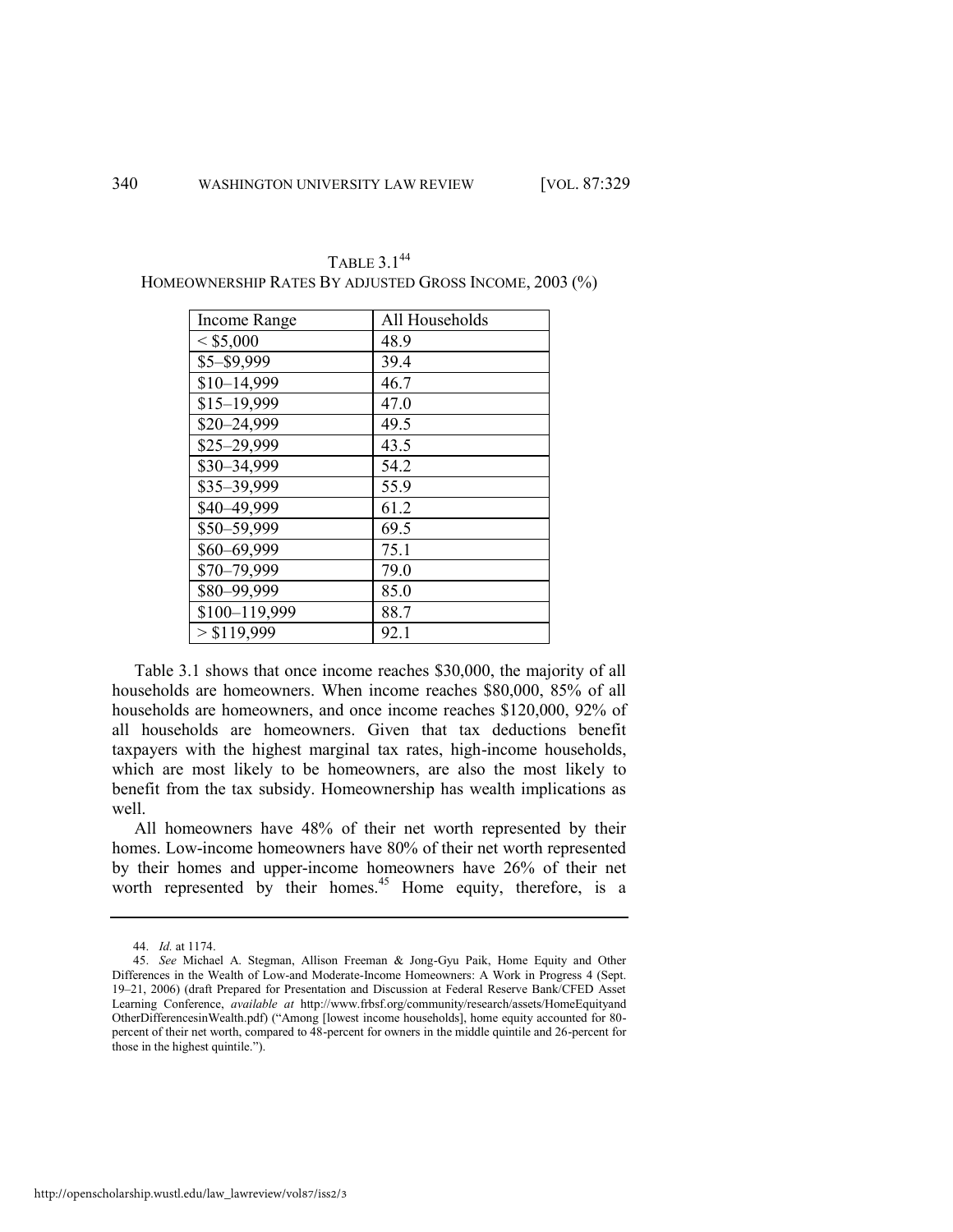significant part of low-income net worth, less significant for the typical non-low-income homeowner, and a very insignificant part of upperincome net worth. Put another way, low-income homeowners have virtually all of their net worth tied up in their homes, while upper-income homeowners have very little net worth tied up in their homes.

## *C. Tax Benefits and Class*

Because the tax structure is a progressive rate structure, deductions are more valuable the higher your taxable income.<sup>46</sup> For example, a taxpayer in the 35% marginal tax bracket saves 35 cents for every dollar of mortgage interest deduction. Her after-tax costs of a \$1 mortgage payment would be 65 cents. On the other hand, a taxpayer in the 15% marginal tax bracket saves 15 cents for every dollar of mortgage interest deduction. Her after tax-costs of a \$1 mortgage payment would be 85 cents. This is true of every tax deduction; however, this is especially troublesome in the area of homeownership because, as we have just seen, owning a home is itself skewed by class.

All homeowners benefit from the exclusion from income for the rental value of their homes. But the higher your marginal tax rate, the greater your benefit. Low-income homeowners do not benefit as much as higher income homeowners. Deductions for housing tell a different story.

However, not everyone who owns a home benefits from the tax deductions for homeownership. Only taxpayers who itemize their deductions are eligible to receive the mortgage interest and real property deductions and *two-thirds of taxpayers do not itemize*. <sup>47</sup> Moreover, the mortgage interest deduction disadvantages low-income homeowners.<sup>48</sup>

<span id="page-13-0"></span><sup>46.</sup> *See, e.g.*, James R. Follain & David C. Ling, *The Federal Tax Subsidy to Housing and the Reduced Value of the Mortgage Interest Deduction*, 44 NAT'L TAX J. 147, 157 (2003) ("The distribution of the subsidy is highly skewed toward high income households. Those in the top three income classes, about 12 percent of the household population, receive about 54 percent of the subsidy to owner-occupants.").

<sup>47.</sup> Richard Davies, *Standard Deduction Vs. Itemizing*, ABCNEWS.COM, Mar. 9, 2004, <http://abcnews.go.com/Business/Taxguide/story?id=86114&page=1> ("If you're among the two-thirds of taxpayers who do not itemize . . .‖); *see also* William G. Gale & Leonard E. Burman, *A Preliminary Evaluation of the Tax Reform Panel's Report*, 109 TAX NOTES 1349, 1354 (2005). Authors Gale and Burman provide: "Many middle-income homeowners do not itemize deductions, and even those who do itemize may receive less benefit because their itemized deductions scarcely exceed the standard deduction." *Id.* They cite the following example:

<sup>[</sup>A] family donates \$1,000 to charity, pays \$3,000 in state and local taxes, and pays \$7,000 in mortgage interest. Because the family's total itemized deductions of \$11,000 exceed the standard deduction of \$10,300, it would itemize, but owning the home reduces taxable income only by \$700 (\$11,000 minus the \$10,300 standard deduction that they could claim if they did not own a home). At a 15 percent marginal rate, the subsidy will amount to 1.5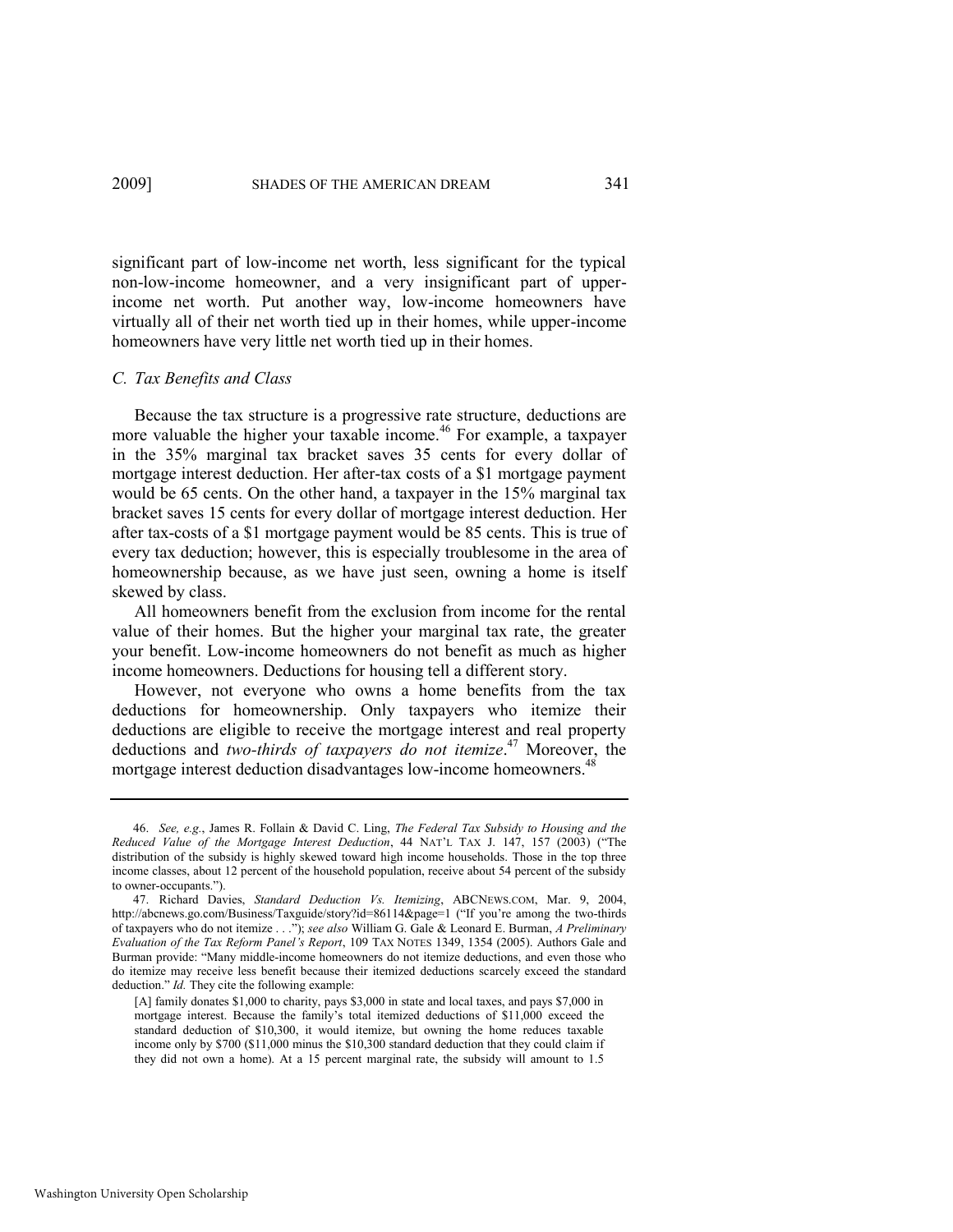Taxpayers who take the standard deduction on their tax returns reap no benefit from their mortgage interest payments, even though they have "paid" for them in the purchase price of their homes. The standard deduction is available for *all* taxpayers—regardless of whether they own homes. Since the Tax Reform Act of  $1986<sup>49</sup>$  low-income taxpayers are less likely to receive those benefits because they are less likely to itemize their deductions. Instead, these taxpayers take the standard deduction because it is a larger amount than their deductions and may not benefit from their mortgage interest payments.<sup>50</sup> Itemization is a function of how

*Id.* at 1354 n.8; *see also* Edward P. Lazear & James Poterba, *Reforming Taxes to Promote Economic Growth*, 110 TAX NOTES 387 (2006) ("Many homeowners who do not currently itemize their deductions will receive tax relief under [reform proposals]."); NICOLAS P. RETSINAS & ERIC S. BELSKY, EXAMINING THE UNEXAMINED GOAL, IN LOW-INCOME HOMEOWNERSHIP: EXAMINING THE UNEXAMINED GOAL 8 (Nicolas P. Retsinas & Eric S. Belsky eds., 2002) (Low-income homeowners "do not benefit from the deduction of mortgage interest payments and real estate taxes . . . [because] the mortgages and property taxes of low-income [home] owners are often too small to make it pay to itemize their deductions, so they forgo itemizing them in favor of taking the standard deduction."). *But see* Evelyn Brody, *Charities in Tax Reform, Threats to Subsidies Overt and Covert*, 66 TENN. L. REV. 687, 716 (1999) ("In addition, those taxpayers most likely to itemize their personal deductions are homeowners who claim home mortgage interest expenses and property taxes, or those living in areas that adopt high state and local income taxes, namely, the more wealthy.") (citation omitted).

48. My previous scholarship has shown that certain provisions of the Internal Revenue Code disadvantage blacks, Latinos, Asians, and low-income taxpayers. *See, e.g.*, Dorothy A. Brown, *Race and Class Matters in Tax Policy*, 107 COLUM. L. REV. 790 (2007) (discussing discriminatory treatment received by low-income taxpayers regardless of race); Dorothy A. Brown, *Pensions and Risk Aversion: The Influence of Race, Ethnicity, and Class on Investor Behavior*, 11 LEWIS & CLARK L. REV. 385 (2007) [hereinafter *Risk Aversion*] (showing how blacks and Latinos who participate in their defined contribution pension plans are significantly less likely to invest in the stock market than whites and as a result will retire with lower account balances at retirement); Dorothy A. Brown, *Tax Treatment of Children: Separate But Unequal*, 54 EMORY L.J. 755 (2005) [hereinafter *Tax Treatment*] (comparing the earned income tax credit and the child tax credit and showing how middle-class white children receive tax benefits and low-income children of all races do not); Dorothy A. Brown, *Pensions, Risk and Race*, 61 WASH. & LEE L. REV. 1501 (2004) [hereinafter *Pensions*] (showing how blacks, Latinos, and Asians are less likely to participate in their employer provided pension plan and receive the tax benefits); Dorothy A. Brown, *Race, Class, and Gender Essentialism in Tax Literature: The Joint Return*, 54 WASH. & LEE L. REV. 1469 (1997) (showing that the marriage penalty disadvantages blacks and the marriage bonus advantages whites—except for white married couples earning \$60,000–\$90,000 who are the most likely to pay the marriage penalty).

49. Pub. L. No. 99-514, 100 Stat. 2085.

50. James R. Follain, David C. Ling & Gary A. McGill, *The Preferential Income Tax Treatment of Owner-Occupied Housing: Who Really Benefits*?, 4 HOUSING POL'Y DEBATE 1, 21 (1993) ("[T]he mortgage interest deduction [is] worthless, or nearly so, for many low-and moderate-income households . . . .<sup>"</sup>). *Cf.* Gale et al., *supra* not[e 13,](#page-5-0) at 1171 ("Most tax return filers, especially those with low or moderate incomes, do not itemize their deductions and therefore are not in a position to take advantage of the deduction if they were to buy a home."); Francine J. Lipman, *Taxing Undocumented Immigrants: Separate, Unequal, and Without Representation*, 59 TAX LAW. 813, 839 n.187 (2006)

percent of interest paid. By comparison, a taxpayer in the 35 percent bracket who would itemize even if he did not own a home (for example, because of state and local taxes) would receive a subsidy equal to 35 percent of interest paid, or more than 20 times as much as the moderate-income family.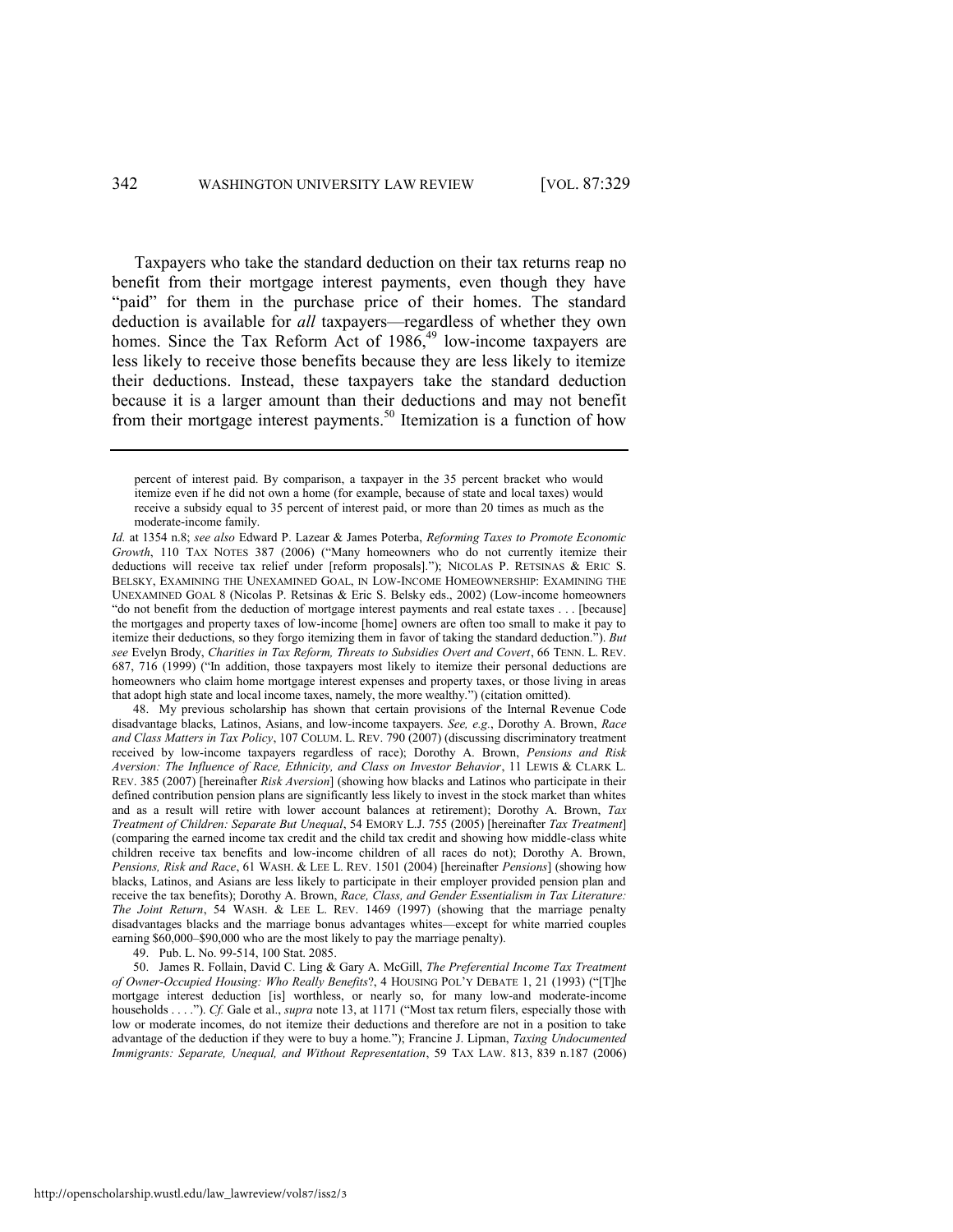much the taxpayer actually spends versus how much the standard deduction is. The taxpayer will choose the greater amount, and—at lower income levels—it is typical that taxpayers spend less than the standard deduction. New homeowners are generally in low- or middle-income households that do not itemize.<sup>51</sup> On the other hand, middle- and upperincome taxpayers may have their mortgage interest and/or property tax deduction limited or eliminated by the alternative minimum tax. $52$ 

<span id="page-15-0"></span>The two-thirds of taxpayers who do not itemize, however, is not what is important for our purposes. The percentage of taxpayers who are homeowners and still paying mortgage interest is the relevant taxpayer group. Slightly more than half (54%) of taxpayers who pay interest on their mortgages receive a tax benefit.<sup>53</sup> That means just under half  $(46%)$ of homeowners who pay mortgage interest do not receive a tax benefit from their interest payments. Yet, because the mortgage interest deduction is at least in part built into the price of the home, many low-income homeowners are paying for a tax benefit that they never receive.<sup>54</sup> The vast majority of taxpayers receiving the tax benefit are higher income taxpayers as table 3.2 below demonstrates.<sup>55</sup>

<sup>(</sup>citing WEST FEDERAL TAXATION: COMPREHENSIVE VOLUME 2–7 (Eugene Willis et al. eds., 2005) (―Although taxpayers can make an election to itemize their deductions in lieu of the standard deduction, approximately 70% of all taxpayers, including almost all low-income taxpayers, take the standard deduction.")).

<sup>51.</sup> Gale et al., *supra* not[e 13,](#page-5-0) at 1179.

<sup>52.</sup> *See, e.g.*, Linda M. Beale, *Congress Fiddles While Middle America Burns: Amending the Amt (And Regular Tax)*, 6 FLA. TAX REV. 811, 856 (2004) ("Various items must be recomputed for AMT purposes, including home mortgage interest . . . ."); Stewart E. Sterk & Mitchell L. Engler, *Property Tax Reassessment: Who Needs It?, 81 NOTRE DAME L. REV. 1037, 1057 n.80 (2006) ("[T]he federal* alternative minimum tax (AMT), which disallows the property tax deduction in certain cases."). The extent of the limitation is dependent upon a number of factors and is beyond the scope of this Article.

<sup>53.</sup> PRESIDENT'S ADVISORY PANEL ON FED. TAX REFORM, SIMPLE, FAIR, AND PRO-GROWTH: PROPOSALS TO FIX AMERICA'S TAX SYSTEM, FINAL REPORT 74 (2005), *available at* http://govinfo. library.unt.edu/taxreformpanel/final-report/index.html [hereinafter PRESIDENT'S REPORT]. One reason why taxpayers do not receive a tax benefit from their mortgage interest payments is because they do not itemize their deductions but take the standard deduction, which in their circumstances would be greater. *See* I.R.C. § 63 (2007).

<sup>54.</sup> Mathias, *supra* note [25,](#page-8-0) at 64 ("[T]he mortgage interest deduction is over-capitalized for some taxpayers . . . .").

<sup>55.</sup> Adjusted gross income is defined as gross income less certain deductions. *See* I.R.C. § 62 (2007).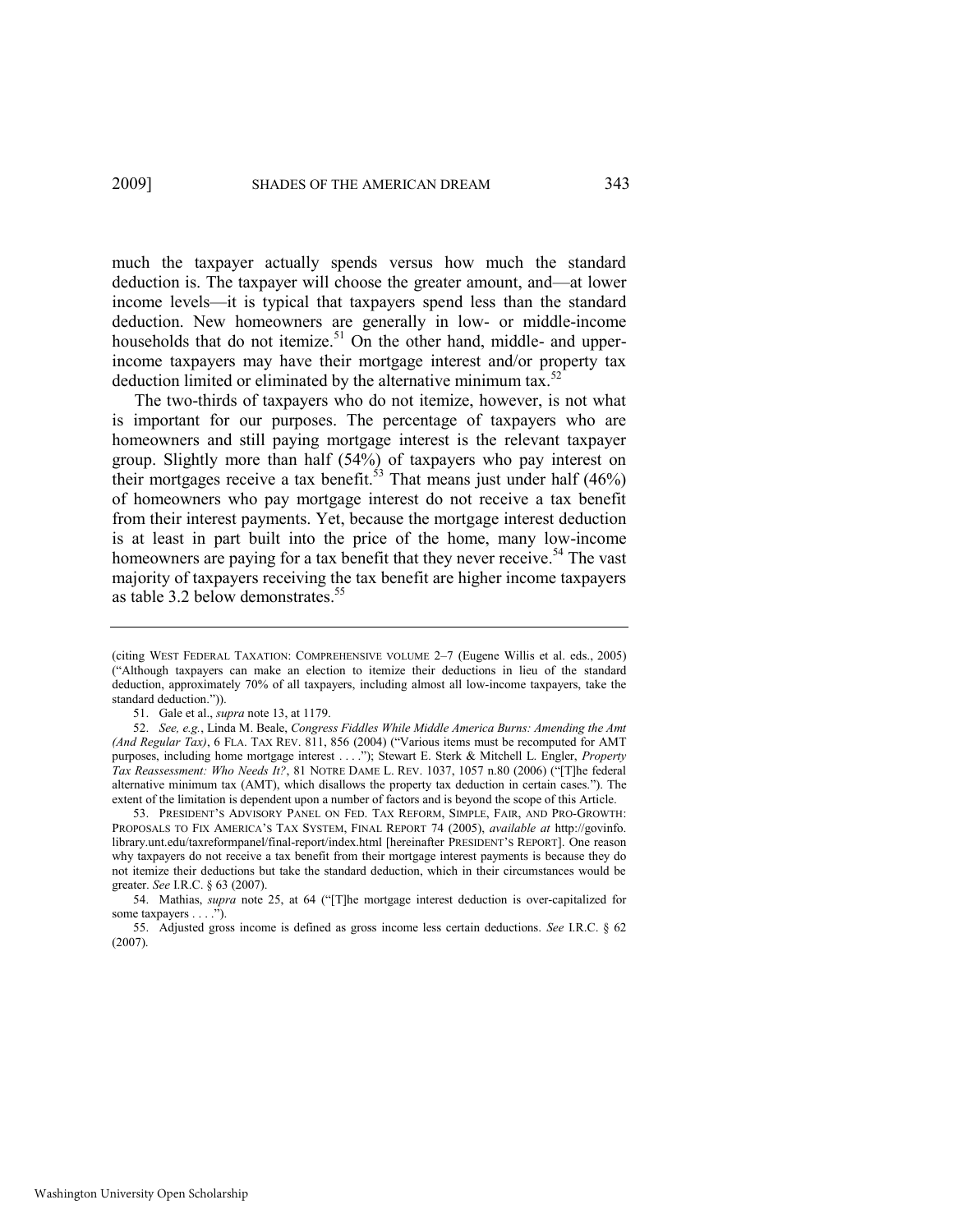| Income Range    | Percent |
|-----------------|---------|
| All             | 54      |
| $0 - $15,000$   | 2       |
| $$15 - 30,000$  | 16      |
| \$30-40,000     | 34      |
| \$40-50,000     | 49      |
| \$50-60,000     | 58      |
| $$60 - 75,000$  | 71      |
| $$75-100,000$   | 90      |
| \$100-200,000   | 97      |
| \$200-500,000   | 99      |
| \$500-1 million | 98      |
| $> $1$ million  | 97      |

TABLE 3.2<sup>56</sup> PERCENT OF HOMEOWNERS WHO RECEIVE A TAX BENEFIT FROM THE MORTGAGE INTEREST DEDUCTION BY ADJUSTED GROSS INCOME

Table 3.2 shows that only 2% of taxpayers with adjusted gross income (AGI) less than \$15,000 receive a tax benefit from their mortgage payments. That means that 98% of taxpayers with an AGI less than \$15,000 receive no tax benefit from homeownership. Furthermore, only 16% of taxpayers with an AGI between \$15,000 and \$30,000 receive a tax benefit from their mortgage interest payments. Similarly, 84% of taxpayers with an AGI between \$15,000 and \$30,000 receive no tax benefit from homeownership.

Only 34% of taxpayers earning between \$30,000 and \$40,000 receive a tax benefit from homeownership, which means 66% do not receive a tax benefit. For taxpayers with income levels between \$40,000 and \$50,000, 49% of taxpayers receive a tax benefit from homeownership, which means 51% also receive no benefit. Put another way, the vast majority of

<sup>56.</sup> PRESIDENT'S REPORT, *supra* note [53,](#page-15-0) at 74 (see figure 5.7). Similar results were obtained from a study based on nonfarm households in the 2004 Survey of Consumer Finances. *See* James Poterba & Todd Sinai, *Tax Expenditures for Owner-Occupied Housing: Deductions for Property Taxes and Mortgage Interest and the Exclusion of Imputed Rental Income*, 98 AMER. ECON. REV. 84, 85 (2008) (study shows: (i) 23% of homeowners in households with less than \$40,000 of household income itemize; (ii) 66% of homeowners in households \$40,000–74,999 itemize; (iii) 86% of homeowners in households \$125,000–250,000 itemize; and (iv) 99.9% of homeowners in households greater than \$250,000 itemize).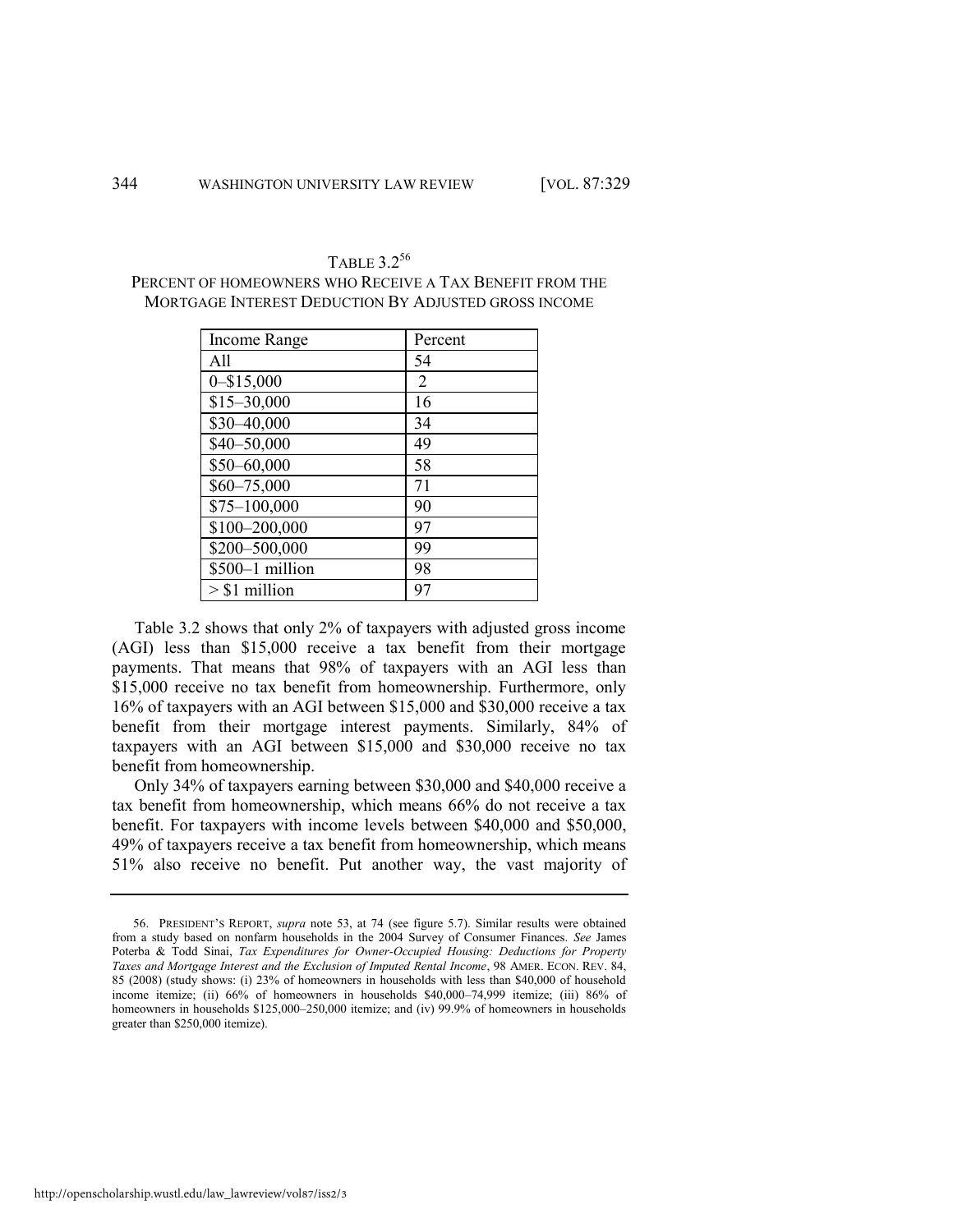homeowners earning \$50,000 or less do not receive tax benefits from their mortgage interest payments.

Table 3.2 shows that when AGI reaches \$75,000, however, 90% of taxpayers receive the tax benefit of their mortgage interest payments.<sup>57</sup> Once AGI reaches \$100,000, at least 97% of taxpayers receive a tax benefit from their mortgage interest payments. So taxpayers with AGIs of \$100,000 as well as taxpayers with AGIs in excess of \$1 million have the same percentage receiving tax benefits from their mortgage interest payments, namely 97%. Tax benefits for housing are overwhelmingly received by higher AGI households.<sup>58</sup>

Another way in which low-income homeowners do not benefit from federal tax policies that encourage homeownership is the way in which losses from the sale of personal residences are treated. Losses from the sale of personal residences are not allowed as deductions from income, the way losses from the sales of capital assets can be deducted—albeit to a limited extent—against ordinary income.<sup>59</sup> Many low-income homeowners sell their homes for less than what they paid for them.<sup>60</sup> Lowincome homeowners do not remain homeowners like their higher-income counterparts and return to renting at extremely high rates. $61$ Homeownership may be a poor asset for low-income individuals to invest in because of its low return when compared with other investments. $62$ Gaining wealth from homeownership occurs from the sale of the second house (and subsequent houses).<sup>63</sup> Low-income homeowners who sell their first house and return to renting do not reap significant benefits from homeownership.<sup>64</sup> Low-income homeowners also do not benefit significantly from the exclusion from income for gain from the sale of their personal residences because they do not receive significant gains from these sales. $65$ 

62. *Id.* at 520 ("[E]ncouraging homeownership among low-income families will only increase the wealth gap in the United States.").

63. *Id.*

65. *Cf*. Deborah Kenn, *Paradise Unfound: The American Dream of Housing Justice For All*, 5 B.U. PUB. INT. L.J. 69, 84 (1995) ("The american dream of homeownership is premised upon a

<sup>57.</sup> *Cf.* Steven Bourassa & William Grigsby, *Income Tax Concessions for Owner-Occupied*  Housing, 11 HOUSING POL'Y DEBATE 521, 531 (2000) ("Fully 90 percent of the benefit goes to homeowners with incomes over \$50,000 a year because most low-and moderate-income homeowners find that taking the standard deduction is more advantageous than itemizing expenses.").

<sup>58.</sup> Gale et al., *supra* not[e 13,](#page-5-0) at 1177–78 (Study shows that "households in the lowest 60 percent of the income distribution obtain only 3 percent of the [mortgage interest deduction tax] benefits.‖).

<sup>59.</sup> *See* I.R.C. §§ 1211, 1212, 165(c) (2007).

<sup>60.</sup> Shlay, *supra* not[e 42,](#page-11-0) at 519.

<sup>61.</sup> *Id.* at 519–20.

<sup>64.</sup> *Id.*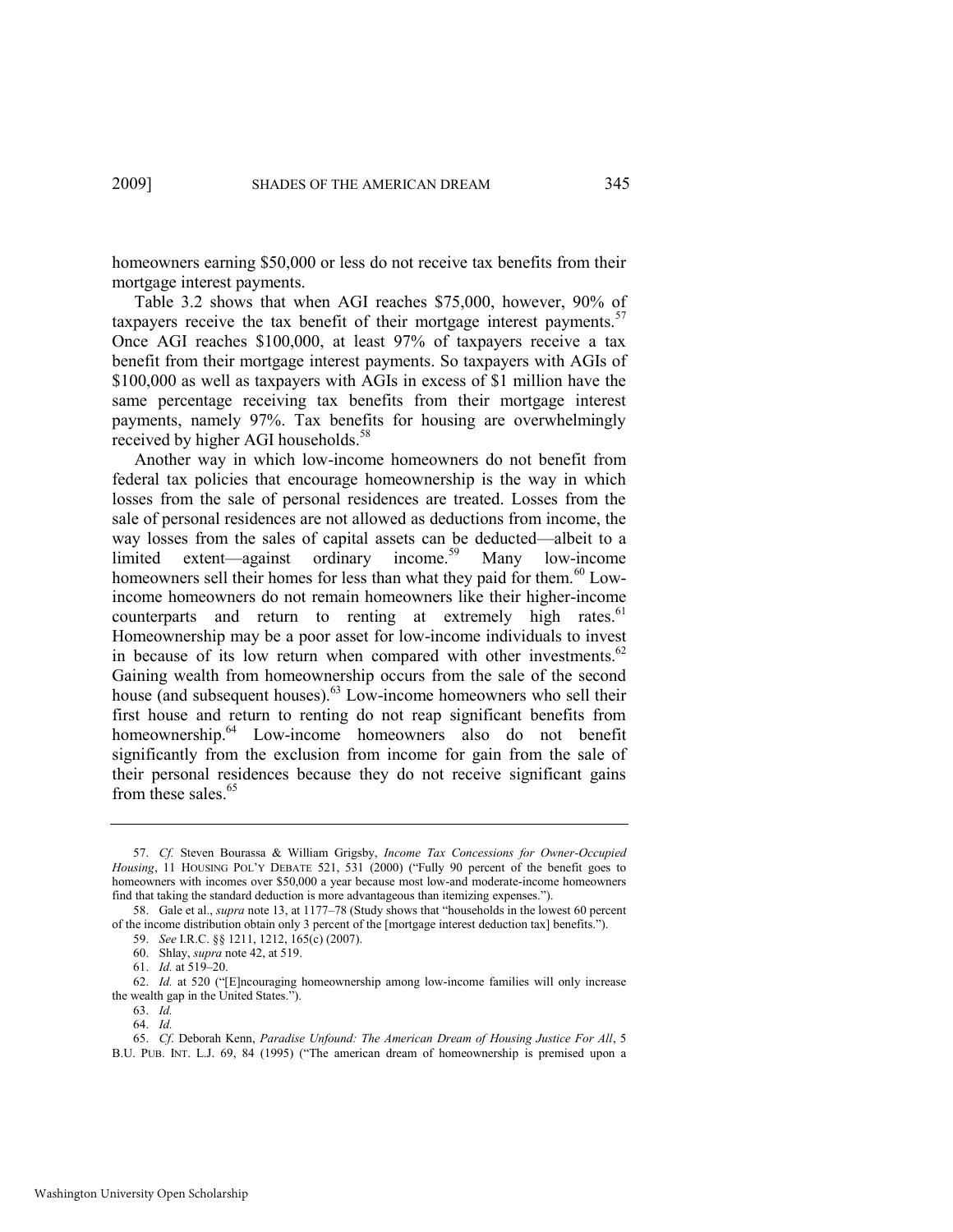Also, those at the low-income levels would be most helped by a rent deduction, because they are the most likely not to itemize their deductions otherwise. (However, as described below, a tax deduction for rent would most likely result in higher rental prices).<sup>66</sup> Therefore, low-income taxpayers, regardless of race, are the most likely to be harmed by the nondeductibility of rent provisions in existing federal tax policy.

Finally, the exclusion for imputed rent benefits high-income households the most for two reasons. First, those at the highest marginal tax rate receive the greatest tax benefit from the exclusion (as they did from the deduction). Second, one would expect the amount of the imputed rent to be the greatest for the most expensive homes, which would be those owned by high-income homeowners.

## *D. Summary*

Tax benefits are skewed towards higher-income taxpayers who would buy houses even without the tax subsidies. One reason is a function of our progressive tax rate structure, which makes deductions more valuable as income rises. Thus, there is more incentive for higher-income taxpayers to find deductions which federal tax laws permit. (Of course there is also an incentive for taxpayers to find exclusions which federal tax laws permit.) For example, the exclusion for imputed rental income significantly benefits higher-income taxpayers who are excluding more imputed rental income than their lower-income counterparts.

The most important way in which tax benefits discriminate against low-income homeowners is by disallowing deductions for mortgage interest if the taxpayer does not itemize. The low-income homeowner has purchased a home that is priced higher because the deduction is built into its price, yet he or she is prevented from taking the deduction because the tax laws do not permit non-itemized deductions for mortgage interest or property tax deductions.

Tax subsidies also benefit higher-income taxpayers because only homeownership is encouraged—not housing more generally. Homeownership has a built-in class bias: the more income you earn, the more likely you are to be able to afford and own a house. Therefore, tax policies for housing significantly benefit higher-income taxpayers. The

significant return on investment and appreciation of housing dollars. Limiting the appreciation, therefore, limits a homeowner's ability to improve his own housing situation and generates a second class form of homeownership for the poor.").

<sup>66.</sup> *See infra* Part V.B.4.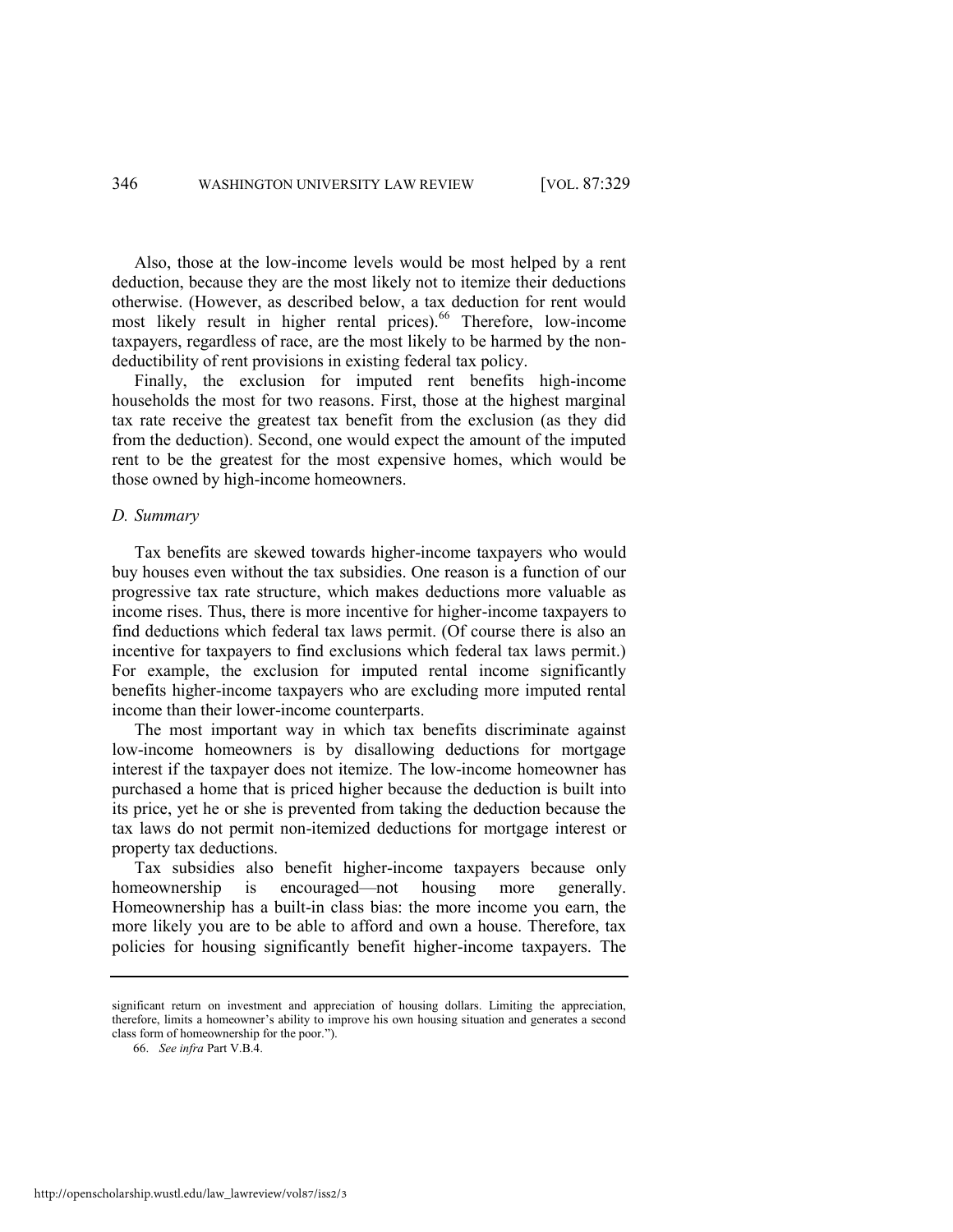overwhelming majority of low-income taxpayers who pay mortgage interest are not able to receive a tax benefit from homeownership. The President's Advisory Panel on Federal Tax Reform showed that taxpayers in the highest income group—those who made more than \$200,000 received more than eight times the benefit as those in the group making between \$50,000 and  $$75,000$ .<sup>67</sup> Similarly, real property tax deductions only benefit taxpayers who itemize, and the greater their income, the greater the tax benefit received. However, at the higher income levels, the alternative minimum tax takes back some of the tax subsidy for the real property tax deduction.

Tax benefits exclude gains, but prohibit losses on the sale of homes. Low-income homeowners are most likely to sell their homes at a nondeductible loss. This is another way that housing tax benefits are skewed towards higher-income taxpayers.

# IV. RACE AND HOMEOWNERSHIP TAX BENEFITS

# *A. Introduction*

This part illustrates how being a homeowner is also a function of race, and in many instances, how race matters more than class. In order to be eligible for housing tax subsidies, a taxpayer must first be a homeowner. Data show that at every income level there is a greater percentage of white homeowners than black homeowners—even for middle- and upper-income black homeowners. Tax benefits that support homeownership benefit middle- and upper- income whites far more than middle- and upperincome blacks. This part will also show that most blacks live in majority/minority neighborhoods, which means that their homes are worth less than their white counterparts' homes. Further, black homes are generally older and of lower quality than their white counterparts' homes. This makes it likely that they will not receive the potential upside for appreciation that their middle- and upper-income white counterparts receive—unless they choose to live in overwhelmingly white neighborhoods.

<sup>67.</sup> Gale et al., *supra* not[e 13,](#page-5-0) at 1178.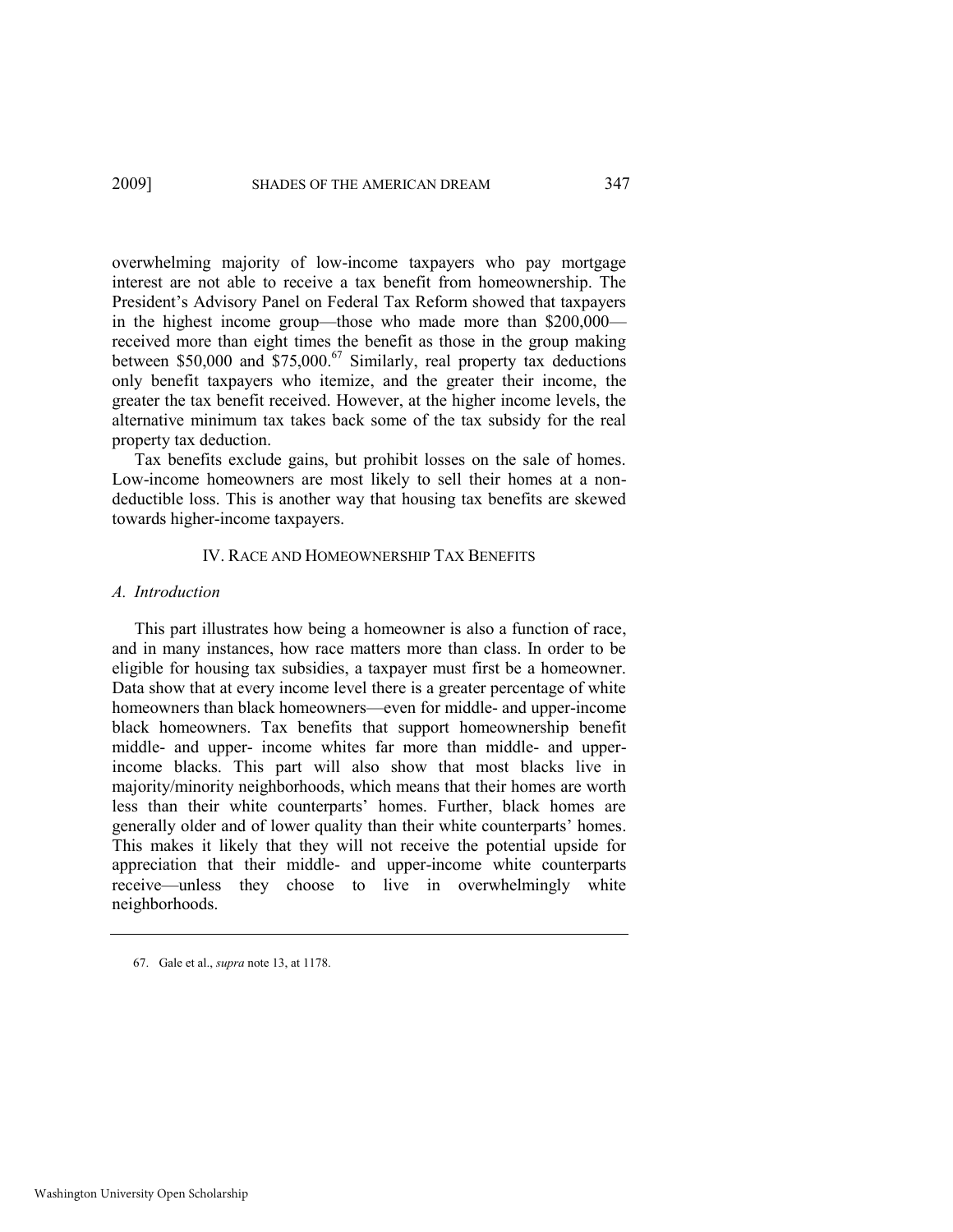#### *B. Homeownership Rates by Race*

Federal tax policy does not have as a goal the support and/or encouragement of affordable housing. If it did, there would not be a \$1 million cap on mortgages, a subsidy for two homes, and rent would be deductible. Federal tax policy only encourages one type of housing homeownership. (I am excluding from this discussion tax benefits for commercial real estate). This part begins by looking at renters by race/ethnicity to consider those ineligible for the tax benefits associated with homeownership.

CHART<sub>41</sub> PERCENTAGE OWNER/RENTER<sup>68</sup>

<span id="page-20-0"></span>

This chart shows that the majority of whites (76%) and Asians (61%) are homeowners, while the majority of blacks (52%) and Latinos (51%) are not. Therefore, the majority of blacks and Latinos are renters.<sup>69</sup>

<sup>68.</sup> *See* U.S. CENSUS BUREAU, SERIES NO. H-150-05, AMERICAN HOUSING SURVEY FOR THE UNITED STATES: 2005 42, tbl. 2-1 (2006), *available at* http://www.census.gov/prod/2006pubs/h150- 05.pdf. The categories are: (i) white, non-Hispanic; (ii) black, non-Hispanic; (iii) Hispanic of any race; and (iv) Asian alone.

<sup>69.</sup> *Id.* Renters have significantly less wealth than homeowners. *See* RAKESH KOCHHAR, PEW HISPANIC CTR., THE WEALTH OF LATINO HOUSEHOLDS: 1996 TO 2002 20 (2004), *available at* http://pewhispanic.org/files/reports/34.pdf ("The median net worth of non-Hispanic homeowners in 2002 was \$129,778. In contrast, the median net worth of non-Hispanic renters and others was only \$1,526, or just over 1 percent of the wealth of homeowners . . . . In 2002, the net worth of Hispanic renters and others was only \$762 .... Hispanic homeowners had a net worth of \$62,839 ....") (citations omitted).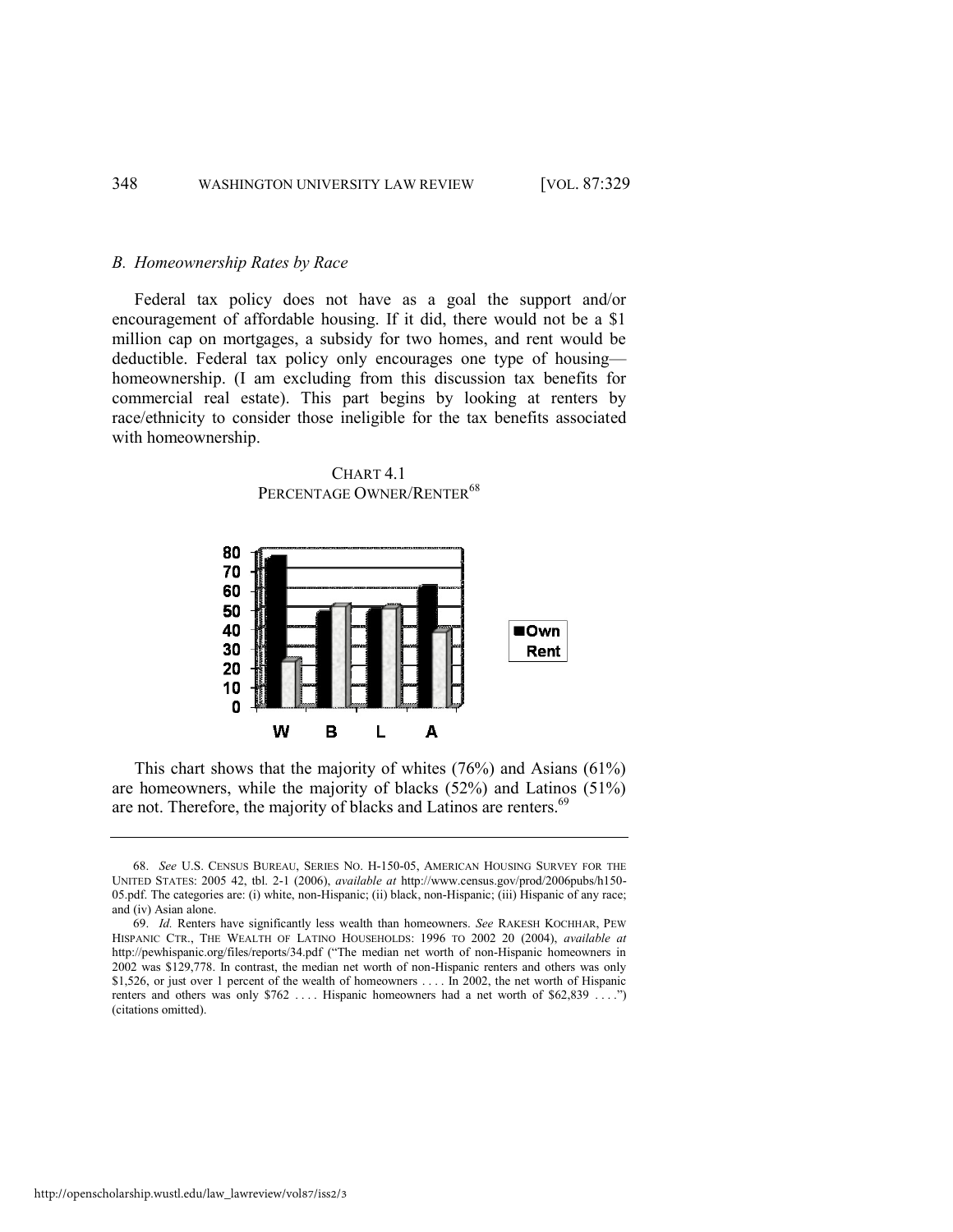Data show that black renters are more likely *not* to apply for a mortgage when compared with white renters.<sup>70</sup> Part of the explanation that has been proffered is that blacks fear rejection and therefore self-select not to apply for mortgages. $^{71}$ 

Federal tax laws that disallow deductions for rent disadvantage blacks and Latinos because the majority of blacks and Latinos are renters. Federal tax laws (which benefit homeowners) advantage whites and Asians because the majority of those group members are homeowners. Housing is raced, therefore the tax benefits associated with housing are raced.

#### *C. Homeownership by Race and Income*

Since World War II, homeownership has created a vibrant middle class.<sup>72</sup> The twenty-first century has seen homeownership reach an all-time high with 69% of Americans owning their own homes.<sup>73</sup> Homeowners can build up equity over time through appreciation<sup>74</sup> and receive significant tax subsidies along the way.

<sup>70.</sup> Charles & Hurst, *supra* note [14,](#page-5-1) at 288 ("[W]hite renters were more than twice as likely than black renters to apply for a mortgage.").

<sup>71.</sup> *Id.* at 293 ("Because of what we have called the *discouragement effect*, there may also be an indirect feedback effect in that anticipating being rejected makes one less likely to apply in the first place.").

<sup>72.</sup> *See, e.g.*, Shapiro, *supra* note [2,](#page-3-1) at 59 ("America has a high homeownership rate, with 69% of Americans owning homes. A series of federal policies that started in the 1930s made this high homeownership rate and subsequent middle-class wealth accumulation possible by creating a government-sponsored market.") (citation omitted); Elizabeth Warren, *The Growing Threat to Middle Class Families*, 69 BROOK. L. REV. 401, 406 (2004) ("And if homeownership is the emblem of achieving middle class respectability, then two-thirds qualify as middle class.") (citations omitted); Joan Williams, *The Rhetoric of Property*, 83 IOWA L. REV. 277, 328 (1998) ("During the post-World War II building boom, European countries generally built apartments, while the U.S. was transformed from a nation of renters to a nation of homeowners by massive tax subsidies to homeowners as well as the restructuring of home financing by FHA and VA mortgages.‖) (citations omitted); Adam Gordon, Note, *The Creation of Homeownership: How New Deal Changes in Banking Regulation Simultaneously Made Homeownership Accessible to Whites and Out of Reach for Blacks*, 115 YALE L.J. 186, 188 (2005) ("Through New Deal reforms, homeownership became the primary mechanism that middle-class Americans use to build assets. Today, 60% of the total assets of middle-class Americans are held in owner-occupied homes.") (citations omitted).

<sup>73.</sup> *See* Nicholas P. Retsinas, *The Endangered Land of Renter-World*, BOSTON GLOBE, May 5, 2006, at A19 ("Today 69 percent of households own a home—an all-time high.").

<sup>74.</sup> Elizabeth S. Anderson, *Integration, Affirmative Action, and Strict Scrutiny*, 77 N.Y.U. L. REV. 1195, 1203 (2002). Professor Anderson describes as follows:

The middle class invests the largest share of its wealth in housing equity, which amounts to forty-three percent of white assets and sixty-three percent of black assets. Because blacks are confined to less-desired neighborhoods, on average the value of their housing grows less than that of whites. Consequently, blacks attain a substantially lower average rate of return on their housing investment than do whites.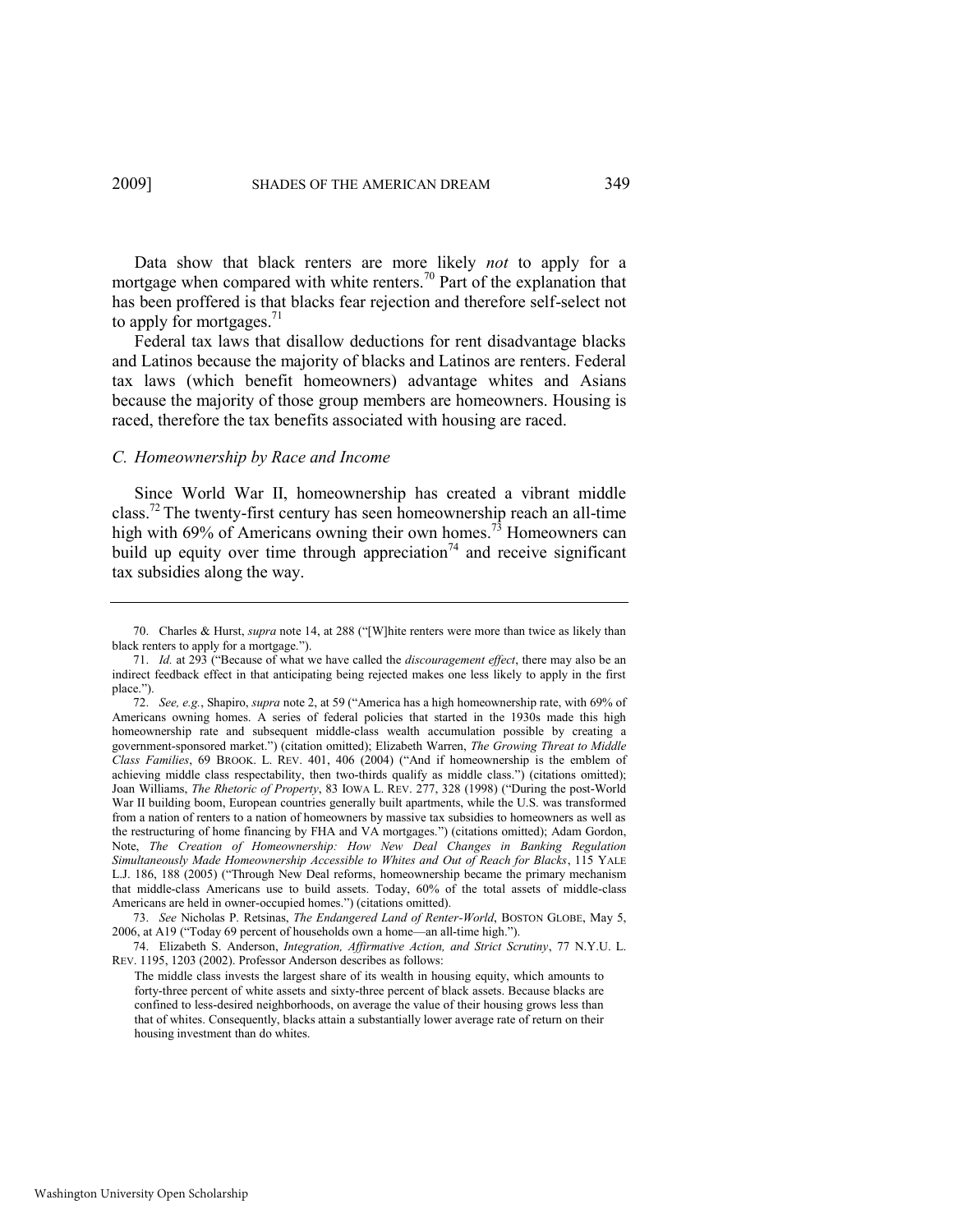Unlike the post-World War II housing boom,<sup>75</sup> this recent homeownership boom included Americans of color. Black and Latino homeowners hold between 61% and 63% of their net worth in their homes and whites hold  $38.5\%$  of their net worth in their homes.<sup>76</sup>

<span id="page-22-0"></span>President Clinton and President Bush encouraged homeownership opportunities for all.<sup>77</sup> Since 2002, the Bush administration touted a net increase of "nearly 3 million minority homeowners."<sup>78</sup> Financial industry executives have launched a "with ownership, wealth" initiative to encourage homeownership among minorities.<sup>79</sup> Even though progress has been made, homeownership rates still differ by race and/or ethnicity and class. A number of studies have documented racial differences in homeownership.<sup>80</sup>

79. *See* Wayne Washington, *Bridging the American Dream Gap: Blacks in Congress Nudge*  Lenders for Minority Buyers, BOSTON GLOBE, Apr. 4, 2001, at A13 ("Financial industry officials and members of the caucus announced plans yesterday to address some of those problems. They have launched an initiative, 'With Ownership, Wealth,' that combines credit counseling with assistance for down payment and closing costs. Many mortgage lenders, including Wells Fargo Home Mortgage and Chase Manhattan Mortgage, will participate.").

80. *See* EMMA COLEMAN JORDAN & ANGELA P. HARRIS, ECONOMIC JUSTICE: RACE, GENDER, IDENTITY AND ECONOMICS 473–501 (2005) (describes wealth inequality in America); Lisa A. Keister, *Race and Wealth Inequality: The Impact of Racial Differences in Asset Ownership on the Distribution of Household Wealth*, 29 Soc. Sci. RES. 477, 479 (2000) ("A number of studies have documented black-white differences in asset ownership, particularly homeownership."); Spencer Overton, *But Some Are More Equal: Race, Exclusion, and Campaign Finance*, 80 TEX. L. REV. 987, 1004–12 (2002) (discussing racial differences in homeownership).

<span id="page-22-1"></span>*Id.* (citation omitted); Shapiro, *supra* note [2,](#page-3-1) at 68 ("Just as home ownership creates wealth for both whites and blacks, it simultaneously widens the racial wealth gap under current conditions.").

<sup>75.</sup> *See* IRA KATZNELSON, WHEN AFFIRMATIVE ACTION WAS WHITE 113–41 (2005) (describing governmental housing benefits that excluded blacks post-World War II from purchasing homes); Daria Roithmayer, *Locked in Segregation*, 12 VA. J. SOC. POL'Y & L. 197 (2004).

<sup>76.</sup> KOCHHAR, *supra* not[e 69,](#page-20-0) at 19.

<sup>77.</sup> *See* Michael Moss & Andrew Jacobs, *Blue Skies and Green Yards, All Lost to Red Ink*, N.Y. TIMES, Apr. 11, 2004, at N1, 34–35 ("Indeed, encouraging homeownership is one of the few issues the Clinton and Bush administrations pursued with equal ardor.").

<sup>78.</sup> *See* Alphonso Jackson, U.S. Sec'y of Housing & Urban Dev., Revitalization of Uptown (Aug. 7, 2007), http://www.nls.gov/news/speeches/2007-08-07.cfm ("The President has also set a goal of 5.5 million new minority homeowners by decade's end. We're well on our way. Since 2002, there has been a net increase of nearly 3 million minority homeowners. A great success story."); *see also* Gary Martin, *Bush Makes a Push to Boost Minority Homeowners; Blacks, Latinos Lag in Buying*, SAN ANTONIO EXPRESS-NEWS, Oct. 16, 2002 ("Bush took time out of his busy tour of Republican fundraisers and campaign appearances to attend a White House-sponsored Conference on Minority Homeownership here.").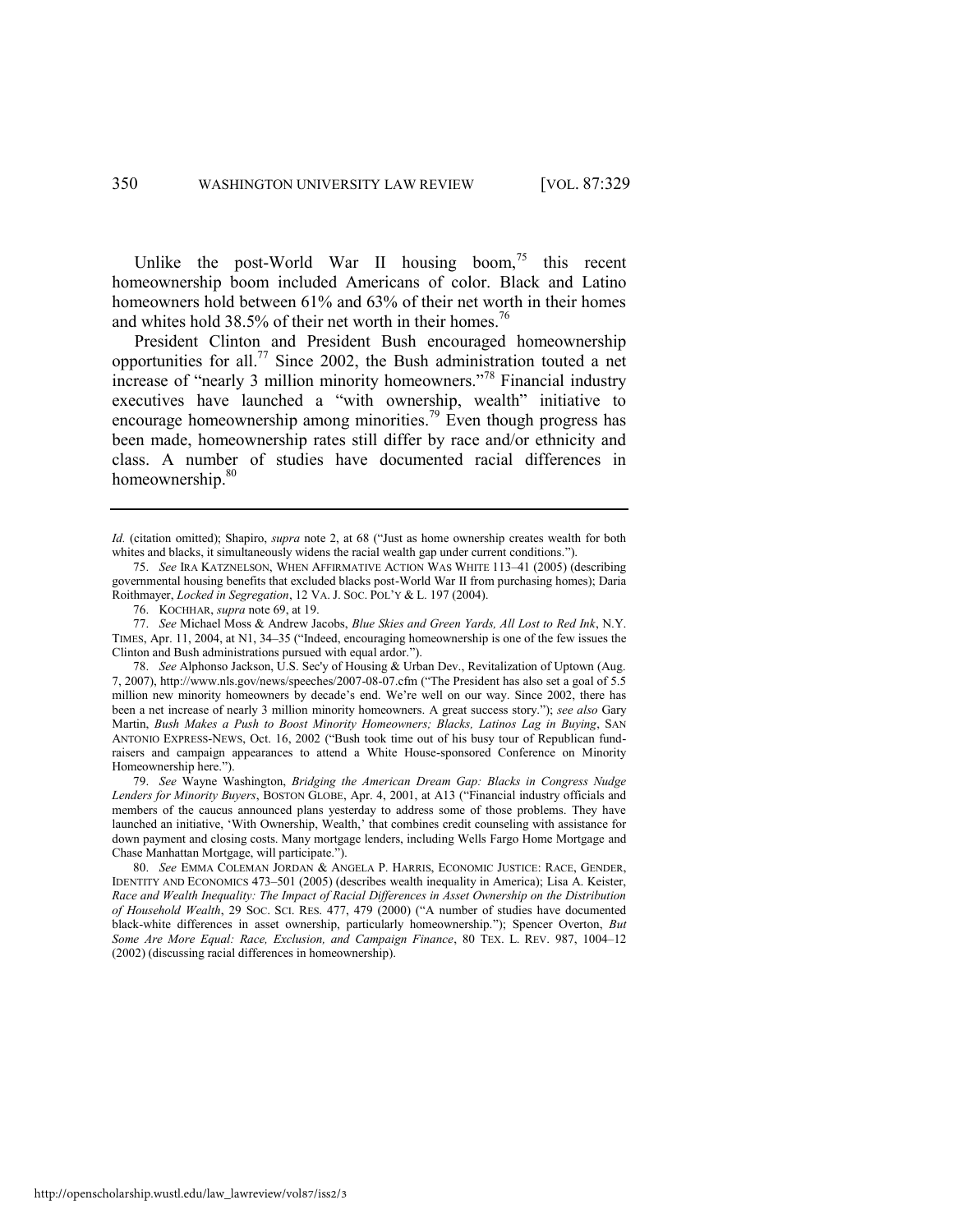As chart 4.1 showed, whites are most likely to own their own homes (76%), followed by Asians (61%), Latinos (49%), and blacks (48%).<sup>81</sup> Race matters when it comes to being a homeowner. Being white makes you significantly more likely to own a home than if you are Asian, black, or Latino. (We saw in Part III that not all homeowners benefit. Lowincome homeowners do not benefit to the extent of their middle- and upper-income counterparts).

Several studies show that most blacks prefer to invest in real estate, while most whites prefer to invest in the stock market. $82$  One might expect, therefore, to see a higher percentage of blacks as homeowners than whites—yet we do not.

Even though Asians are more likely to be homeowners than blacks and Latinos, given that Asian median income is higher than white median income, we might expect to see even higher homeownership rates for Asians than whites—yet we do not.<sup>83</sup> Consider table 4.1 below, which examines homeownership rates for immigrants and native-born Asians and found vast differences between native-born Asians and immigrants in their rates of homeownership.<sup>84</sup>

<sup>81.</sup> *See* Martin, *supra* not[e 78 \(](#page-22-0)"The homeownership rate for Anglos is 74.3 percent, compared to 48 percent for African Americans and 47.6 percent for Hispanics. Some 53.7 percent of Asian Americans and other races owned their own homes, the Census data revealed."); KOCHHAR, *supra* note [69,](#page-20-0) at 2 ("The percentage of White households who owned homes in 2002 was 74.3 percent. The homeownership rates for Latino and Black households were 47.3 percent and 47.7 percent respectively.").

<sup>82.</sup> Brown, *Pensions*, *supra* note [48,](#page-13-0) at 1536 ("Black investors think that real estate is a better place to invest their money than either stocks or bonds.") (citations omitted); see also Anthony D. Plath & Thomas H. Stevenson, *Financial Services and the African-American Market: What Every Financial Planner Should Know*, 94 FIN. SERVICES REV. 343, 357 (2000) (When compared with white households, black households "demonstrate a distinct preference for safety and security in their investment preferences, favoring life insurance and real estate assets over corporate debt and equity securities across all levels of household income and educational attainment.").

<sup>83.</sup> *See, e.g.*, N. Edward Coulson, *Why Are Hispanic-and Asian-American Homeownership Rates So Low?: Immigration and Other Factors*, 45 J. URB. ECON. 209, 215 (1999) ("[T]he average Hispanic income is very slightly higher than the average Black income, yet this does not translate into even slightly higher ownership rates. Similarly, average Asian income is above average White income which is not consistent with their low ownership tendency.").

<sup>84.</sup> CHRISTOPHER E. HERBERT, DONALD R. HAURIN, STUART S. ROSENTHAL & MARK DUDA, U.S. DEP'T OF HOUS. & URBAN DEV., HOMEOWNERSHIP GAPS AMONG LOW-INCOME AND MINORITY BORROWERS AND NEIGHBORHOODS 126 (2005), *available at* http://www.huduser.org/Publications/pdf/ HomeownershipGapsAmongLow-IncomeAndMinority.pdf.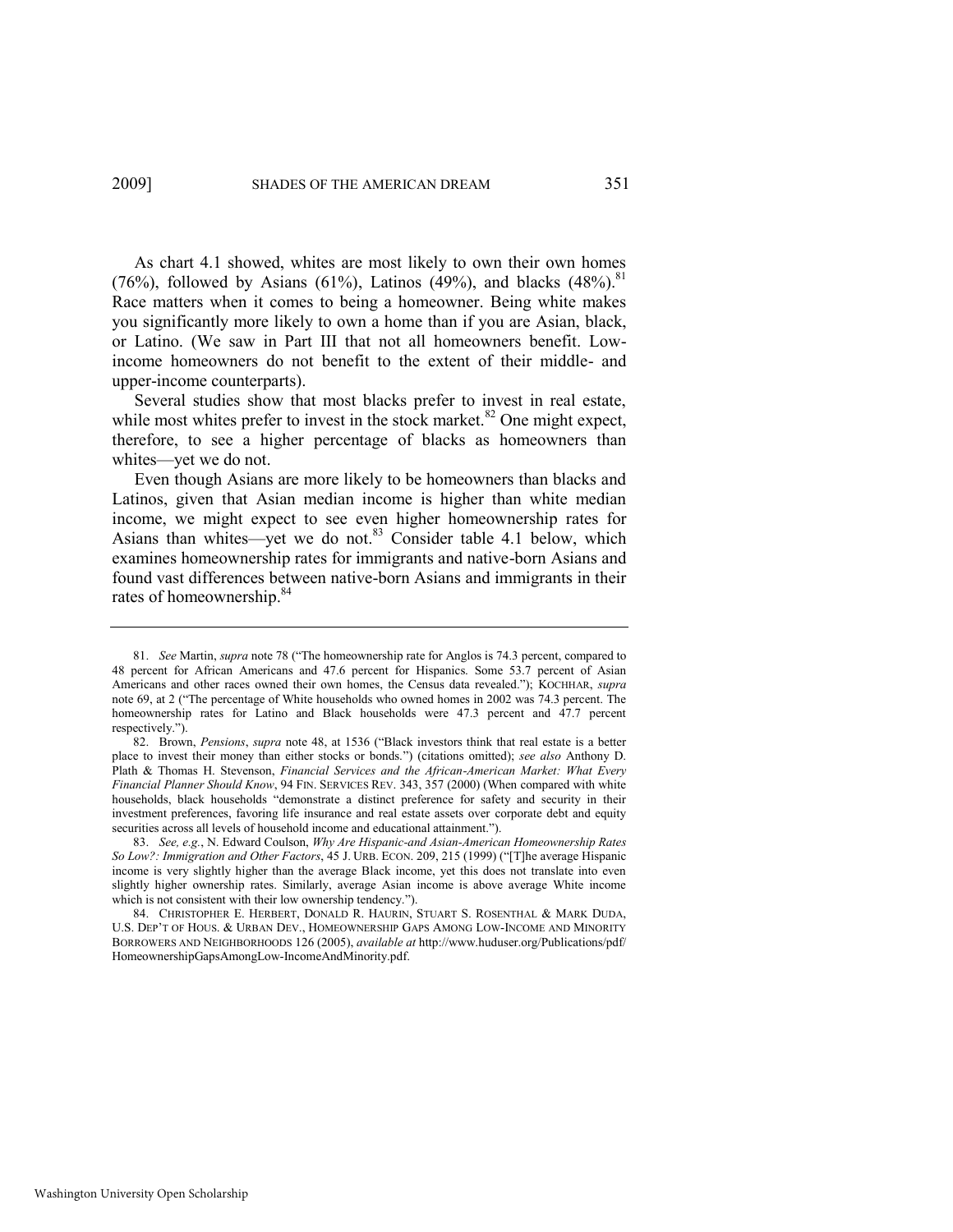| TABLE 4.1 <sup>85</sup>                                   |
|-----------------------------------------------------------|
| HOMEOWNERSHIP RATES FOR IMMIGRANTS AND NATIVE-BORN ASIANS |
| $($ %)                                                    |

| Racial Group               | All Households | Immigrants | Native Born |
|----------------------------|----------------|------------|-------------|
| Japanese                   | 63             | 40         | 82          |
| Mainland Chinese           | 55             | 53         | 68          |
| South Asians <sup>86</sup> | 43             | 44         |             |
| Koreans et al. $87$        | 39             | 39         | 29          |
| Other Asians               |                |            | h           |

Three observations are apparent from table 4.1—two of which are intra-racial and one is interracial. First, for Japanese, Mainland Chinese, and Other Asians, native-borns have a higher homeownership rate than immigrants. Second, South Asians and Koreans have a higher homeownership rate for immigrants than native-borns. Third, when the data from table 4.1 is compared with the data from chart 4.1, you see that native-born Japanese have a higher homeownership percentage (82) than whites (76).

Homeownership disparities by race and ethnicity are not solely attributable to differences in income. Even at high income levels, a smaller percentage of blacks and Latinos are homeowners than whites. In 2005, for every income level, black homeownership rates were less than the overall homeownership rates by income.<sup>88</sup> As income increased, however, the disparities narrowed. For households with incomes of \$120,000 or greater, the gap was 4.8 percentage points, but for households with incomes of less than \$5,000, the gap was 17 percentage points. $89$  That data is consistent with the results of another study based on 2003 homeownership rates. Consider the data in table 4.2 below.

<sup>85.</sup> *Id.* (Source: 1996–1999 Current Population Survey).

<sup>86.</sup> South Asians include those from India, Pakistan, and Bangladesh. *Id.*

<sup>87.</sup> This group includes those from Korea, Singapore, Taiwan, and Hong Kong. *Id.*

<sup>88.</sup> Kenya Covington & Rodney Harrell, *From Renting to Homeownership: Using Tax Incentives*  to Encourage Homeownership Among Renters, 44 HARV. J. ON LEGIS. 97, 101 (2007) ("The homeownership gap between whites and blacks is not solely attributable to racial disparities in income. In 2005, at every income level, homeownership rates for black households were lower than the overall rates for U.S. households with equivalent incomes.") (citation omitted).

<sup>89.</sup> *Id.* ("At the highest income levels, the gap was significantly narrower; for example, the gap was 17.1 percentage points for households with annual incomes of less than \$5000, but only 0.7 percentage points for households with incomes between \$100,000 and \$119,999, and 4.8 percentage points for households with annual incomes of \$120,000 or more.") (citation omitted).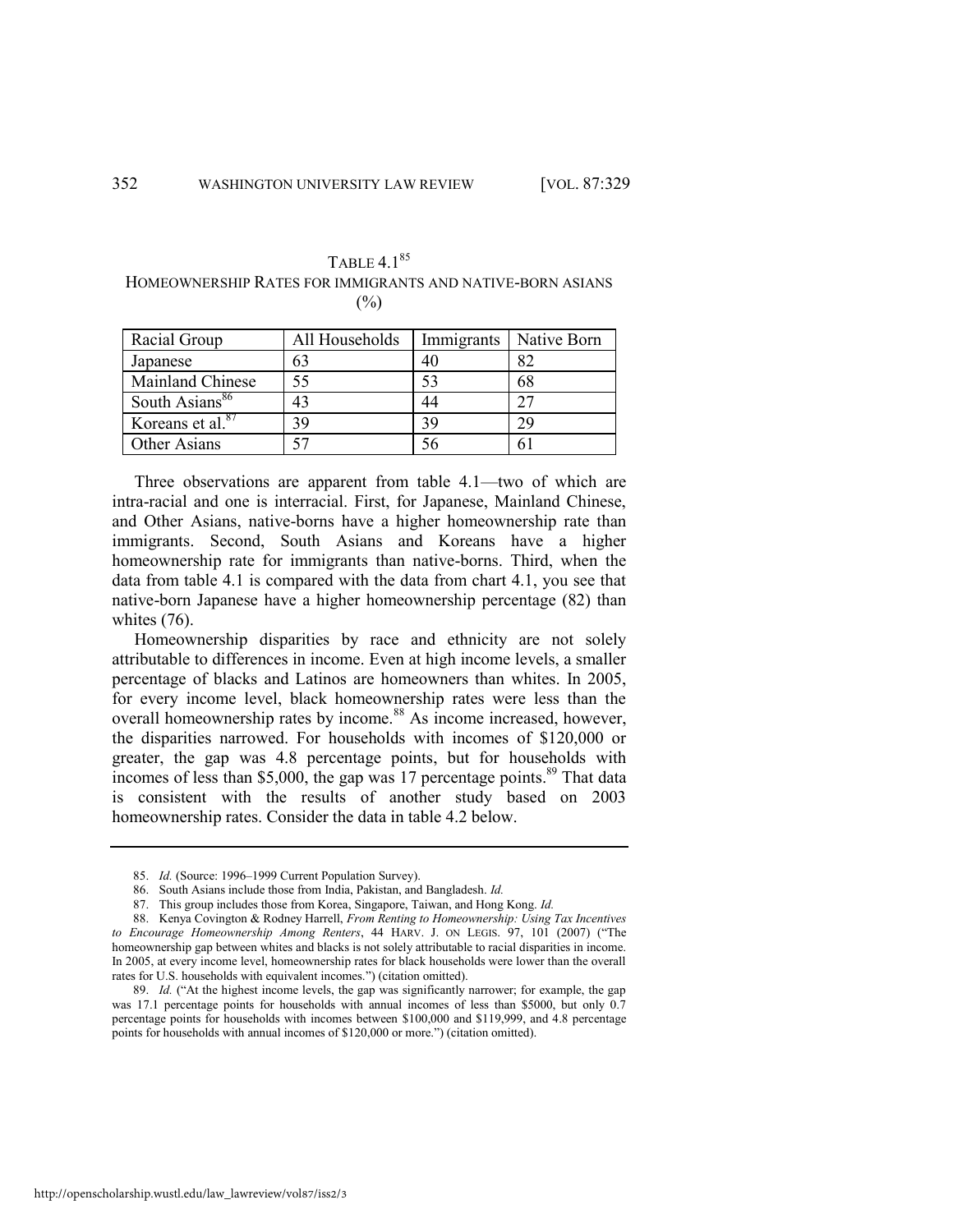| Income Range  | Non-Hispanic | Non-Hispanic | Hispanic |
|---------------|--------------|--------------|----------|
|               | White        | <b>Black</b> |          |
| < \$5,000     | 61.9         | 27.5         | 28.3     |
| \$5-\$9,999   | 48.8         | 32.8         | 22.2     |
| $$10-14,999$  | 60.2         | 33.0         | 28.7     |
| $$15-19,999$  | 63.1         | 37.5         | 26.2     |
| \$20-24,999   | 65.0         | 37.4         | 32.9     |
| \$25-29,999   | 68.0         | 43.5         | 41.5     |
| \$30-34,999   | 69.2         | 43.8         | 36.8     |
| \$35-39,999   | 69.2         | 50.4         | 48.8     |
| \$40-49,999   | 73.5         | 57.4         | 48.6     |
| \$50-59,999   | 78.9         | 57.2         | 59.7     |
| \$60-69,999   | 82.1         | 70.6         | 66.2     |
| \$70-79,999   | 85.1         | 73.2         | 71.3     |
| \$80-99,999   | 89.0         | 76.5         | 74.7     |
| \$100-119,999 | 92.6         | 80.7         | 78.4     |
| > \$119,999   | 93.1         | 87.6         | 83.5     |

TABLE  $4.2^{90}$ HOMEOWNERSHIP RATES BY RACE/ETHNICITY AND INCOME, 2003 (%)

Five general observations can be made from the data presented in table 4.2. First, with the exception of whites in the \$5,000–\$9,999 households, at every other household income level, *the majority of whites are homeowners*. Perhaps one explanation for this is that whites are more likely to receive down payment assistance from family members than blacks.<sup>91</sup>

Second, not until black household income is at least \$35,000 are the majority of blacks homeowners. Third, not until Latino household income is at least \$50,000 are the majority of Latinos homeowners. Fourth, at no level of income are the homeownership rates equal by race and/or ethnicity, but the differences shrink considerably at the higher income

<sup>90.</sup> Gale et al., *supra* not[e 13,](#page-5-0) at 1174.

<sup>91.</sup> THOMAS SHAPIRO, THE HIDDEN COSTS OF BEING AFRICAN AMERICAN: HOW WEALTH PERPETUATES INEQUALITY 114 (Oxford University Press 2004); Charles & Hurst, *supra* note [14,](#page-5-1) at 284 ("[B]lacks may be less able to rely on their friends, parents, and other loved ones than their white counterparts for assistance in generating these down payments."); Kerwin Kofi Charles & Erik Hurst, *The Correlation of Wealth across Generations*, 111 J. POL. ECON. 1155 (2003) (referring to study which showed that at any given wealth level, black households more likely had parents with lower net worth levels than white households).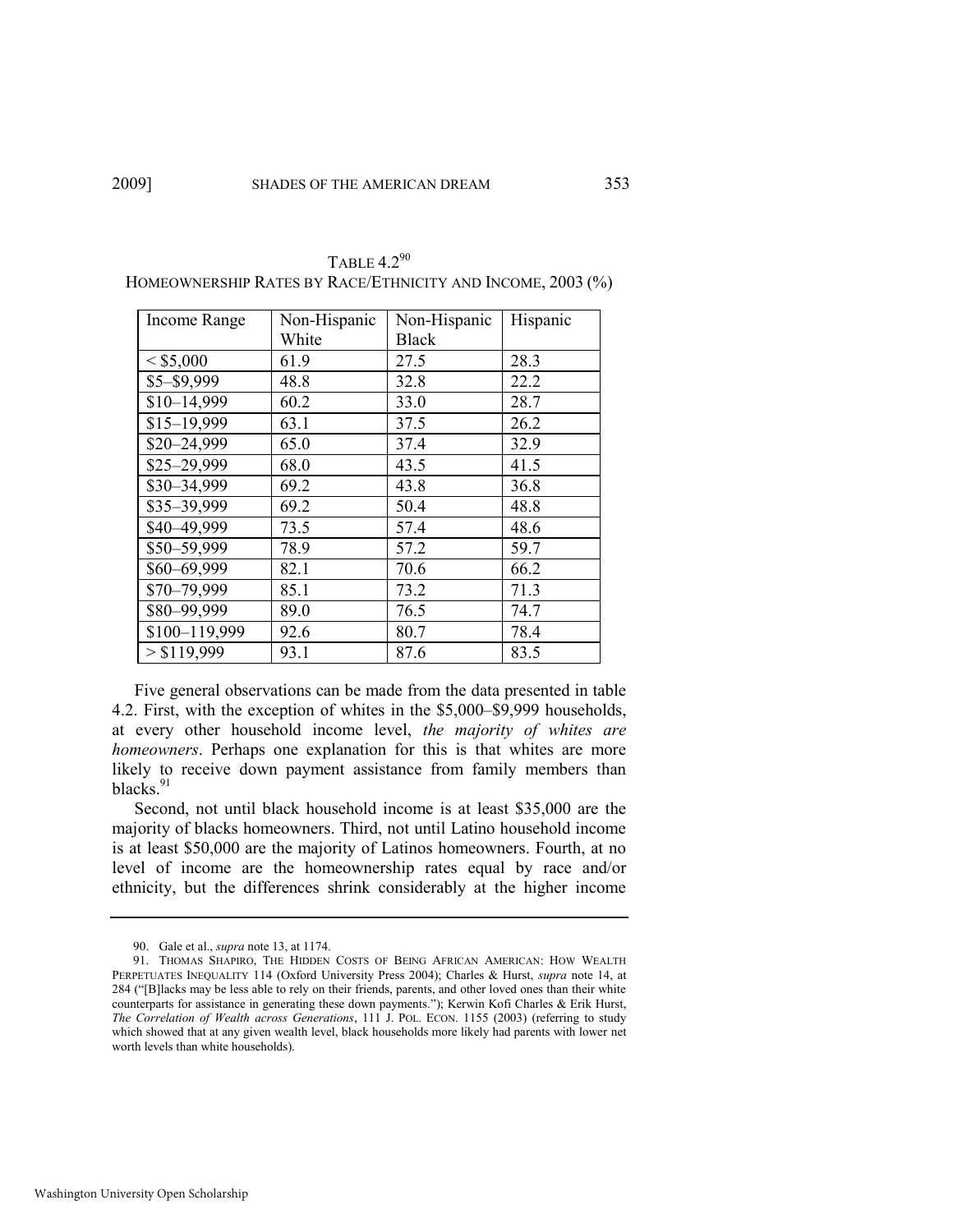levels. Fifth, only at two different household income levels (lowest and \$50–\$59,999) is there a greater percentage of Latino homeowners than black homeowners. At all other income levels, a greater percentage of blacks are homeowners than are Latinos; although in several instances, the differences are minimal. Perhaps black preferences for buying real estate are a factor here as well.

Latinos lag considerably behind blacks and significantly behind whites in their homeownership rates. For example, until household income reaches \$25,000, whites were more than twice as likely as Latinos to be homeowners, but only at income levels of \$5,000 or less were whites more than twice as likely as blacks to be homeowners. Even after controlling for a large number of observable factors, the black-white homeownership gap is smaller as income rises, but is never eliminated.<sup>92</sup> The gap was between five and ten percentage points.<sup>93</sup>

Table 4.2 shows that as income rises, so do homeownership rates regardless of race—which means that class matters. Table 4.2 shows that, even at the same income levels, there are significant differences in homeownership rates by race, which means that race matters more.

Wealth is a factor as well. One study found large homeownership rate differences between black and white households with low wealth, but no racial differences in homeownership rates among households with higher wealth.<sup>94</sup> Wealth may be the great equalizer to differences in homeownership rates, but the quality of housing is another question and the topic of the next part.

# *D. Homeownership Quality: The Ten Drop Rule*<sup>95</sup>

This part will show that not all homeownership is created equal. Racially based wealth disparities in America are widely known and have been the subject of intense scrutiny.<sup>96</sup> Numerous proposals have been

<sup>92.</sup> Gale et al., *supra* note [13,](#page-5-0) at 1172 ("Studies suggest that, after controlling for a large number of observable characteristics, the unexplained black-white homeownership gap is smaller than just differences by income class would suggest . . . .").

<sup>93.</sup> *Id.* ("[the gap] still ranges between 5 and 10 percentage points . . . .") (citations omitted).

<sup>94.</sup> Charles & Hurst, *supra* not[e 14,](#page-5-1) at 282 ("Gyourko et al., (1999) . . . find no racial differences in home ownership rates among households with large enough wealth to meet down-payment and closing-cost requirements. However, they do find large ownership differences between black and white households with low wealth.").

<sup>95.</sup> *Cf.* Ariela J. Gross, *Litigating Whiteness: Trials of Racial Determination in the Nineteenth-Century South*, 108 YALE L.J. 109, 178 (1998) ("Whereas most states before the Civil War had defined 'negro' according to fractions of 'blood'—usually one-eighth or one-fourth—many moved to onedrop-of-blood rules.").

<sup>96.</sup> *See, e.g.*, MELVIN OLIVER & THOMAS SHAPIRO, BLACK WEALTH/WHITE WEALTH: A NEW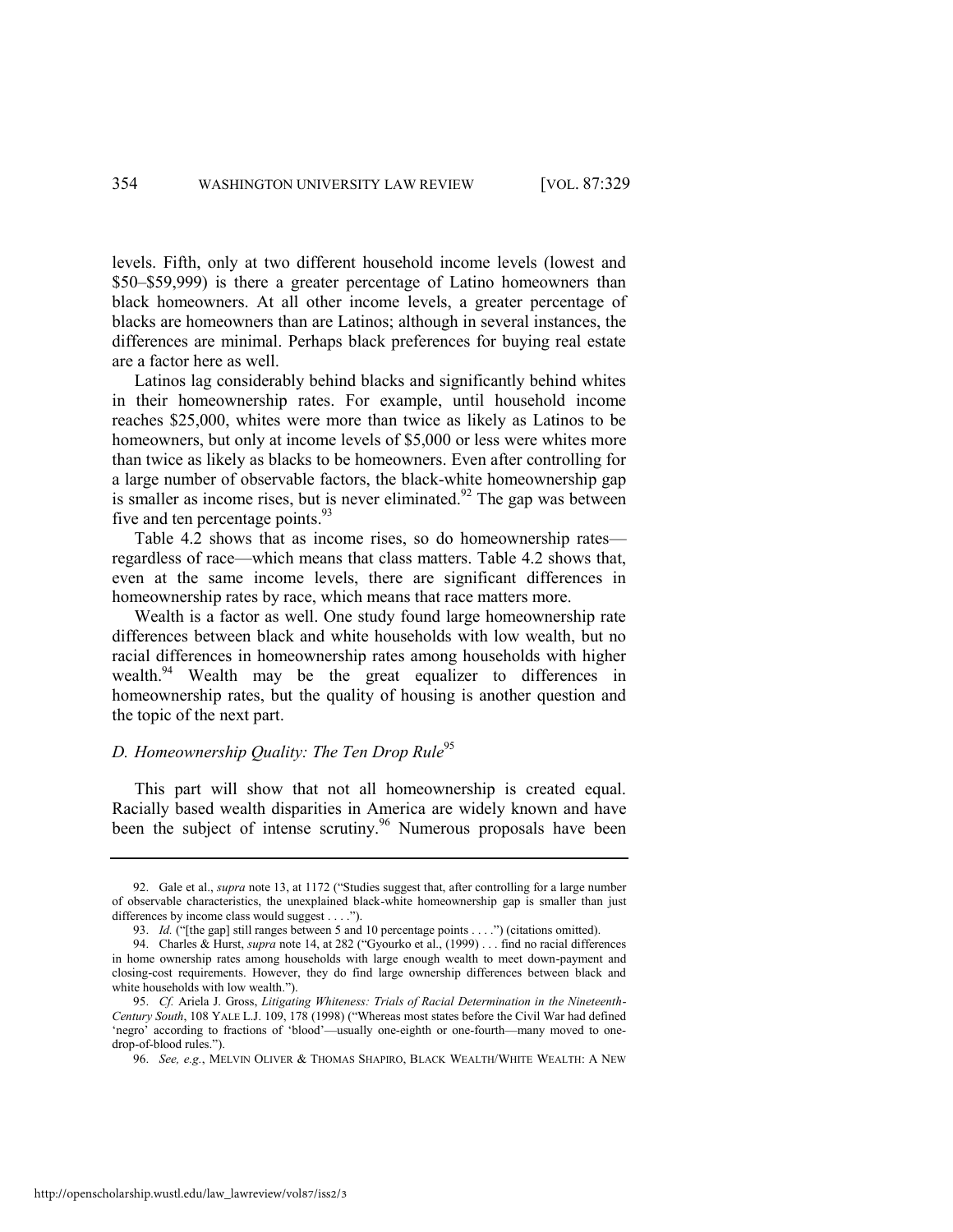made seeking to encourage blacks to buy homes as a way to decrease those wealth disparities. This Article argues that homeownership is increasing wealth disparities, in part due to federal tax policies.<sup>97</sup>

Blacks are more likely to buy homes that do not appreciate as much as white homes.<sup>98</sup> In addition, the resale value of white homes is greater than for black homes.<sup>99</sup> The reasons for this phenomenon are complicated.

<span id="page-27-1"></span>Homes lose about 16% of their value when more than 10% of the neighborhood is black.<sup>100</sup> Blacks are more likely to live in majority/minority neighborhoods, and whenever a neighborhood is more than  $10\%$  black, property values decline.<sup>101</sup> The point at which the black percentage of residents becomes too high for white comfort is called the "tipping point."<sup>102</sup>

<span id="page-27-0"></span>Whites do not want to live in neighborhoods with blacks, unless the percentage of blacks is very low.<sup>103</sup> Studies have not documented the same

98. *See* Rusk, *supra* note [4,](#page-3-0) at 2 ("In effect, for a dollar of income, black homeowners were getting only 70 percent of the home value that white homeowners received.").

99. Keister, *supra* note [80,](#page-22-1) at 479 ("that resale values of homes are greater for whites than for blacks, and that whites typically receive more favorable terms in home mortgage lending than blacks ....") (citations omitted).

100. *See supra* note [2](#page-3-1) and accompanying text. *Cf.* Richard D. Alba, John R. Logan & Brian J. Stults, *How Segregated are Middle-Class Americans*?, 47 Soc. PROB. 543, 552 (2000) ("This picture is consistent with the conclusion of Massey and Denton (1993) that whites at all socioeconomic levels avoid residence in neighborhoods that have more than very small percentages (5–10 percent seems typical) of African Americans.").

101. *See supra* not[e 2 a](#page-3-1)nd accompanying text.

102. David P. Kasakove, New York State Association of Realtors, Inc. v. Shaffer*: When the Second Circuit Chooses Between Free Speech and Fair Housing, Who Wins?*, 61 BROOK. L. REV. 397, 422 (1995) ("Tipping' is the sociological term used to refer to the critical point at which whites, either a single family or collectively, leave a community, because of black entry into the neighborhood.").

103. *See, e.g.*, Gregory D. Squires, *Demobilization of the Individualistic Bias: Housing Market Discrimination as a Contributor to Labor Market and Economic Inequality*, 609 ANNALS AM. ACAD. POL. & SOC. SCI. 200, 206 (2007). As Professor Squires has written:

African Americans have been particularly affected as several studies have found them to be the most disfavored minority group by whites as well as other racial and ethnic groups (Charles 2005). Evidence indicates that it is the presence of blacks, and not just neighborhood conditions often associated with black neighborhoods (e.g., bad schools, high crime) that accounts for white aversion to such areas. In one survey, whites reported that they would be unlikely to purchase a home that met their requirements in terms of price, number of rooms, and other housing characteristics in a neighborhood with good schools and low crime rates if

PERSPECTIVE ON RACIAL INEQUALITY (1996) (analyzing the wealth disparity between blacks and whites at all income levels); Edward N. Wolff, *Recent Trends in Wealth Ownership, from 1983 to 1998*, *in* ASSETS FOR THE POOR 34, 46 (Thomas M. Shapiro & Edward N. Wolff eds., 2001).

<sup>97.</sup> *Cf.* Maury Gittleman & Edward N. Wolff, *Racial Differences in Patterns of Wealth Accumulation*, 39 J. HUM. RES. 193, 200 (2004) ("Implicit in proposals to shift the portfolios of African Americans toward assets such as homes and businesses is that African Americans face barriers to the acquisition of these assets, owing to discrimination in mortgage and small business credit markets, customer discrimination, limited access to information about investment opportunities and other factors.‖) (citations omitted).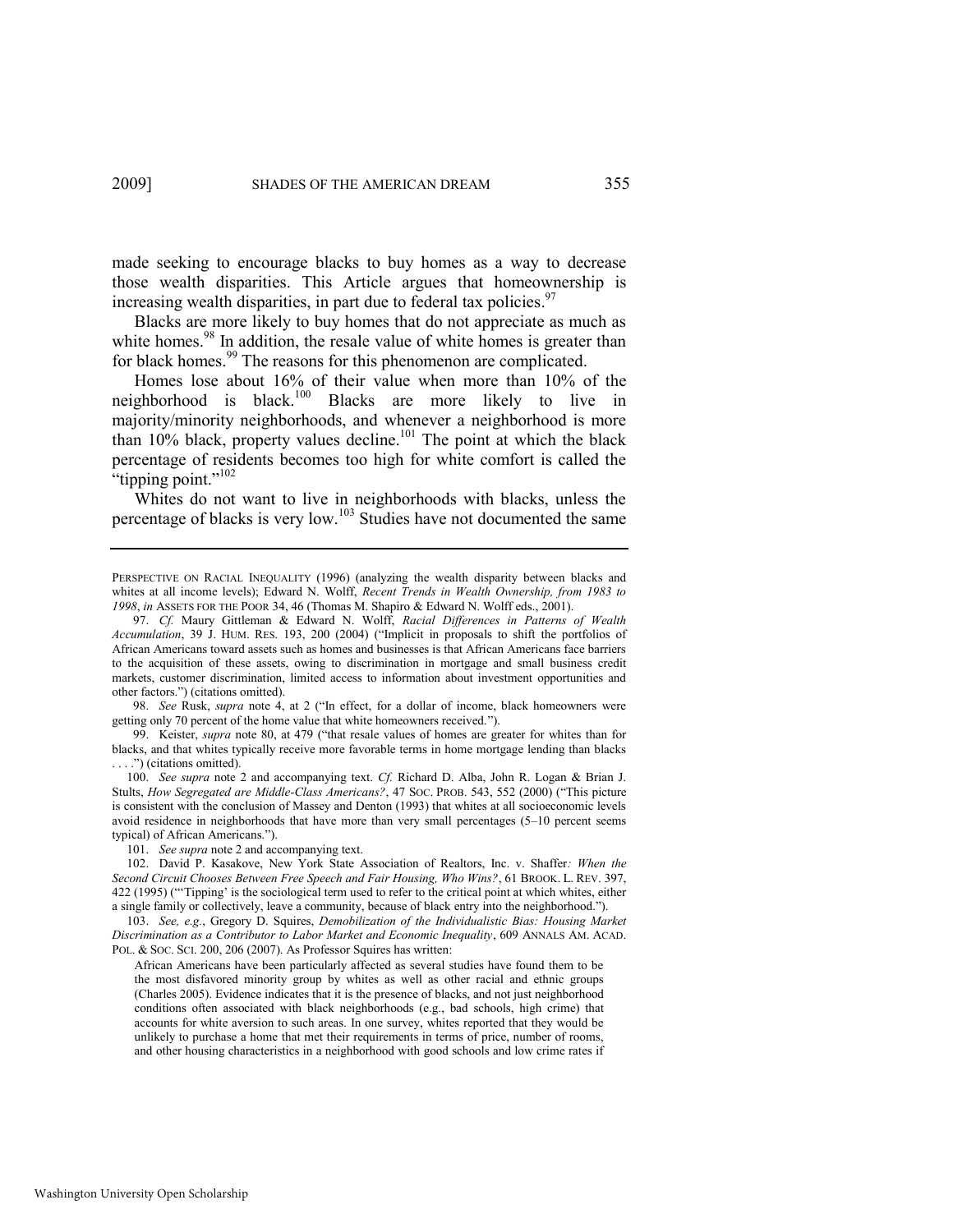reaction by whites regarding Asians or Latinos.<sup>104</sup> Most whites prefer to live in overwhelmingly white neighborhoods, with only token representation by minorities, while most blacks prefer to live in 50/50 racially diverse neighborhoods.<sup>105</sup> As Nathan Glazer has noted, "the neighborhood that blacks would like, 50 percent black, is one that most whites would move away from, making it close to 100 percent black."<sup>106</sup>

White preferences will only allow a limited percentage of blacks (no more than 10%) to be eligible for the greatest housing appreciation.<sup>107</sup> Similarly, black preferences will result in blacks living in neighborhoods with a greater than 10% minority population and result in their being ineligible for the greatest housing appreciation. Research indicates that blacks prefer to live in integrated neighborhoods and not predominantly white neighborhoods because of racial prejudice and fears of white hostility. $10\overline{8}$ 

104. Squires, *supra* note [103,](#page-27-0) at 206 ("The presence of Hispanics or Asians had no such effect . .") (citation omitted).

106. Peter H. Schuck, *Judging Remedies: Judicial Approaches to Housing Segregation*, 37 HARV. C.R.-C.L. L. REV. 289, 298 (2002).

107. *Cf.* Alba et al., *supra* note [100](#page-27-1), at 552 ("[White homeowners] usually live with very few black neighbors, in any event . . . whites at all socioeconomic levels avoid residence in neighborhoods that have more than very small percentages (5–10 percent seems typical) of African-Americans.").

108. Camille Zubrinsky Charles, *Neighborhood Racial-Composition Preferences: Evidence from a Multiethnic Metropolis*, 47 Soc. PROBS. 379, 380 (2000) ("Some research suggests that active racial prejudice plays a role in reproducing racial residential segregation.‖) (citations omitted); Maria Krysan & Reynolds Farley, *The Residential Preferences of Blacks: Do They Explain Persistent Segregation?*, 80 SOC. FORCES 937, 969–70 (2002). Authors Krysan and Farley draw the following four conclusions about why most blacks live in majority minority neighborhoods:

First, the residential preferences of African Americans play a role in maintaining neighborhood segregation. . . . The preferred neighborhood for the typical black is one that is

there was a substantial representation of African Americans. The presence of Hispanics or Asians had no such effect (Emerson, Chai, and Yancey 2001).

*Id.*; *see also* R. Richard Banks, *―Nondiscriminatory‖ Perpetuation of Racial Subordination*, 76 B.U. L. REV. 669, 686-87 (1996) ("The most charitable explanation for whites' intolerance of more than a few black neighbors is that whites believe that as more blacks move into an area, property values will decline. Thus, investment-sensitive whites look to a community's racial composition as a barometer of its financial prospects.‖) (citation omitted); Maria Krysan & Reynolds Farley, *The Residential Preferences of Blacks: Do They Explain Persistent Segregation?*, 80 SOC. FORCES 937 (2002) (demonstrating that blacks prefer to live in diverse, 50–50 communities, whereas whites prefer to live in homogenous white areas).

<sup>105.</sup> *See, e.g.*, John A. Powell, *Government Tax and Housing Policies*, *in* TAXING AMERICA 104 (Karen B. Brown & Mary Louise Fellows eds., 1996) ("Although the preferred neighborhood composition of all whites is all, or predominantly, white, the expressed preference of most Blacks is for a neighborhood that is half-black, half-white.") (citations omitted). *Cf.* John O. Calmore, *Race/ism* Lost and Found: The Fair Housing Act at Thirty, 52 U. MIAMI L. REV. 1067, 1086 n.106 (1998) ("For many whites, this is another way of saying, 'We're sick of the whole issue' ('race fatigue' is the term some social scientists use to describe this spreading feeling)." (quoting Martin Duberman, *Promised Land*, L.A. TIMES, Oct. 12, 1997, at 11 (book review))).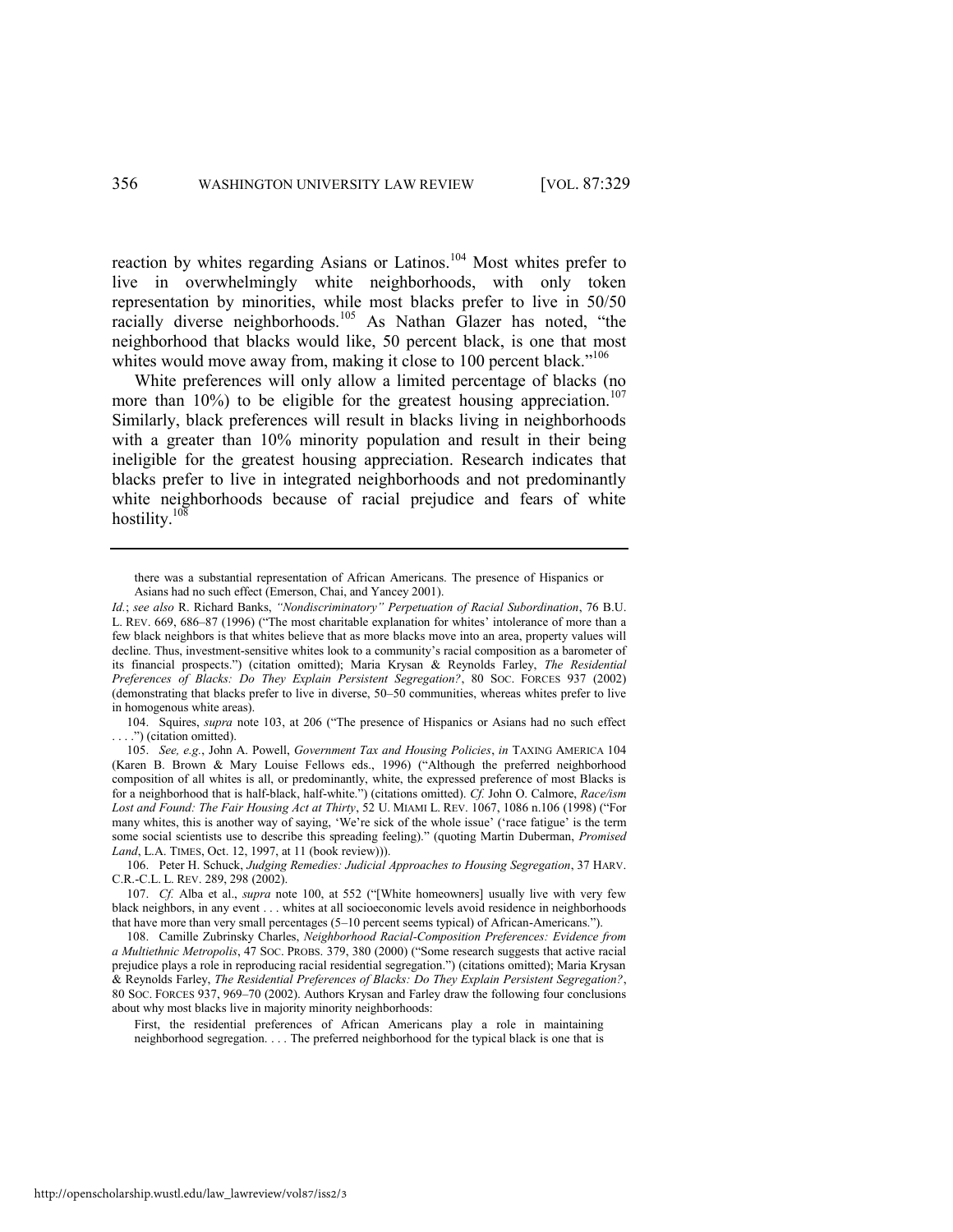There are primarily two explanations for why whites prefer not to live with blacks, and they may operate individually or in tandem.<sup>109</sup> The first is white aversion to minorities generally and the second is white fear (which given the data provided herein is rational) that when minorities move into the neighborhood, their property values will decline.<sup>110</sup> To compound the problem, realtors are reluctant to facilitate blacks buying homes in predominantly white neighborhoods where appreciation potential is great, for fear of the reaction of the existing white homeowners—their client base $^{111}$ 

<span id="page-29-1"></span><span id="page-29-0"></span>Numerous studies have documented the black disadvantage in housing quality,<sup>112</sup> and housing values.<sup>113</sup> Blacks are more likely to purchase

 Third, . . . Blacks wish to reside in 50–50 neighborhoods, but that is far too high a density of African Americans for all but a handful of whites. Few blacks have the option to buy a home in a 50–50 place. . . .

#### . . . .

 Finally, our findings emphasize the crucial role that white preferences continue to play in maintaining segregation. Whites' willingness to enter neighborhoods is strongly linked to the density of blacks there. As the suburbanization of African Americans continues, it is inevitable that some, perhaps many, neighborhoods will be written off by white home seekers as "too black."

*Id.*

109. See, e.g., Bell & Parchomovsky, *supra* note [2,](#page-3-1) at 1981-82 ("A review of the literature on housing segregation reveals two main hypotheses as to why white homeowners in segregated neighborhoods are averse to minority entry. The first, and more straightforward one, is aversion to minorities per se. The second is fear of adverse economic effects associated with minority entry.") (citations omitted).

110. *See id.*

111. Richard Thompson Ford, *The Boundaries of Race: Political Geography in Legal Analysis*, 107 HARV. L. REV. 1843, 1854 n.24 (1994) ("Real estate brokers accused of steering prospective black buyers away from white neighborhoods consistently cite fear of reprisal by white property owners as the reason for the practice.‖); *see also* T. Alexander Aleinikoff, Note, *Racial Steering: The Real Estate Broker and Title VIII*, 85 YALE L.J. 808, 824 (1976) (arguing that residents of white areas are likely to "prefer to list their homes with brokers who will steer black buyers away from the neighborhoods.").

112. Hayward Derrick Horton & Melvin E. Thomas, *Race, Class, and Family Structure: Differences in Housing Values for Black and White Homeowners*, 68 SOC. INQ. 114, 117 (1998) (citing Susan M. Bianchi, Reynolds Farley & Daphne Spain, *Racial Inequalities in Housing: An Examination of Recent Trends*, 19 DEMOGRAPHY 37–51 (1982)).

113. *Id.* at 118 (citing John F. Kain & John M. Quigley, *Housing Markets and Racial Discrimination: A Microeconomic Analysis*, NAT'L BUREAU OF ECON. RES. (1975); Marty R. Jackman & Robert W. Jackman, *Racial Inequality in Home Ownership*, 58 SOC. FORCES 1221 (1980); Robert

about 50–50. Most American neighborhoods are overwhelmingly white, and so they are not considered attractive to many blacks.

Second ... African Americans are highly reluctant to buy or rent in largely white neighborhoods neither because they feel a strong allegiance to black communities nor because they wish their children to attend schools in a black environment. Rather, they want to live with other African Americans because they fear that they if they are one among many whites, whites will be hostile, blame them for any troubles that arise, and treat them as unwelcome intruders.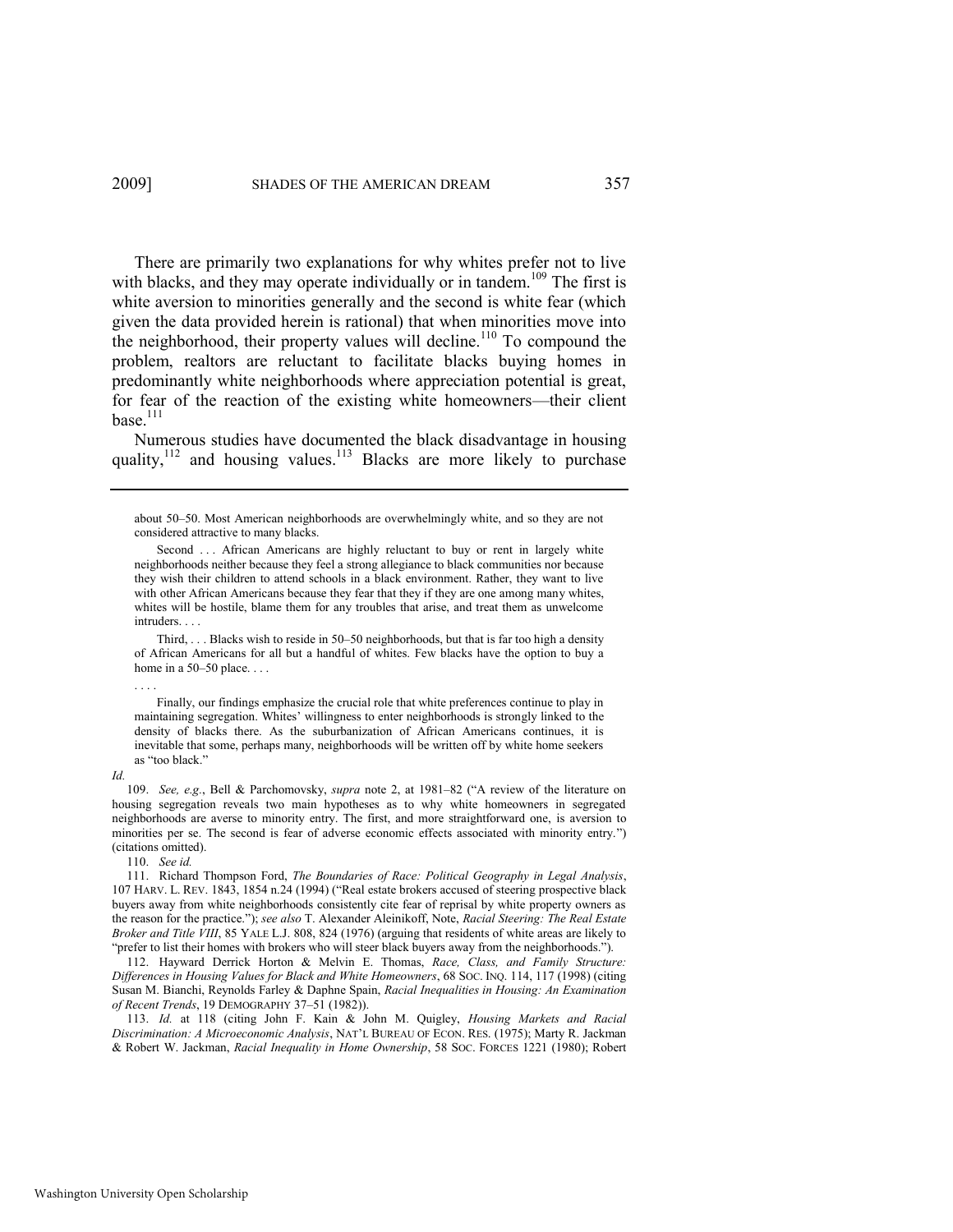homes which are less valuable than their white counterparts.<sup>114</sup> That blacks fare less favorably from homeownership than whites is well-known and largely uncontested.

<span id="page-30-0"></span>Typical studies show that value of black homes is smaller than the value of white homes.<sup>115</sup> White homes appreciate more quickly than black homes.<sup>116</sup> Black couples own less housing wealth due to low market values.<sup>117</sup> Blacks are often steered to buy homes in areas with declining home equity.<sup>118</sup> Professor Shapiro, a leading scholar on racial disparities in homeownership in America has said "[o]n average, homes owned by whites appreciate in value approximately \$28,000 more than those owned by blacks."<sup>119</sup> On the other hand, real estate more quickly appreciates in overwhelmingly white neighborhoods than 20% black neighborhoods.<sup>120</sup>

115. See Charles & Hurst, *supra* not[e 14,](#page-5-1) at 288 ("Not only are blacks less likely to own homes than are whites, but, when they do own, the value of their homes is smaller at the means, at the medians, and with and without controls.").

116. *See* Keister, *supra* not[e 80,](#page-22-1) at 479 ("Indeed, there is considerable evidence that white families are more likely to own homes than black families, that the values of the homes owned by whites appreciate more rapidly than those of blacks.").

117. *See* Mann, *supra* note [13,](#page-5-0) at 1365 n.108 ("One study found that black couples own a disproportionately lower share of aggregate housing wealth, both because they are less likely to be homeowners and because they are more likely to own homes with low market values. The researchers found that race alone explained differences in the value of homes.") (citing James E. Long & Steven B. Caudill, *Racial Differences in Home Ownership and Housing Wealth, 1970–1986*, 30 ECON. INQ. 83, 95–97 (1992)).

118. *See* Myron Orfield, *Land Use and Housing Policies to Reduce Concentrated Poverty and Racial Segregation*, 33 FORDHAM URB. L.J. 877, 901 (2006) ("Moreover, studies have shown that Black homeowners, more than any others, are steered toward real estate that actually loses equity value.") (citations omitted).

119. *See* Shapiro, *supra* not[e 2,](#page-3-1) at 68.

120. *See* Lior Jacob Strahilevitz, *Exclusionary Amenities in Residential Communities*, 92 VA. L. REV. 437, 446 (2006) ("Real estate has historically appreciated much more quickly in all-white neighborhoods than in neighborhoods that have a ten percent African American population, and noticeably more quickly in ten percent African American neighborhoods than in twenty percent African American neighborhoods.") (citation omitted). Further, Professor Strahilevitz states: "Thus, relatively minor changes in the racial composition of a neighborhood can have enormous consequences for a home owning family's net worth, and may cause families to change residences more frequently than they would prefer." *Id.* 

Lake, *The New Suburbanites: Race and Housing in the Suburbs*, Rutgers Univ. Ctr. for Urban Policy Research (1981); MELVIN OLIVER & THOMAS SHAPIRO, BLACK WEALTH/WHITE WEALTH: A NEW PERSPECTIVE ON RACIAL INEQUALITY (1996)).

<sup>114.</sup> *See, e.g.*, Banks, *supra* note [103,](#page-27-0) at 686 ("It is well established that the slower appreciation rate of property in black areas disadvantages black homeowners.") (citations omitted); Francine D. Blau & John W. Graham, *Black-White Differences in Wealth and Asset Composition*, 105 Q. J. ECON. 321, 333 (1990) (discussing study showing "homes in black neighborhoods have much lower rates of appreciation than those in white neighborhoods.‖); *see also supra* notes [111](#page-29-0)–13, and *infra* note[s 115](#page-30-0)– 16.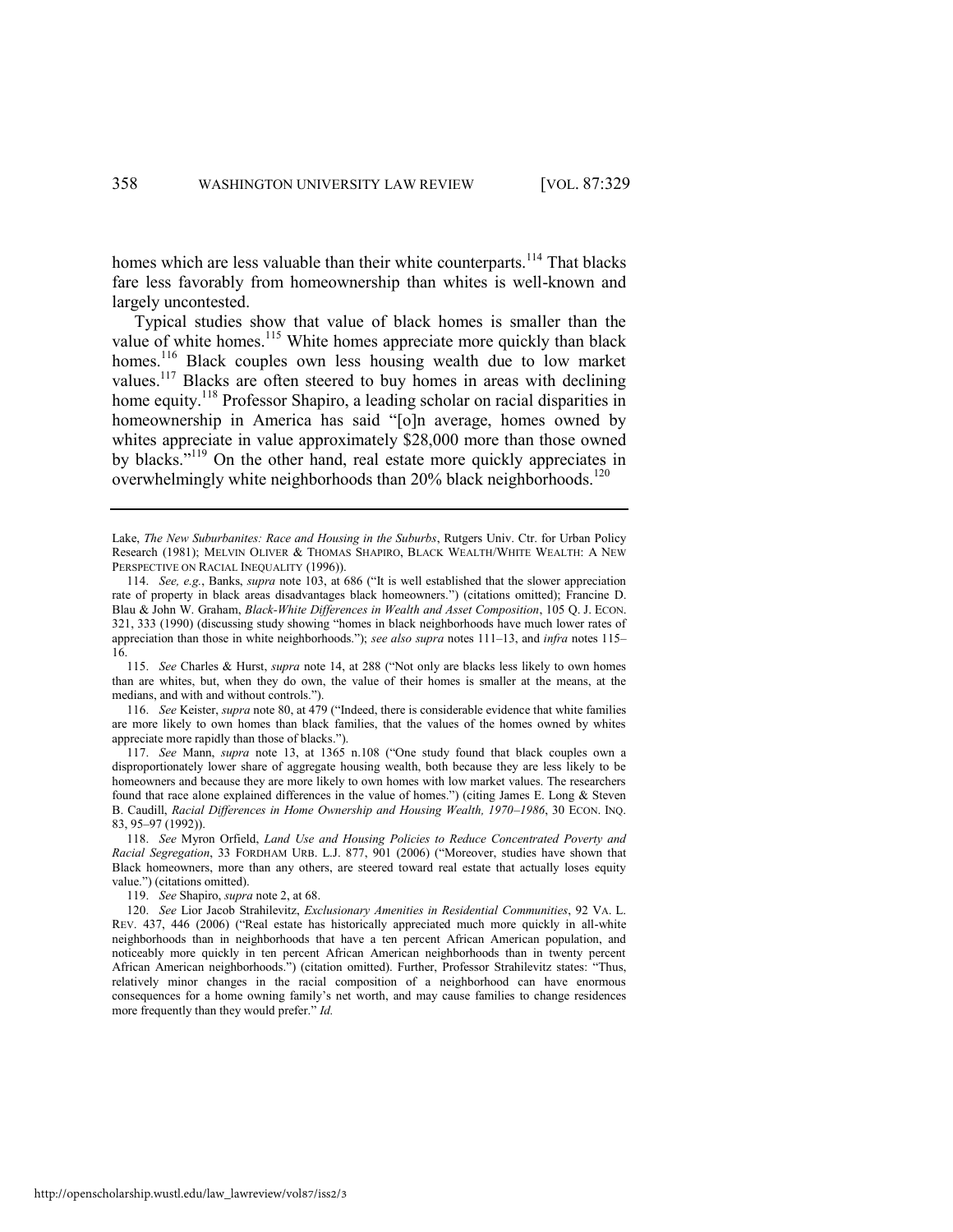Blacks remain the most segregated group in America.<sup>121</sup> This has translated into different housing conditions for black homeowners when compared with white homeowners of comparable income levels.<sup>122</sup> Blacks who own homes are more likely to live in communities with fewer whites, while white homeowners are more likely to live with more whites once they become homeowners.<sup>123</sup> White homeowners live with "very few black neighbors."<sup>124</sup>

Blacks of higher socioeconomic levels have not gained parity with their higher socioeconomic white counterparts.<sup>125</sup> The inequality in housing values between middle-class blacks and middle-class whites is greater than the housing inequality between their lower-status counterparts.<sup>126</sup> One possible explanation for this phenomenon is that blacks with high levels of income and education are unable to convert these attributes into a home in a desirable neighborhood with high appreciation potential because of discrimination they face in the housing market. $127$ 

Nevertheless, the benefits of homeownership to middle-class blacks are significant when compared to black renters. The data show that blacks are not buying homes because homes are a good financial investment, but rather because homes afford blacks certain amenities.

<span id="page-31-0"></span>Middle-class black homeowners are able to send their children to better schools and are subject to lower crime rates.<sup>128</sup> Even so, middle-class

<sup>121.</sup> Horton & Thomas, *supra* note [112,](#page-29-1) at 118 (citing Douglas S. Massey, Gretchen A. Condran & Nancy A. Denton, *The Effect of Residential Segregation on Black Social and Economic Well-Being*, 66 SOC. FORCES 29 (1987); Nancy A. Denton & Douglas S. Massey, *Racial Segregation of Blacks, Hispanics, and Asians by Socioeconomic Status and Generation*, 69 SOC. SCI. Q. 797 (1988); Douglas S. Massey & Nancy A. Denton, *Hypersegregation in the U.S. Metropolitan Areas: Black and Hispanic Segregation along Five Dimensions*, 26 DEMOGRAPHY 373 (1989); Richard Alba & John Logan, *Variations on Two themes: Racial and Ethnic Patterns in the Attainment of suburban Residence*, 28 DEMOGRPAHY 431 (1991)).

<sup>122.</sup> *Id.* at 132 ("Black homeowners had housing values that were significantly lower than those of their White counterparts. This was the case despite control for age, social class, central city residence, household structure, and region.").

<sup>123.</sup> Alba et al., *supra* not[e 100,](#page-27-1) at 550.

<sup>124.</sup> *Id.* at 552.

<sup>125.</sup> Horton & Thomas, *supra* not[e 112,](#page-29-1) at 126.

<sup>126.</sup> *Id.*

<sup>127.</sup> *Id.* at 133.

<sup>128.</sup> Alba et al., *supra* not[e 100,](#page-27-1) at 556. Consider the following:

Middle-class African-Americans do, indeed, experience improvements in their residential location by comparison with their poorer co-ethnics. ... [T]he affluence of their neighborhoods, which is undoubtedly correlated with many other neighborhood characteristics from the quality of schools or housing to the risks of criminal victimization, goes up sharply in association with higher household income, personal educational attainment, home ownership, and suburban location.

*Id.*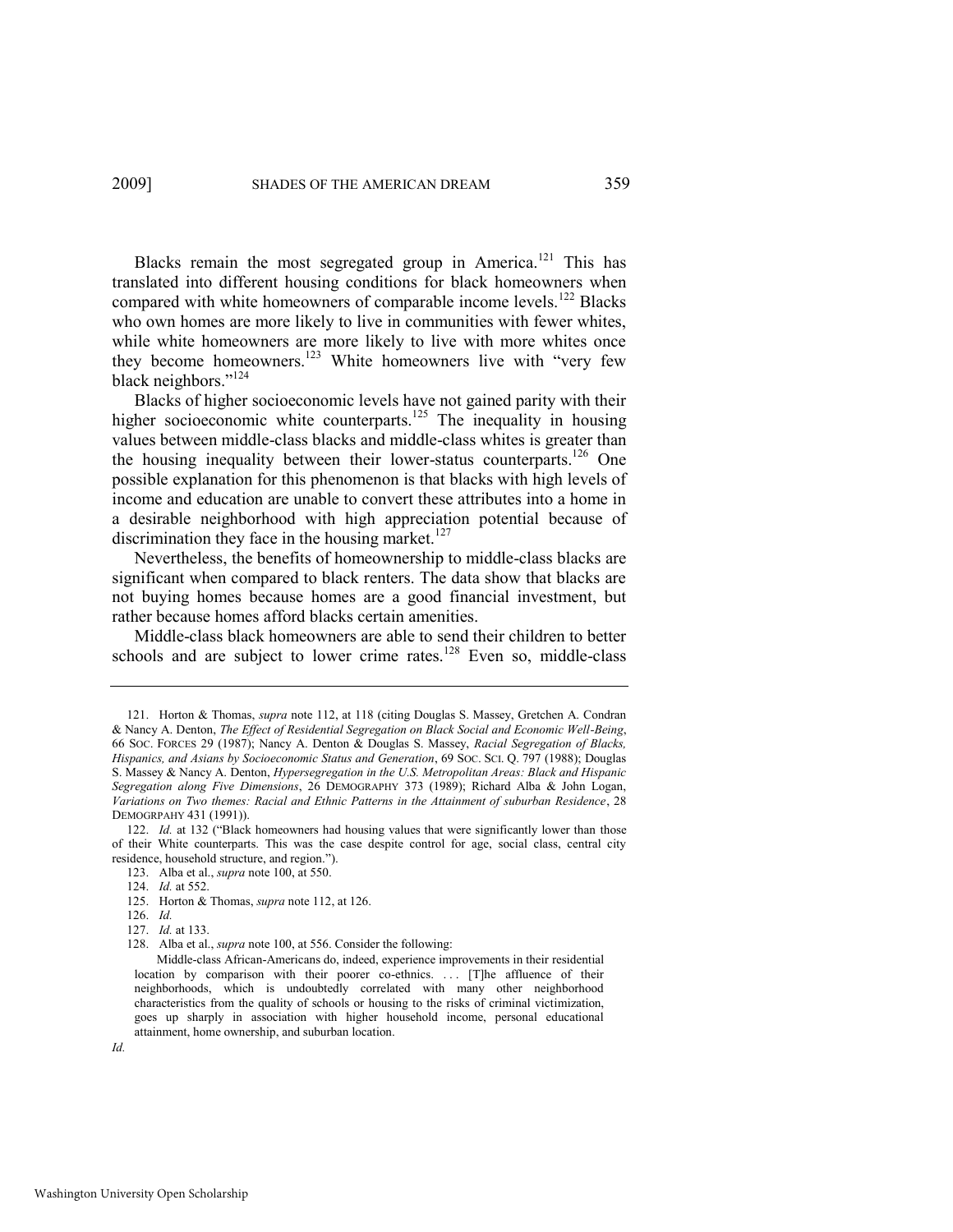blacks tend to live with white neighbors who are less affluent than they are (recall the Chris Rock story at the introduction).<sup>129</sup> Put another way, middle-class blacks live in neighborhoods that are not equal in affluence with their middle-class white counterparts.<sup>130</sup> Similarly situated white homeowners live in more affluent communities and suffer less crime than their black counterparts and even though middle-class black homeowners may fare better than black renters, they do not fare as well as middle-class white homeowners.<sup>131</sup> Whites and blacks experience homeownership very differently. While neighborhoods of black homeowners generally are better off than neighborhoods of black renters, neighborhoods of white homeowners are *significantly* better off than neighborhoods of white renters.<sup>132</sup>

To summarize, the upside potential for housing appreciation exists to a far greater extent for middle- and upper-income white homeowners than the majority of black homeowners who live in majority/minority neighborhoods. This is due to several factors. First, the value of homes decrease any time there is more than 10% of black homeowners in a particular neighborhood. Second, whites prefer to live in overwhelmingly white neighborhoods. Third, blacks prefer to live in racially diverse neighborhoods.

#### *E. Tax Benefits and Race*

Federal tax subsidies for housing leave the majority of blacks and Latinos out because they rent and do not own their homes. Because rent payments are not deductible, those most likely to pay rent will not benefit. The majority of blacks and Latinos are renters, and therefore, are the most likely to be harmed by the disallowance of rent payment deductions. Whites and Asians are most likely to be homeowners and not renters, and therefore do not pay the same "penalty."

Previous scholars have argued that blacks and Latinos benefit significantly from the tax subsidies for housing (even though whites

<sup>129.</sup> *Id.* at 544 ("However, [middle-class blacks"] white neighbors tend to have lower incomes than they do; consequently, middle-class blacks live in less affluent communities than do whites with the same socioeconomic characteristics.").

<sup>130.</sup> *Id.*

<sup>131.</sup> *Id.* at 556 ("[A]t no point do blacks attain residential parity with whites—that is, the communities in which they reside have less affluence and other less desirable characteristics (e.g., more crime) than the communities where whites with similar personal and household characteristics are found.").

<sup>132.</sup> Shlay, *supra* not[e 42,](#page-11-0) at 520.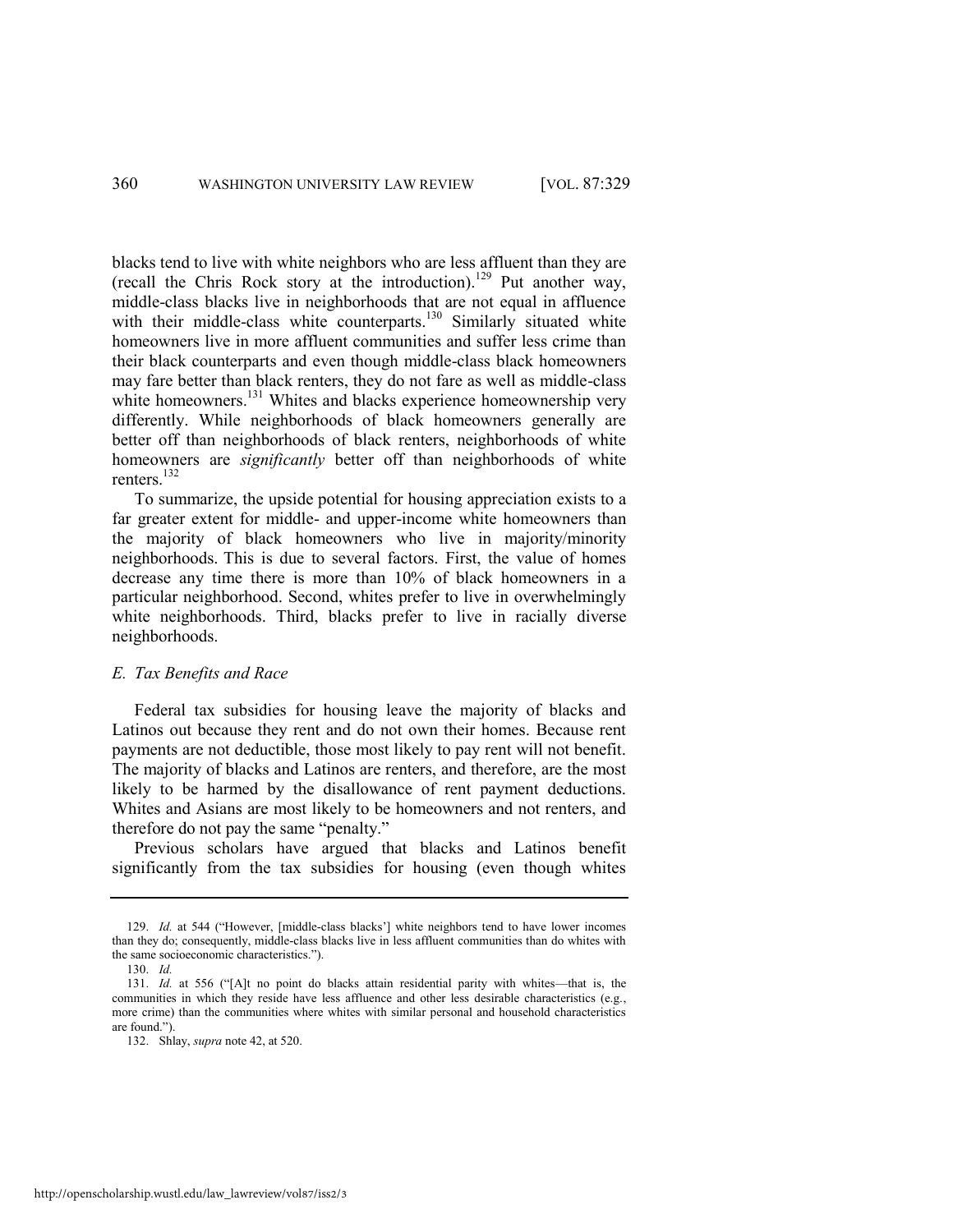benefit more).<sup>133</sup> What is important to a determination of whether black and Latino homeowners benefit from the housing tax subsidies is whether they are more likely to itemize and/or exclude gain. If they are not, then even though a significant percent are homeowners, they will not benefit from the tax subsidies for housing.

Given that only taxpayers who itemize deductions receive the benefit of the deductions, and since there is a greater percentage of white middleand upper-income homeowners than black or Latino middle- and upperincome homeowners, I would predict that white homeowners are more likely to benefit from the itemized deduction associated with the mortgage interest deduction than blacks or Latinos.

Interestingly, a few geographically targeted studies have shown that homes in majority/minority neighborhoods are assessed at higher effective rates for property tax purposes than similar property in majority/white neighborhoods.<sup>134</sup> If those findings were replicated on a nationwide scale, then once again we would see blacks and Latinos paying more for their housing costs than whites.

Housing appreciation upon sale is excludable up to \$500,000 and amounts in excess are taxed at the lower capital gains rate. Because black homes are less likely to appreciate as much as white homes, black homeowners are far less likely to receive the full benefit of this exclusion. White homeowners are more likely to pay the preferential capital gains rate because their gain may exceed the exclusion amount. In fact, even if blacks wanted to live in white neighborhoods, only a token percentage would be "permitted" to do so without risking the potential for housing appreciation for everyone.

Therefore, the majority of blacks will never be able to purchase homes with the most upside appreciation potential—because those houses are in overwhelmingly white neighborhoods that must remain overwhelmingly

<sup>133.</sup> *See, e.g.*, Mann *supra* note [13,](#page-5-0) at 1365 ("Blacks and Hispanics derive less benefit from the home mortgage interest deduction because they tend to have lower incomes than whites.") (citation omitted); Moran & Whitford, *supra* not[e 23,](#page-7-0) at 780 ("Unlike the tax benefits that apply primarily to other forms of wealth, from which few blacks gain, many blacks benefit from the tax benefits of homeownership. But while blacks benefit, whites benefit even more.").

<sup>134.</sup> *See* Lee Harris, *‗Assessing' Discrimination: The Influence of Race in Residential Property Tax Assessments*, 20 J. LAND USE & ENVTL. L. 1 (2004) (describing author's study of homes in New Haven, Connecticut). *Cf.* Richard Delgado, *Home-Grown Racism: Colorado's Historic Embrace—and Denial—of Equal Opportunity in Higher Education*, 70 U. COLO. L. REV. 703, 720–22 (1999) (describing events from the early twentieth century in Colorado). "Mexican Americans lost eighty percent of their original land grants, some to conniving lawyers and land developers, others because of high property taxes imposed on Mexican-American owners—in some cases five times higher than those paid by their Anglo neighbors." *Id.* at 721 (citations omitted).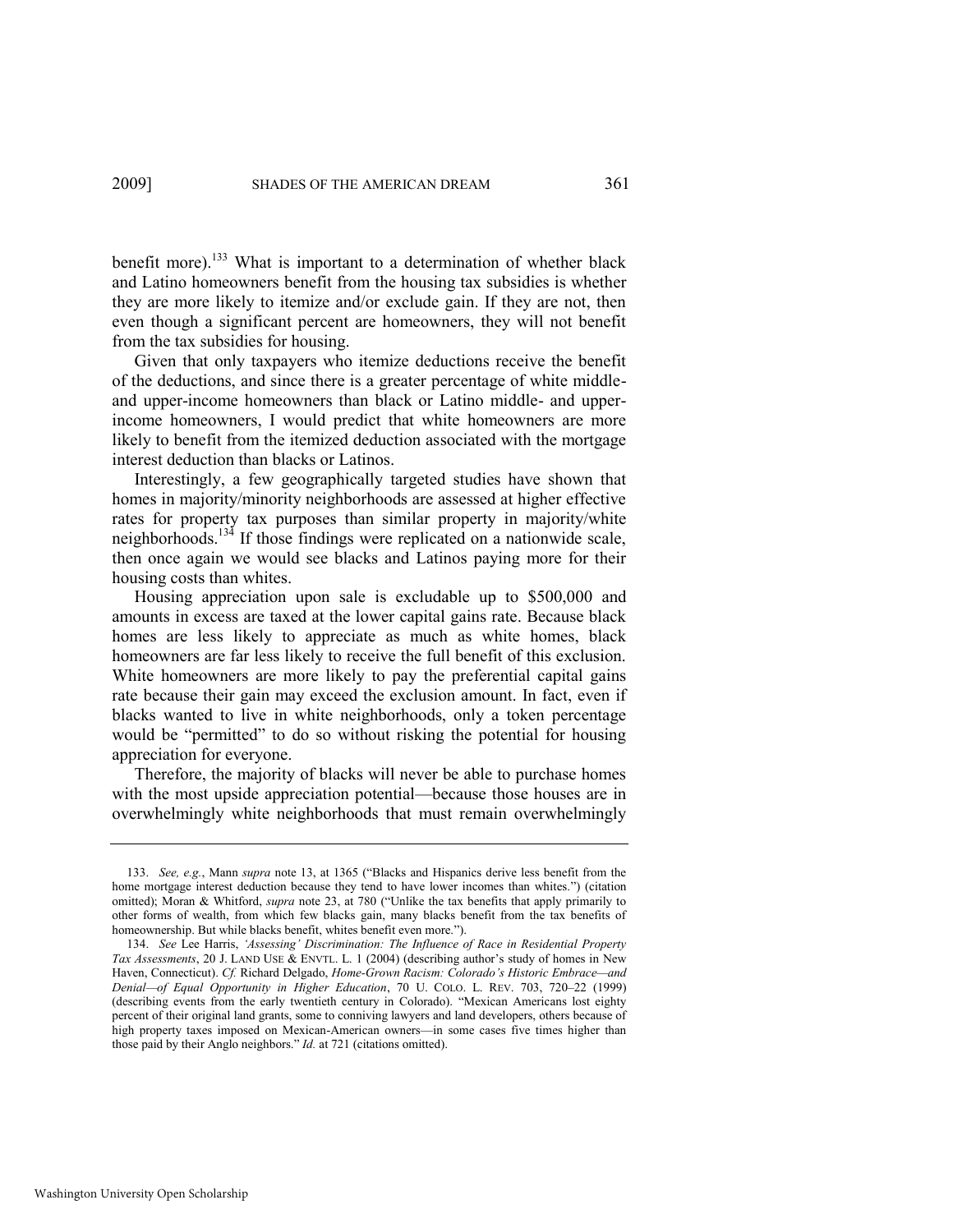white. Put another way, there is a cap on the percent of black homeowners who can live in substantially white neighborhoods and benefit the most from housing (Not everyone can be Chris Rock—in fact according to him, only three others are like him in his neighborhood). The argument can be made that having gain that is excluded is better than having so much gain that it is taxed, but that argument is unpersuasive. With the reduced capital gains rate applicable to any such gain, it is a small price for whites to pay for significant appreciation.

While all homeowners benefit from the exclusion for imputed rent, regardless of race, those in the most desirable neighborhoods benefit the most. These homeowners are most likely to be middle- and upper-income white homeowners. Those who benefit the least (or would have less income excluded) are those in the least-desirable neighborhoods. These homeowners (most likely black and Latino) are likely to be living in any neighborhood with more than 10% black neighbors—mainly black homeowners.

## *F. Blogosphere Attention*

In the course of presenting earlier drafts at numerous venues, there have been blog postings about this Article. This part will describe the posts and my reactions in turn.

The first blog post was a result of my serving as a panelist at the Section on Taxation's program at the Association of American Law Schools' annual convention in San Diego on Thursday, January 8, 2009.<sup>135</sup> The blog entry was written by Professor Neal Buchanan and entitled ―Helping the Non-Rich, by Accident.‖<sup>136</sup> Professor Buchanan observes that homeownership is a very bad way to save money. He, of course, ignores how the white middle class was created post-World War II in part due to homeownership. He also ignores the very real advantages of homeownership, which flow from having home equity.

Home equity can be used to send your children to college or provide them with a down payment for their own home, or, at death, it can provide them with a home outright, perhaps mortgage-free. Professor Buchanan

<sup>135.</sup> *See* Audio recording: The Family and Taxation, American Association of Law Schools, AALS 2009 Annual Meeting (Jan. 8, 2009), http://www.aals.org/events\_am2009.php (follow ―-Podcasts-‖ hyperlink; then follow ―Sessions‖ hyperlink; then follow ―Taxation‖ hyperlink). The panelists were, in addition to myself: Anthony Infanti; Lily Kahng; Marjorie Kornhauser (moderator) and Dennis Ventry.

<sup>136.</sup> *See* Posting of Neal H. Buchanan to Dorf on Law, http://michaeldorf.org/2009/01/helpingnon-rich-by-accident.html (Jan. 15, 2009, 12:01 EST).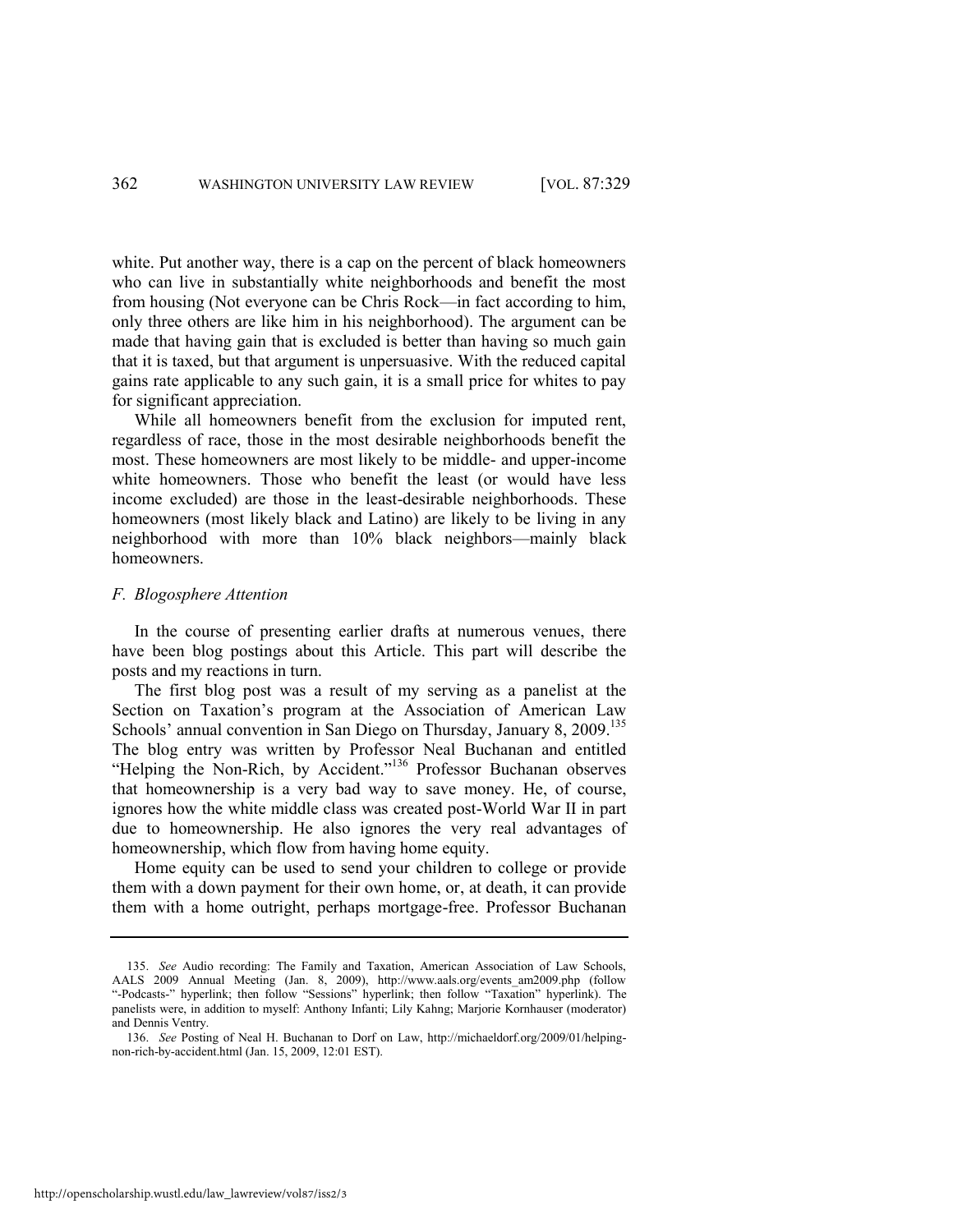also ignores the forced savings function of having a mortgage. Each of these benefits is available to whites in a way currently unavailable to blacks, and tax laws make things worse not better. Yet, Professor Buchanan's paternalistic argument is that the extent to which low-income homeowners are disadvantaged under the current law is acceptable because "a tax system that leaves out the low-income taxpayers is actually doing them a favor by not encouraging them to own a home." $137$ 

The fallacy of Buchanan's argument is that since Congress says that tax subsidies are designed to encourage homeownership, then we cannot exclude low-income taxpayers who are striving for a better life for their families, nor can we exclude blacks who have been excluded from homeownership by the government for far too long. The government should provide help for all and be a hindrance for none.

The second post was a result of my participation in New York University School of Law's Spring 2009 Tax Policy Colloquium coorganized by Professors Daniel Shaviro and Alan Auerbach on February 12, 2009. The post occurred the next day.<sup>138</sup> Professor Shaviro argues that whites do not benefit from homeownership because tax subsidies are built into the price of their homes, which are then deducted.<sup>139</sup> In effect, all homeowners, regardless of race, get what they pay for. They have received no benefit. This argument, however, misses the mark on several fronts.

First, Professors Shaviro and Auerbach missed a key point I tried to make in the draft; namely, the racial disparity in housing appreciation received by black and white homeowners. Their primary critique was based on the assumption that all tax subsidies are built into the purchase price. Professor Shaviro then states that whites are only getting what they pay for after tax and are not receiving a benefit.<sup>140</sup> Professor Auerbach similarly assumes that in this instance housing depreciation is built into the price. He also states that blacks are getting a greater exclusion for imputed rental income as a percent of purchase price when compared with their white counterparts who actually paid more money for their homes. I will respond to each in turn.

I have never seen any study suggesting that future housing appreciation (or depreciation) from a future sale is built into the purchase price the way the tax deductions for the mortgage interest are, nor have Professors

<sup>137.</sup> *Id.* 

<sup>138.</sup> *See* Posting of Dan Shaviro to Start Making Sense, http://danshaviro.blogspot.com/2009/02/ tax-policy-colloquium-on-dorothy-browns.html (Feb. 13, 2009, 8:28 EST).

<sup>139.</sup> *Id.*

<sup>140.</sup> *Id.*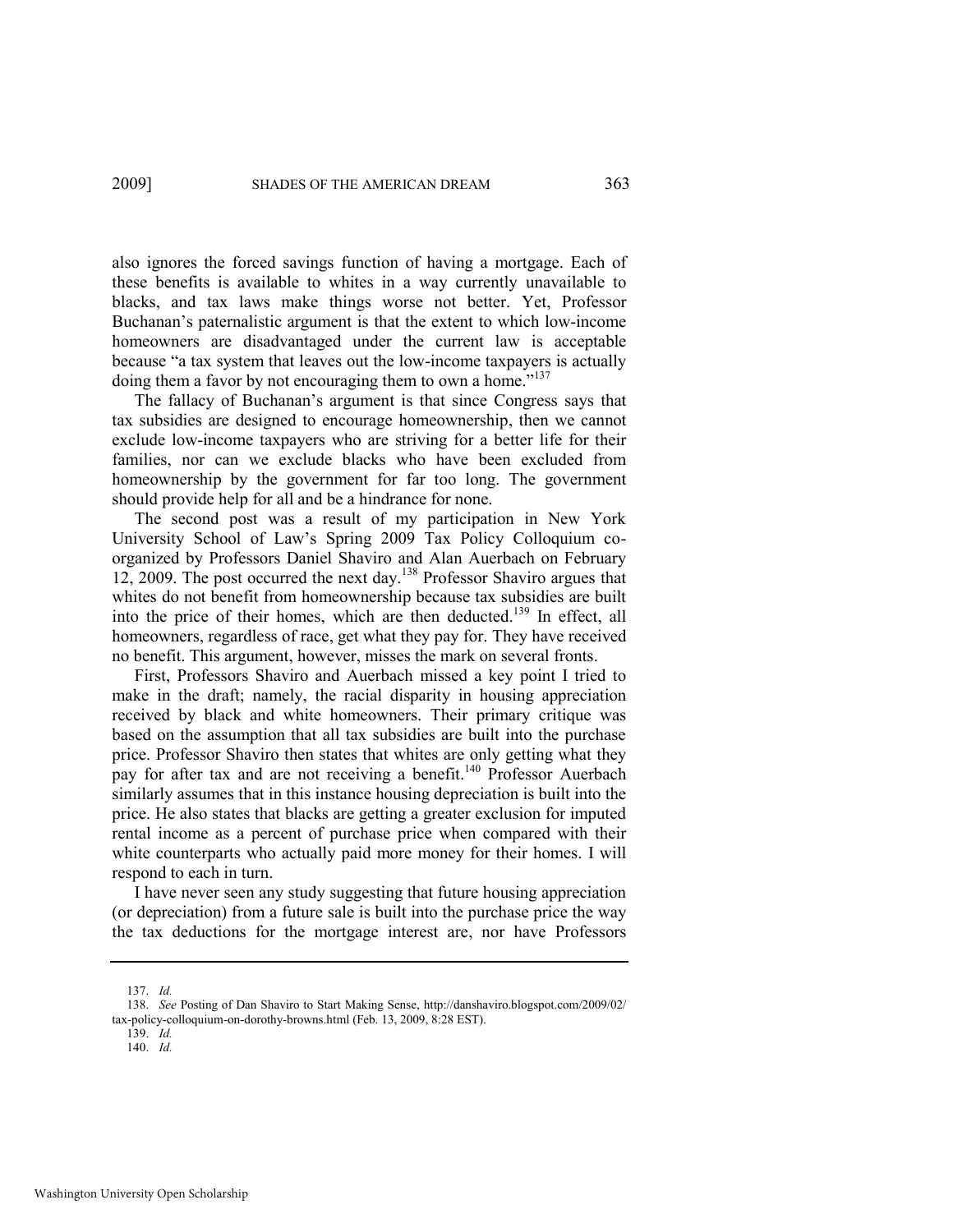Shaviro or Auerbach cited to any such study. Given market fluctuations, I would be curious as to how this would even be possible. There is no serious basis for assuming that housing appreciation (or depreciation) is built into the purchase price and, as a result, whites who get more appreciation have in fact received something they did not pay for. In reality, they receive untaxed wealth that their black counterparts do not have access to simply because their neighbors are white. Given the uncontroverted evidence that housing appreciation in predominantly black neighborhoods is significantly less than housing appreciation in overwhelmingly white neighborhoods, whites benefit from homeownership appreciation in ways that blacks do not.

Professor Auerbach suggests that the lack of housing appreciation may lower the purchase price, which would enable the homeowner to receive a higher exclusion for the imputed rental value than if the higher appreciation were built into the price. Again, Professor Auerbach is making the argument that the market prices homes with the appreciation or depreciation—built into the price without a single citation in support of his assertion. What is all the more bothersome about this line of argument is the notion that it is somehow a good thing that the price of a home in a predominantly black neighborhood is lower relative to their white counterparts. The price is lower, but the value of the exclusion for imputed rental income is a greater percentage of the purchase price when compared with the value of the same exclusion for a white homeowner in a highervalued home. Therefore, blacks benefit more than whites from the exclusion. If Professor Auerbach is right, then we should see a rush to the market to buy older homes in predominantly black neighborhoods. I should want to buy the worst house on the worst block, in a predominantly black neighborhood so my purchase price would be really low, because then the exclusion for the rental value would be a huge percentage of the purchase price. Yet, the reality is, all other things being equal, we do not want to buy that house. We want the homes with the most appreciation possible, because up to \$500,000 of the appreciation is excluded. Although the imputed rental income may be a higher percentage of the purchase price for the typical black homeowner, the Internal Revenue Code does not exclude imputed rental income based on its percentage of the purchase price, but value of the home. Thus, Professor Auerbach's argument is unpersuasive. Whites' homes are more valuable and the exclusion is worth more to those homeowners because the imputed rental income is higher.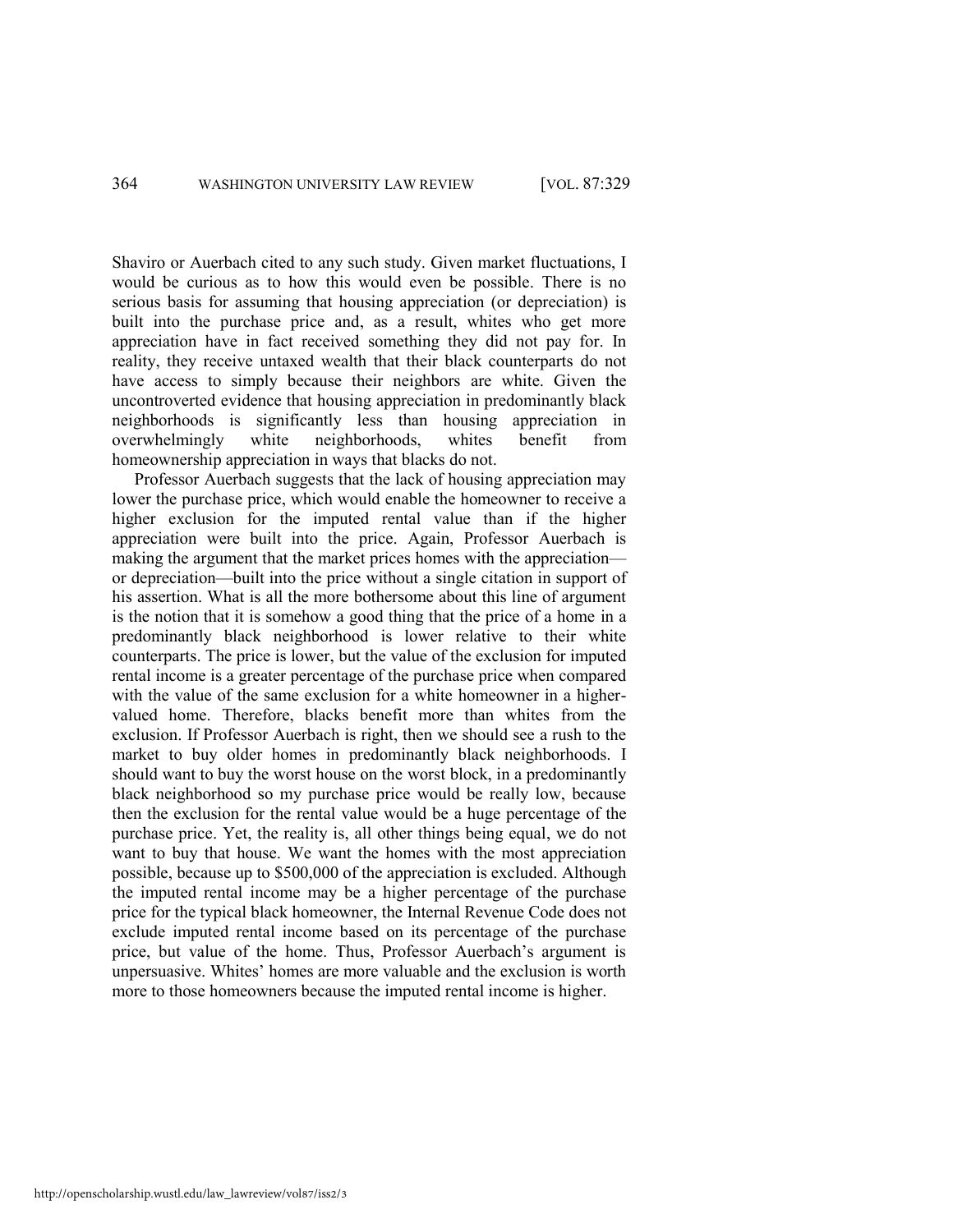I never cease to be amazed at the mental gymnastics tax law scholars go through in their quest to show that the tax laws do not benefit whites when they obviously do.<sup>141</sup> For instance, Professor Zelenak argues that blacks benefit from tax law because welfare benefits are excluded from taxation.<sup>142</sup> (To the extent that there are more whites than blacks on welfare, whites will benefit more from the exclusion.) Professor Zelenak and others argue that the progressive tax rate structure is anti-white (or pro-black).<sup>143</sup> Something happens to reasonably intelligent tax academics when race is thrown into the mix.

Professor Livingston describes tax professors as conservative.<sup>144</sup> Who can seriously argue that because welfare is not taxed, the poor receive a tax benefit and are the beneficiaries of a progressive tax rate? Would you rather be poor and pay very little in taxes or be rich and pay very little in taxes? In other words, would you rather be Warren Buffett (even when he is having his worst year ever<sup>145</sup>) or poor? In 2006, Warren Buffet noted that his tax rate was 17.7% on \$46 million of income. He did not pay tax at the maximum 35% on the majority of his income. He is the typical, rich beneficiary of our progressive tax rate structure. So, if I have the choice between being poor and paying less in taxes or being Warren Buffet and paying less in taxes, I would want to be Warren Buffet.

<sup>141.</sup> *See* Brown, *Tax Treatment*, *supra* note [48,](#page-13-0) at 808–17 (describing race and gender composition of tax law professors at American law schools and their difficulty dealing with race questions). The disparity in treatment between wages and payments to hedge fund managers could change as the Obama administration's recent budget included a plan to tax hedge fund managers at the maximum progressive tax rate.

<sup>142.</sup> *Id.* at 804 ("Professor Zelenak continues by speculating about 'other likely candidates' in the tax code that are pro-Black. They include the exclusion from income of welfare-type benefits.") (citation omitted).

<sup>143.</sup> *Id.* (Zelenak writes about "tax code provisions that are anti-White ... includ[ing] ... ‗progressive marginal rates' . . . . Professor Bryce states ‗[t]he Code discriminates against whites. The progressive rate structure results in whites paying most of the federal income tax.‖). I was once told, in an audience of my peers, at the Annual Meeting of the Association of Law Schools that my work was irrelevant because everyone knows that blacks benefit from the progressive tax rate structure because they are poor and do not pay a lot of taxes.

<sup>144.</sup> *See* Michael A. Livingston, *Reinventing Tax Scholarship: Lawyers, Economists, and the Role of the Legal Academy*, 83 CORNELL L. REV. 365, 393 (1998) ("[T]ax professors have always been a conservative lot.").

<sup>145.</sup> David Segal, *In Letter, Buffett Accepts Blame and Faults Others*, N.Y. TIMES, Mar. 1, 2009, at A16 ("The renowned investor Warren E. Buffett chided himself and the business world at large in his annual letter to shareholders of his holding company on Saturday as he sifted through the wreckage of his worst year in four decades.").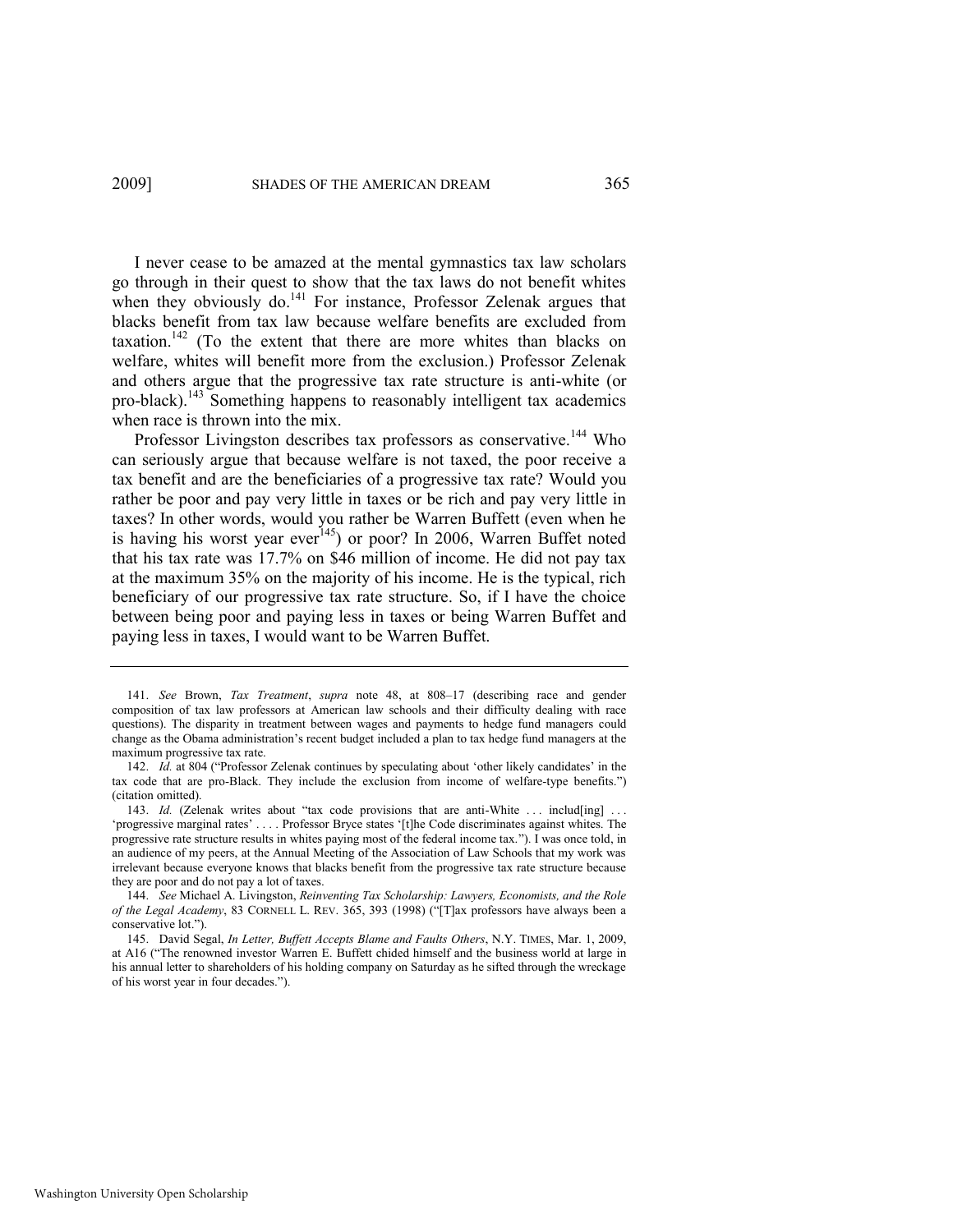#### *G. Summary*

Federal tax laws that encourage homeownership benefit whites. The overwhelming majority of whites at virtually every income level (with the exception of \$5,000–9,999) are homeowners. Most blacks and Latinos are renters and thus ineligible for any tax subsidies for their housing expenses. Most whites and Asians are homeowners and therefore eligible to receive tax subsidies. The tax subsidies tend to benefit more expensive homes and taxpayers subject to the highest marginal tax rates. Those homeowners are largely middle- and upper-income white homeowners.

Finally, the exclusion from income of imputed rental value benefits those who live in the most expensive homes—largely middle- and upperincome white homeowners. In addition, since whites are more likely to have the greatest housing appreciation, they are more likely than blacks to benefit from the exclusion from income on gain from the sale of their home.

# V. RACE- AND CLASS-BASED SOLUTIONS: ENCOURAGING HOMEOWNERSHIP FOR ALL

## *A. Introduction*

At present, federal tax policies reinforce the race- and class-based discrimination faced by homeowners. This part proposes changes to federal tax policy, which, if adopted, would disrupt this race- and classbased discrimination.

Previous scholars have addressed the race and/or class aspects of mortgage interest deductions—some more successfully than others. However, no proposal addresses both the race and class dimensions of the problem. One proposal would convert real property and mortgage interest deductions into a credit which would begin to be phased out when income on a joint return reaches  $$50,000$ .<sup>146</sup> That amount was chosen because "most black families earn less than \$50,000."<sup>147</sup>

That the credit proposal was nonrefundable means it will not be available to blacks with no income tax liability, but will be available to

<sup>146.</sup> Moran & Whitford, *supra* not[e 23,](#page-7-0) at 781. The authors, however, retain the exclusion from gain. This seems consistent: they would have a limitation on gain that is excluded the same way they propose to phase out the mortgage interest and real property deductions once joint income reaches \$50,000.

<sup>147.</sup> *Id.* at 781 n.110 ("Only six percent of black families have incomes greater than \$50,000.") (citation omitted).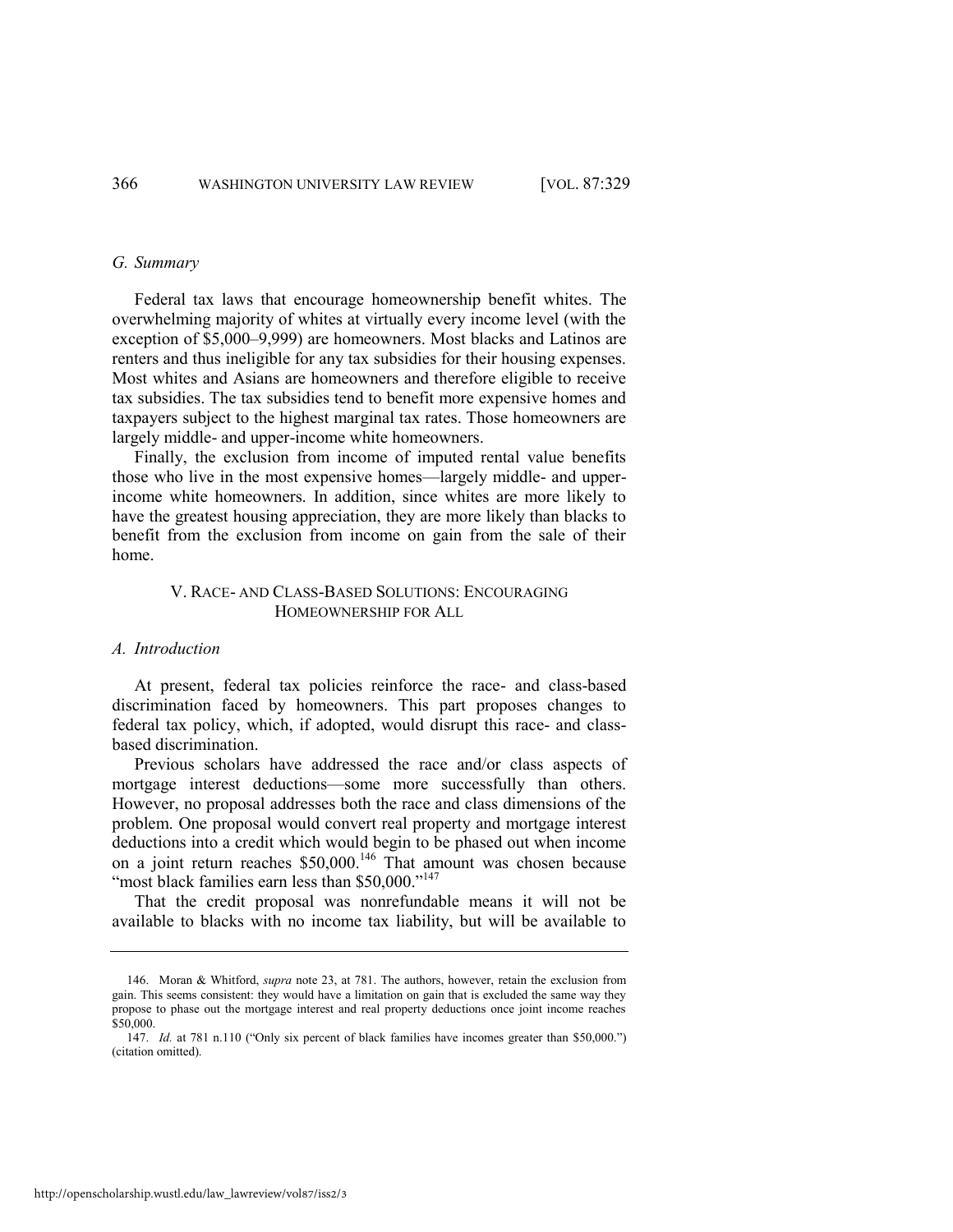those who are subject to significant social security withholding. Even if there is a minority of blacks earning more than \$50,000, according to table 4.2 *supra*, only at income levels above \$60,000 do significant percentages of blacks (70%) become homeowners. So while the \$50,000 income level may tell us something about most blacks, it does not tell us much about most black *homeowners*. To take away the mortgage interest deduction would be to take away tax benefits from a significant percentage of black homeowners.<sup>148</sup>

Another proposal would create a credit called the shelter credit.<sup>149</sup> It leaves open the possibility that the credit would be refundable.<sup>150</sup> The shelter credit would have two parts. The first part would "encourage the purchase of a median-priced home."<sup>151</sup> The second part would increase the amount of the credit for homes located close to public transportation as a way of reducing sprawl.<sup>152</sup> That the proposal leaves open the possibility of a refundable credit would benefit low-income homeowners; however, the proposal did not address racial disparities in the homeownership market.

While the proposals are novel in that they attempted to address race or class disparities in the tax laws, which support homeownership, I do not believe either was truly comprehensive. Class reform can only be addressed with a refundable credit. Nonrefundable credits will not be available to low-income taxpayers whose income tax liability is completely offset by the earned income tax credit (EITC). Also, limiting the deduction for blacks who make more than \$50,000 seems unhelpful given the data presented in table 4.2 showing the high percentages of blacks and Latinos who are homeowners once household income reaches \$50,000.

*Id.* (citations omitted).

149. Mann, *supra* not[e 13,](#page-5-0) at 1394–96.

150. Another proposal by Professor Peter Dreier would call for converting the mortgage interest deduction into a refundable homeowner tax credit. Mann, *supra* not[e 13,](#page-5-0) at 1394.

151. *Id.* at 1394.

152. *Id.* at 1395.

<sup>148.</sup> *Cf.* Wilton Hyman, *Race, Class, and the Internal Revenue Code: A Class Based Analysis of*  A Black Critique of the Internal Revenue Code, 35 CAP. U. L. REV. 119, 150 (2006). Professor Hyman wrote:

Professors Moran and Whitford's recommendation to eliminate the home mortgage interest and property tax deductions and replace them with a tax credit would harm the interests of middle-income taxpayers . . . . [F]or blacks and whites with household income greater than \$50,000, their home ownership rates were seventy-five percent and eighty-five percent, respectively, reflecting the relationship between rising incomes and home ownership rates. Eliminating the home ownership tax provisions would harm the interests of those blacks most able to utilize them and would impair the ability of many blacks to acquire their most significant asset.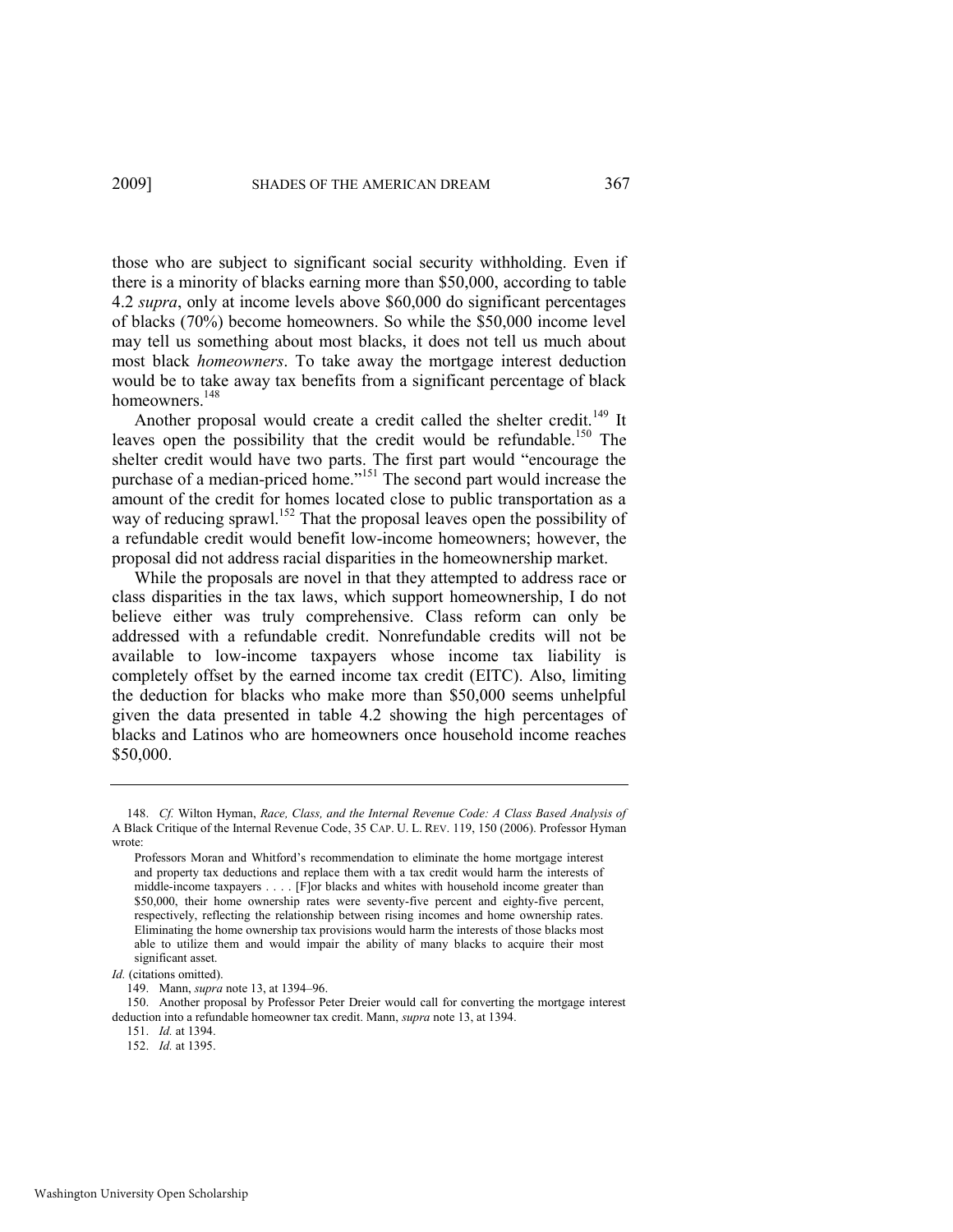#### *B. Solutions to End Race and Class Discrimination*

This part provides three different proposals (however, the refundable credit solution is similar to that discussed above), which are designed to decrease the race and class discrimination experienced by homeowners under current tax law. The first two proposals address the class-based discrimination and the third proposal addresses the race-based discrimination currently operating in the housing market.

The first proposal would change existing deductions into refundable credits. Then-Senator Obama's Tax Plan provided for a refundable credit in place of the mortgage interest deduction, which is designed to benefit low- and middle-income homeowners who cannot currently itemize their deductions.<sup>153</sup>

The second proposal would allow losses on the sale of homes for lowincome taxpayers to be deductible. The third would only allow future deductions for homeownership to be received by homeowners in "racially diverse" neighborhoods. This part concludes by arguing that federal tax policy—which is currently discriminating against low-income homeowners and middle- and upper-income black homeowners—must be changed.

## *1. Convert the Deduction into a Refundable Credit*

The President's Advisory Panel on Federal Tax Reform suggested that the mortgage interest deduction be changed to a credit, which would make it available to taxpayers who do not itemize.<sup>154</sup> However, the fact that the credit would not be refundable would mean that it would not be available to very low-income homeowners who otherwise have no income tax liability. In addition, the proposal does nothing to address the racial disparities faced by taxpayers in the homeownership market.

Converting the deduction into a refundable credit responds to the classbased discrimination faced in the market. In that way, low-income taxpayers who did not itemize, but had an income tax liability, would benefit from the credit. Further, low-income taxpayers who did not have income tax liability (but paid social security taxes) would receive a refund

<sup>153.</sup> BOB WILLIAMS, LEN E. BURMAN, SURACHAI KHITATRAKUN, JEFF ROHALY, GREG LEISERSON & ERIC TODER, TAX POL'Y CTR., AN UPDATED ANALYSIS OF THE 2008 PRESIDENTIAL CANDIDATES' TAX PLANS: REVISED AUGUST 15, 2008, UPDATED SEPTEMBER 12, 2008 (2008), http://www.taxpolicycenter.org/publications/url.cfm?ID=411749.

<sup>154.</sup> PRESIDENT'S REPORT, *supra* not[e 53,](#page-15-0) at 73–75.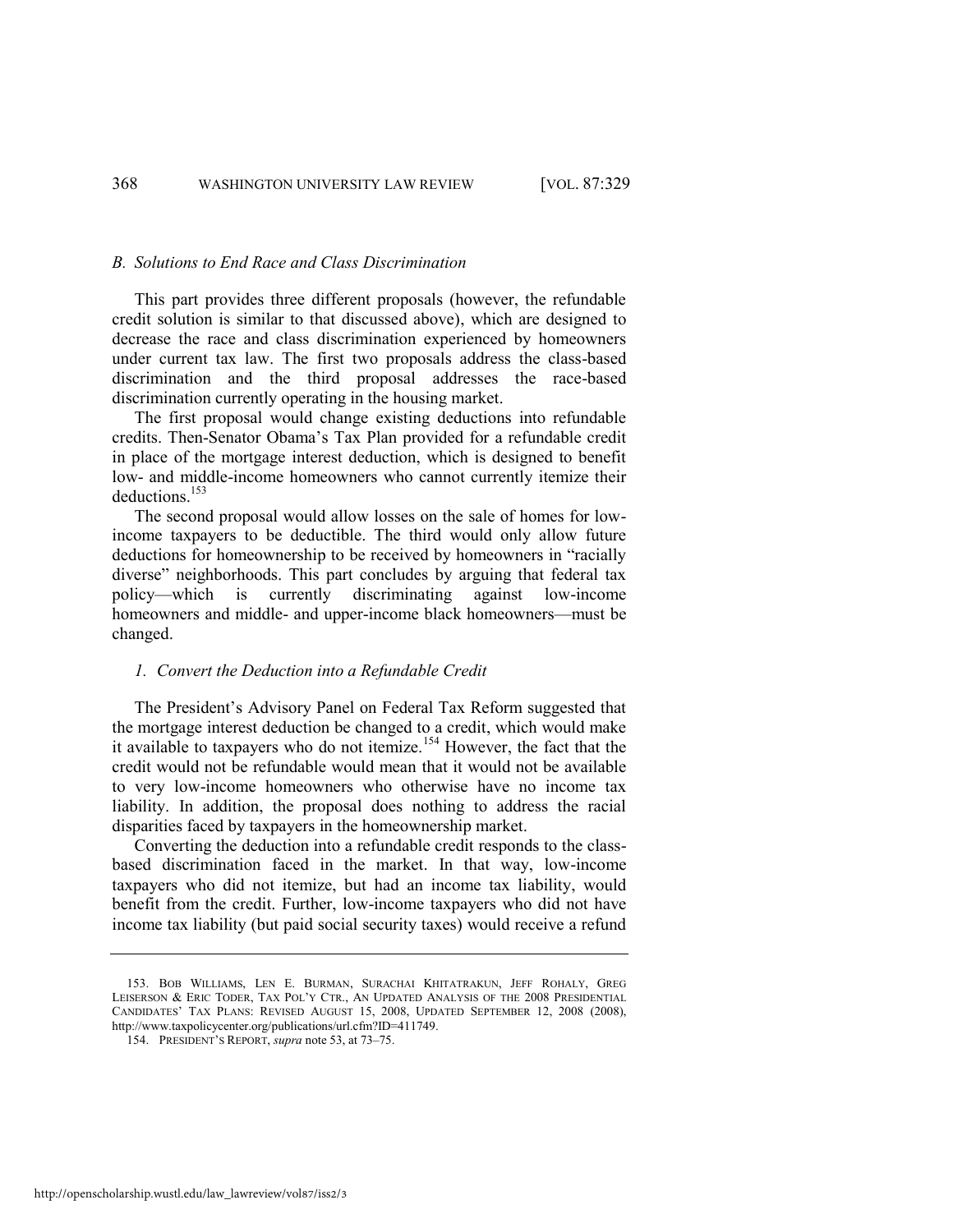from the government, allowing them the full benefits that their middleand upper-income counterparts already enjoy.<sup>155</sup>

As I have written elsewhere, making a credit refundable is politically perilous.<sup>156</sup> The earned income tax credit, a refundable credit that has been analogized to "welfare," and the attendant racial politics that accompany that debate could become a part of this discussion.<sup>157</sup> To increase the likelihood of success, what would have to be emphasized is that the overwhelming majority of homeowners are white and benefits for homeowners are likely to be received by whites. The difficulty then arises,

<sup>155.</sup> *Cf.* Lily L. Batchelder, Fred T. Goldberg, Jr. & Peter Orszag, *Efficiency and Tax Incentives: The Case for Refundable Tax Credits*, 59 STAN, L. REV. 23, 28–29 (2006) ("Under current law, more than 35% of tax units during any given year have no income tax liability, and these tax units are home to almost half of all American children. Deductions, exclusions, and non-refundable credits are typically worthless to them.") (citations omitted).

<sup>156.</sup> Brown, *Race and Class Matters*, *supra* note [48,](#page-13-0) at 816–19 (describing how earned income tax credit (EITC) recipients are viewed as receiving "welfare" because of the refundable nature of the EITC). *But see* Dennis J. Ventry, Jr., *Welfare By Any Other Name: Tax Transfers and the EITC*, 56 AM. U.L. REV. 1261, 1274 (2007) (author argues that "[t]hese attacks on low-income taxpayers and their tax-transfer benefits are serious. But doomsayers overstate the threat. The EITC is neither in danger of being 'repealed outright' nor 'headed for extinction.' This is not 1994 when the Republican Contract with America explicitly associated the EITC with the old welfare regime.") (citations omitted). What Professor Ventry ignores, however, is the cyclical nature of the racial politics surrounding welfare discourse in America. For example, in the 2008 presidential campaign there were numerous examples where refundable credits proposed by Senator Obama were referred to as welfare. *See, e.g.*, E.J. Dionne Jr., *Bottom-Up? The Campaigns Finally Begin A Serious Debate On The Economy*, PITTSBURGH POST-GAZETTE, Oct. 31, 2008, at B7 ("Mr. McCain has argued that Mr. Obama's refundable tax credits amount to 'welfare.' That, too, is a strange claim, since Mr. McCain favors refundable credits as part of his health plan. But the whole idea is to persuade voters such as Emily Daywalt that Mr. Obama really is just out to help those 'who don't do anything.'"); Steven Greenhouse, *For Incomes Below \$100,000, a Better Tax Break in Obama's Plan*, N.Y. TIMES, Oct 31, 2008, at A14 ("Helped by the emergence of Joe the Plumber and using Mr. Obama's own words, Mr. McCain has insisted that Mr. Obama's tax policies would hurt small businesses and upwardly mobile individuals, while providing welfare for low-income Americans."); Janet Hook, *A liberal use of the word?; McCain's Efforts to portray Obama as far left obscure subtleties in the Democrat's policies*, L.A. TIMES, Oct. 24, 2008, at A1 ("About 40% of workers do not make enough to pay income taxes. Obama argues that they deserve relief because they pay other levies, such as payroll taxes, which fund Social Security and Medicare. McCain says the cash payments to these earners would be tantamount to welfare. A recent campaign Internet ad charges: 'Obama raises taxes on seniors, on hard-working families, to give 'welfare' to those who pay none.'"); Jeanne Kilgore, *Most people don't know what ‗socialism' is*, THE CINCINNATI ENQUIRER, Nov. 3, 2008, at 6B (―It is Obama who says he wants to give 95 percent of the taxpayers a tax cut. But if 40 percent don't pay taxes, how can they get money? By increasing the rate on top earners and sending that money to those that pay nothing is his plan. Not a one-time stimulus bonus, but an every year payment. That is welfare, that is adjusting the wealth, that is socialism."); Debra J. Saunders, *Questions About Obama*, S.F. CHRONICLE, Oct. 30, 2008, at B7 (―The Tax Policy Center also estimates that, under Plan Obama**,** 49 percent of Americans will not pay federal income taxes. So when Obama talks up his plan to send a  $$500$  to  $$1,000$  "rebate" to American taxpayers, he is talking welfare."). The racial politics surrounding the word "welfare" ebbs and flows over time and it is overly optimistic for anyone to declare victory.

<sup>157.</sup> Brown, *Race and Class Matters*, *supra* not[e 48,](#page-13-0) at 816–19.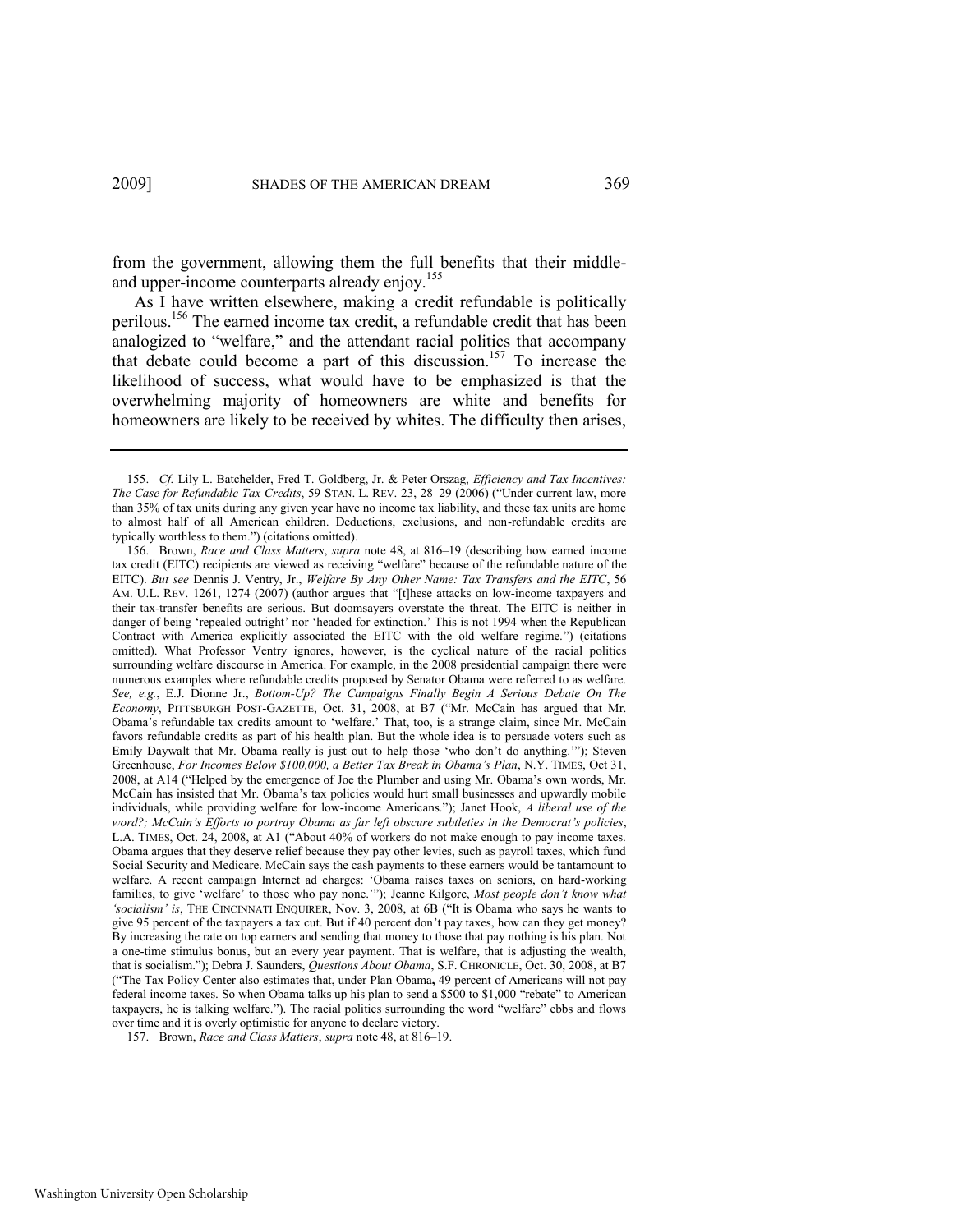because the poor are typically perceived as black.<sup>158</sup> The interesting question would be whether the typical poor homeowner would be automatically presumed to be black or white. If the perception would be that the typical homeowner is white, the politics could work out favorably for the proposal.<sup>159</sup>

This proposal is especially important to the extent that low-income taxpayers are purchasing homes and not benefiting from the mortgage interest deduction, even though the tax benefit is included in the price of the homes they are purchasing. Put another way, the call to convert deductions into refundable credits is especially strong here—where assets are priced assuming a tax deduction, which is not available to a significant percentage of low-income homeowners.

## *2. Allow Losses to be Deductible*

Low-income homeowners are most likely to sell their homes at a loss and return to renting without receiving any wealth accumulation. This proposal would allow losses to be deducted on the sale of personal residences by low-income homeowners. Generally, the loss on a sale of a personal residence would be characterized as a capital loss but not recognized. If recognized, capital loss deductions are only allowed to the extent of capital gains and, after all the gains are exhausted, are only allowed to the extent of \$3,000 of ordinary income.<sup>160</sup> Assuming that lowincome households are less likely to have capital gains, allowing the loss only to offset gains will not help these taxpayers very much. Therefore, I would allow the loss to offset ordinary income to a greater extent than just \$3,000, as provided by current law.<sup>161</sup> During the 2008 presidential campaign, Senator McCain suggested increasing the amount of loss on the

<sup>158.</sup> *Id.* at 813 ("American opposition to welfare is due to the public perception that the typical welfare recipient is undeserving. They are undeserving because Americans believe that most welfare recipients are black . . . .").

<sup>159.</sup> *Id.* at 819–30 (describing how once the public realized that majority of EITC claimants are white, support for the EITC would increase).

<sup>160.</sup> *See* I.R.C. §§ 1211 and 1212 (2007).

<sup>161.</sup> Professor Richard Epstein suggested years ago that the proper way to account for losses on the sale of a personal residence would be to reduce the basis by the amount of allowable depreciation (if depreciation were permitted on personal residences) and calculate the difference between that basis and the amount realized to determine if there was a loss on sale and to recognize that loss. Richard Epstein, The *Consumption and Loss of Personal Property Under the Internal Revenue Code*, 23 STAN. L. REV. 454, 457–62 (1971). Professor Epstein did not limit his suggestion to low-income homeowners, however. I would like to thank Professor Dan Shaviro for referring me to this article.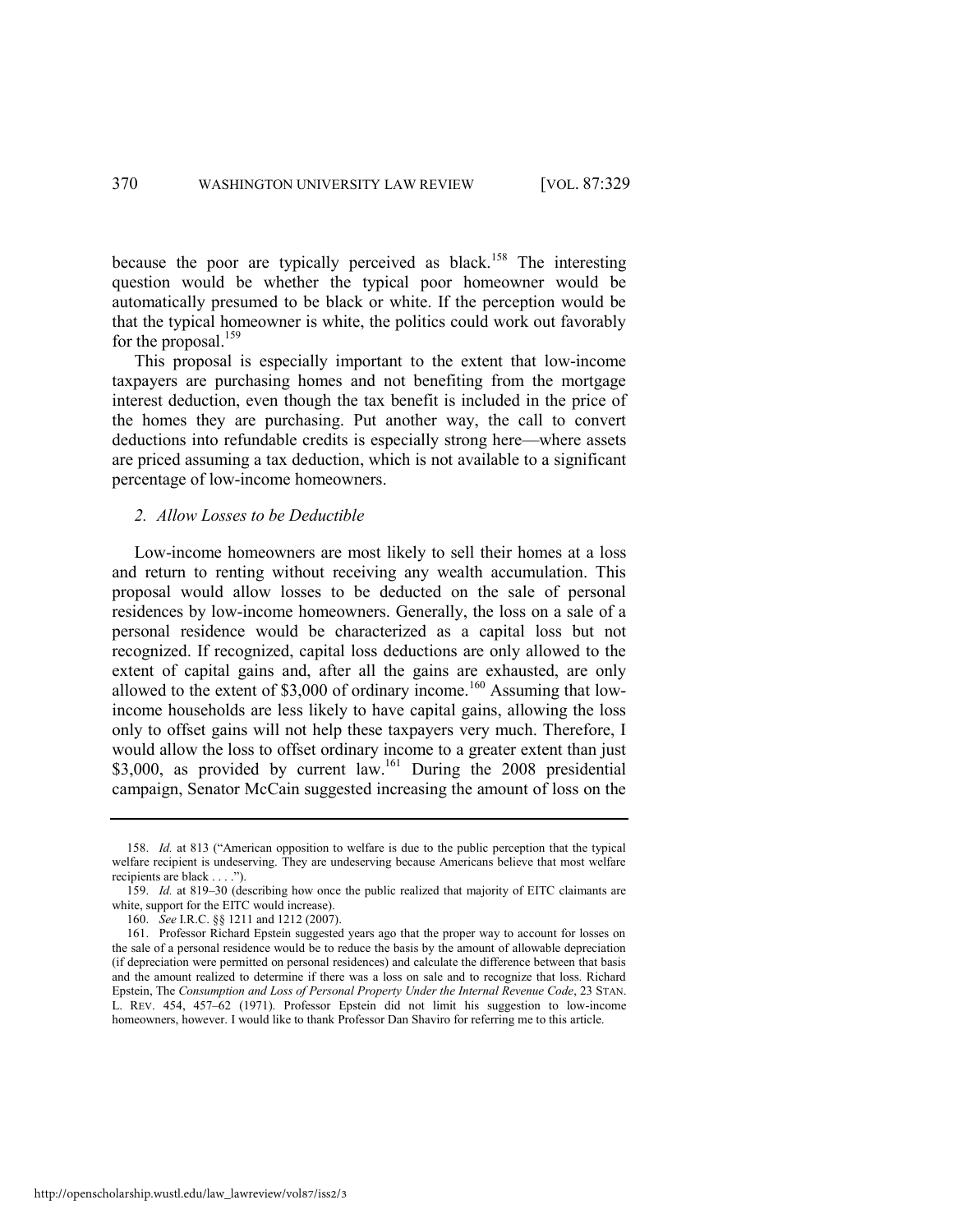sale of stock that could be used to offset ordinary income to  $$15,000$ .<sup>162</sup> That may be a place to start in thinking through this proposal.

## *3. Allow Credit for Racially Diverse Neighborhoods*

This solution would address the market premium placed on homogeneous white neighborhoods and the market penalty placed on neighborhoods with more than 10% black homeowners. This is not a solution designed to encourage integration but one designed to address the market penalty paid by all homeowners in neighborhoods with more than 10% black neighbors. This solution would not be required if the market placed a premium on segregation where black majority neighborhoods were worth what white majority neighborhoods are worth—a form of "separate but equal" housing price discrimination.

But how the housing market operates is that black majority neighborhoods are penalized simply because "too many" blacks live there. This proposal seeks to compensate homeowners regardless of race in majority/minority neighborhoods for the market rate penalty they face. This proposal is not intended to encourage anyone to move. It is solely designed to compensate homeowners currently subject to the "cap" on appreciation and not to encourage integration.

The credit would apply to both mortgage interest deductions and real property tax deductions. The refundable credit would only be available to homeowners who purchased homes after the proposal was enacted, in neighborhoods with more than  $10\%$  black homeowners.<sup>163</sup> Any homeowner, regardless of race, would be eligible for the credit. The market discrimination—which currently penalizes homeowners where their neighbors are more than 10% black—would be minimized, if not eliminated. Therefore, homes in neighborhoods with more than 10% black neighbors should be priced at a premium if this proposal were adopted. This proposal would also encourage whites who were not interested in

<sup>162.</sup> *See, e.g.*, Jane Sasseen, Moira Herbst, Phil Mintz, Catherine Arnst & Theo Francis, *Election 2008: McCain on the Economic Issues; Republican Presidential nominee Senator John McCain on taxes, jobs, education, health care, the financial crisis, and retirement*, BUS. WK. ONLINE, Oct. 28, 2008 ("[McCain] proposed raising the amount investors can deduct from \$3,000 of capital losses to \$15,000 for 2008 and 2009.").

<sup>163.</sup> *Cf.* John Charles Boger, *Toward Ending Residential Segregation: A Fair Share Proposal For The Next Reconstruction*, 71 N.C. L. REV. 1573, 1574 (1993) ("As a disincentive, this legislation would modify the federal tax code so that property holders in municipalities that choose to ignore their prescribed housing goals would progressively lose their mortgage interest and property tax deductions."). I thank Dean Boger for referring me to his prior article.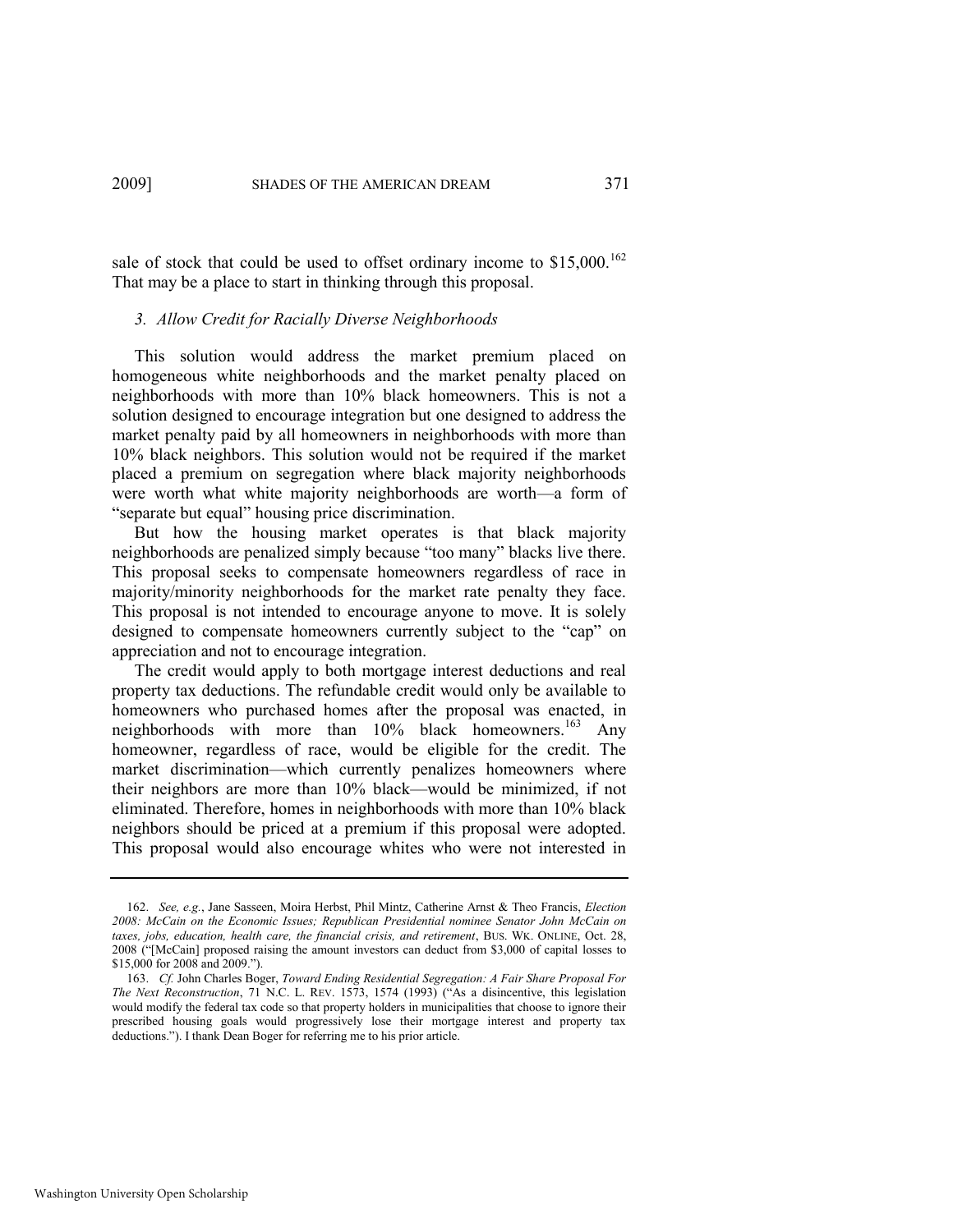living in homogeneous communities to move to racially diverse areas who do not do so for fear of a drop in their home property values.

In addition, the tax provision would sunset in twenty-five years with a statutory requirement to study the marketplace impact of the credit every five years. A sunset of twenty-five years was selected because Justice O'Connor, in upholding the University of Michigan Law School's use of race as a factor in admissions decisions, wrote, "We expect that 25 years from now, the use of racial preferences will no longer be necessary to further the interest approved today."<sup>164</sup> Many commentators have suggested that Justice O'Connor was stating that the constitutionality of race-based remedies turns upon whether they are time limited.<sup>165</sup>

The question must be addressed whether such a proposal would pass constitutional muster especially in light of recent Supreme Court precedent.<sup>166</sup> A full-blown constitutional analysis is not only beyond the scope of this Article, it is beyond the scope of my expertise. My initial thoughts, however, follow.

This proposal seeks to remedy the raced-based market penalty for majority black neighborhoods that do not exist in majority white neighborhoods. As Justice Kennedy acknowledged in *Parents Involved*, "neighborhoods in our communities do not reflect the diversity of our Nation as a whole."<sup>167</sup>

The strongest argument in favor of the proposal's constitutionality is that it is a remedy to the federal government's past history of intentional race-based discrimination in the housing market. Current market conditions are a direct result of government discrimination. During the 1940s and 1950s, the Federal Housing Administration issued mortgage insurance on about a third of new homes and the rate of home ownership increased from  $44\%$  in 1940 to  $62\%$  in 1960.<sup>168</sup> Until 1950, however, both the FHA and the Veterans Administration required that neighborhoods be racially segregated in order to receive mortgage insurance.<sup>169</sup> The FHA's

<span id="page-44-0"></span><sup>164.</sup> Grutter v. Bollinger, 539 U.S. 306, 343 (2003).

<sup>165.</sup> *See, e.g.*, J. Harvie Wilkinson III, *The Rehnquist Court at Twilight: The Lures and Perils of*  Split-the-Difference Jurisprudence, 58 STAN. L. REV. 1969, 1974–75 (2006) ("The Court also split the difference temporally, indicating that in twenty-five years, race-conscious admissions policies may no longer be narrowly tailored to a compelling state interest.") (citation omitted).

<sup>166.</sup> *See, e.g.*, Parents Involved in Cmty. Schools v. Seattle School Dist. No. 1, 551 U.S. 701 (2007).

<sup>167.</sup> *Id.* at 2797 (Kennedy, J., concurring). I thank Professor Sam Bagenstos for suggesting that I look to Justice Kennedy's concurrence for support for my proposal.

<sup>168.</sup> *See* ANDREW WIESE, PLACES OF THEIR OWN: AFRICAN AMERICAN SUBURBANIZATION IN THE TWENTIETH CENTURY 100-01 (2004).

<sup>169.</sup> *Id.* at 101 ("As late as 1950, however, both agencies required that neighborhoods be racially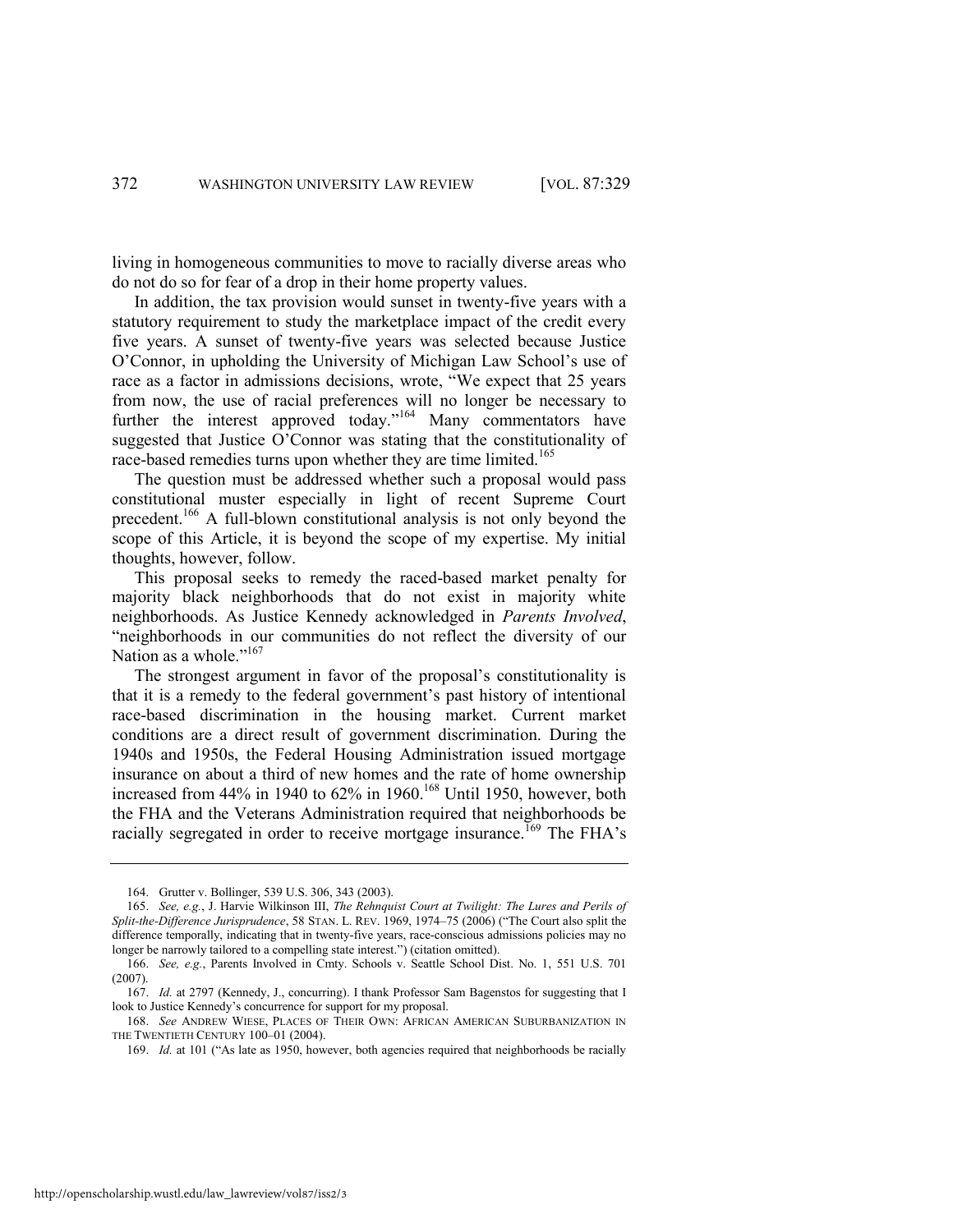Underwriting Manual included samples of racially restrictive covenants.<sup>170</sup> Only 2% of the homes built with FHA support since World War II were occupied by minorities, by the late  $1950s$ .<sup>171</sup>

Racially restrictive covenants were legal until 1948.<sup>172</sup> The FHA and Veteran's Administration policies excluded blacks from benefiting from homeownership for decades.<sup>173</sup> The FHA did not offer full-throated support for integrated housing until after the passage of the Fair Housing Act in  $1968$ .<sup>174</sup> Although the government may have stopped actively discriminating on the basis of race, they did nothing to compensate blacks and other minority group members for the consequences of decades of intentional governmental race-based discrimination. Government action not only denied prospective homeowners of color the ability to buy a home because of their race, it resulted in housing wealth not being accumulated by those families, and that wealth disparity continues until this very day.

While a full-blown constitutional analysis is outside the scope of this Article (even were we to find it constitutional), there are still several questions that remain. Is it politically viable? What is a neighborhood? How do we treat cities or states with overwhelmingly white populations? What does a racially diverse neighborhood look like? Should it be any neighborhood where more than 10% of blacks own homes—including a 100% minority neighborhood?

Turning to the proposal's impact, one could predict that homes in "racially diverse" neighborhoods would increase in value and homes in non-racially diverse neighborhoods would decrease in value.<sup>175</sup> Even

*Id.* (citations omitted).

segregated in order for homes to qualify.").

<sup>170.</sup> *Id.*

<sup>171.</sup> *Id.*

<sup>172.</sup> Shelley v. Kraemer, 334 U.S. 1 (1948).

<sup>173.</sup> *See, e.g.*, Jack Greenberg, *Affirmative Action in Higher Education: Confronting the Condition and Theory*, 43 B.C. L. REV. 521, 593 (2002). As Professor Greenberg has written:

The 'greatest mass-based opportunity for wealth accumulation in American history,' investing in a home during the 1950s and later, was also off limits to blacks. The Federal Housing Administration (FHA) and the Veteran's Administration (VA), which administered the mortgage insurance programs that made possible buying a home at reasonable mortgage rates, explicitly refused to insure mortgages for blacks in white neighborhoods. Huge housing developments, like Levittown, would not sell to blacks. Nothing comparable was built by or for blacks. They were tightly concentrated in the ghetto where property values not only did not soar, but suffered in value because of the ambient social pathology. In contrast, the value of homes purchased under FHA-insured and VA-insured mortgage arrangements has increased spectacularly and constitutes many families' largest asset.

<sup>174.</sup> *See* WIESE, *supra* not[e 168,](#page-44-0) at 129.

<sup>175.</sup> I will point out that white homeowners are most likely to be able to absorb such a loss in net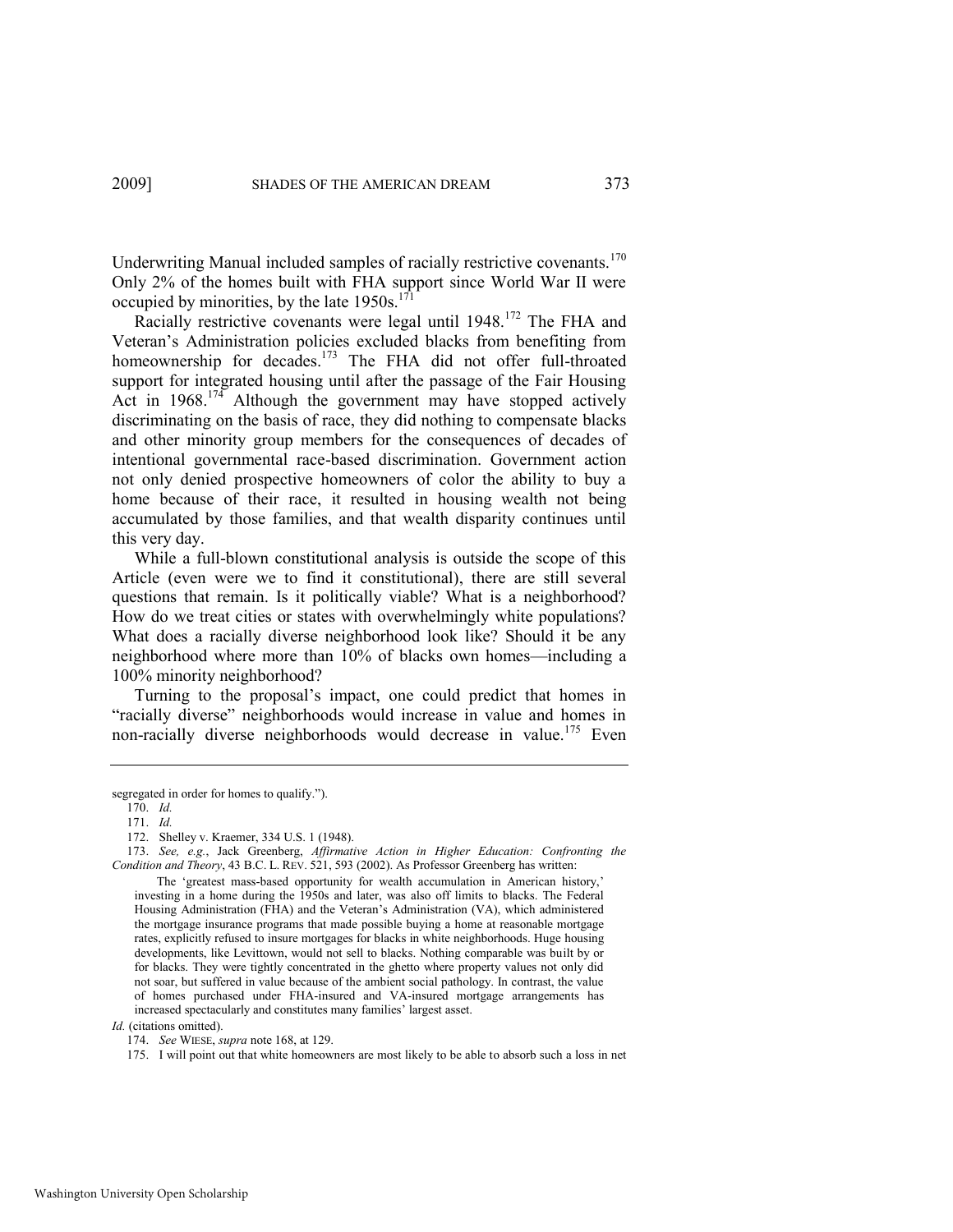though I am not suggesting the repeal of the current deductions for existing homes, these homes would no longer be as attractive to new purchasers since new purchasers could not receive tax benefits unless they moved into "racially diverse" communities. The price—which previously included the tax deduction—would at least fall by that amount, because the house was no longer eligible for the tax deductions.

That would mean middle- and upper-income white homes would decrease in value—along with the homes of any blacks or Latinos who lived in those neighborhoods, e.g., Chris Rock. Yet the value decline would not have to be permanent. Homogeneous neighborhoods could become "racially diverse" neighborhoods if they managed to attract prospective black homeowners to their neighborhoods. Low-income, overwhelmingly white neighborhoods might have a more arduous task than that faced by higher-income, homogeneous white neighborhoods because of the differences in neighborhood amenities.

Perhaps one alternative scenario is that whites decide to forego their tax benefits as the price they pay to live in homogeneous communities. I am reminded of Derrick Bell's fictional Racial Preference Licensing Act, which would permit whites to discriminate, but they would have to pay "a tax" for the ability to do so.<sup>176</sup> Whites would make the conscious choice to purchase homes in overwhelmingly white neighborhoods—which would now be less valuable because they no longer include the benefit of the tax deduction. If that were the outcome, then we certainly would not be any worse off than we are under current circumstances; however, the majority of black homeowners would be better off.

#### *4. Solutions Rejected*

If I were writing on a clean slate, my preference might be to repeal the deductions and exclusions for housing. My hesitation is due to the race and class impact that repeal may have on the net worth of existing lowincome and black and Latino homeowners.

wealth because they are most likely to have net worth from a variety of different sources. *See* KOCHHAR, *supra* note [69,](#page-20-0) at 19 (showing that while 61% of mean net worth is found in Latinos' homes and 63% is found in black homes, only 38.5% is found in white homes with 21.9% of white mean net worth coming from stock ownership.).

<sup>176.</sup> *Cf.* DERRICK BELL, FACES AT THE BOTTOM OF THE WELL: THE PERMANENCE OF RACISM 47– 64 (1992).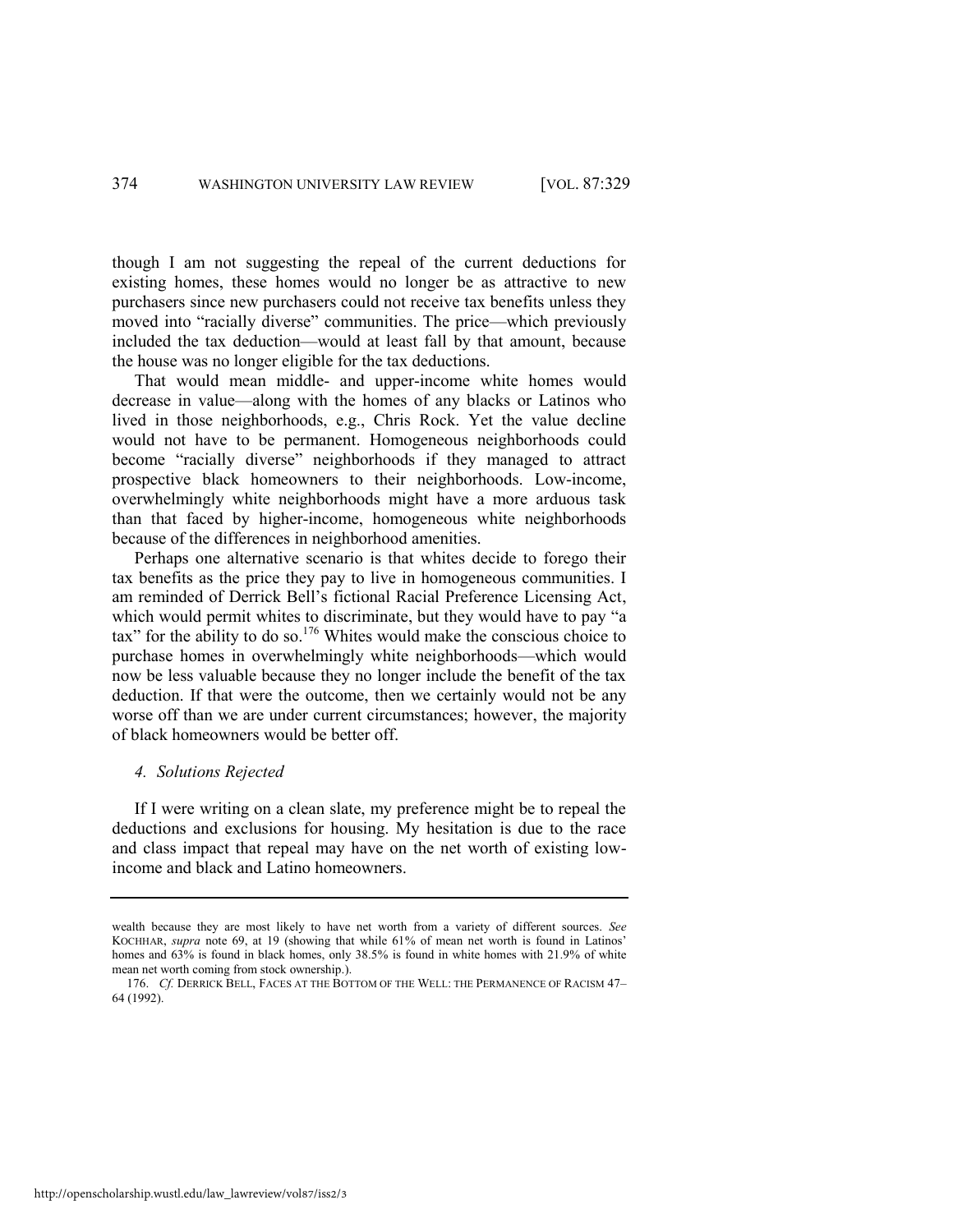# CHART 5.1 MEAN NET WORTH BY SELECTED ASSET TYPE<sup>177</sup>



Chart 5.1 tells us that 61% of the value of mean net worth is found in Latinos' homes, while 63% is found in black homes, but only 38.5% is found in white homes. The total mean net worth for whites is \$221,871, followed by  $$65,371$  for Latinos, and  $$45,711$  for blacks.<sup>178</sup> So, even though the greatest percentage of homeownership net worth is found in the black community, blacks have the lowest mean housing net worth.

Chart 5.1 also shows that a significantly larger percentage of white mean net worth is found in their ownership of stocks (and mutual funds) than that found in black and Latino households. Whites have 21.9% of their mean net worth coming from stock ownership, whereas Latinos have 7.2% of their mean net worth and blacks have 5.6% of their mean net worth coming from stock ownership. Finally, chart 5.1 shows us that blacks have 11.5% of their mean net worth coming from 401(k) accounts, followed by whites with  $7.4\%$ , and Latinos with  $7.3\%$ . The data on  $401(k)$ accounts should not be confused with employer-provided pension plans, which are not covered in this chart. As I have written previously, blacks, Latinos, and Asians are less likely to participate in employer-provided pension plans<sup>179</sup>—and if they do participate, more likely to have lower balances at retirement.<sup>180</sup>

<sup>177.</sup> KOCHHAR, *supra* note [69,](#page-20-0) at 2 ("The percentage of White households who owned homes in 2002 was 74.3 percent. The homeownership rates for Hispanic and Black households were 47.3 percent and 47.7 percent respectively.").

<sup>178.</sup> *Id.* at 19.

<sup>179.</sup> Brown, *Pensions*, *supra* not[e 48;](#page-13-0) Brown, *Risk Aversion*, *supra* not[e 48.](#page-13-0)

<sup>180.</sup> Brown, *Pensions*, *supra* not[e 48;](#page-13-0) Brown, *Risk Aversion*, *supra* not[e 48.](#page-13-0)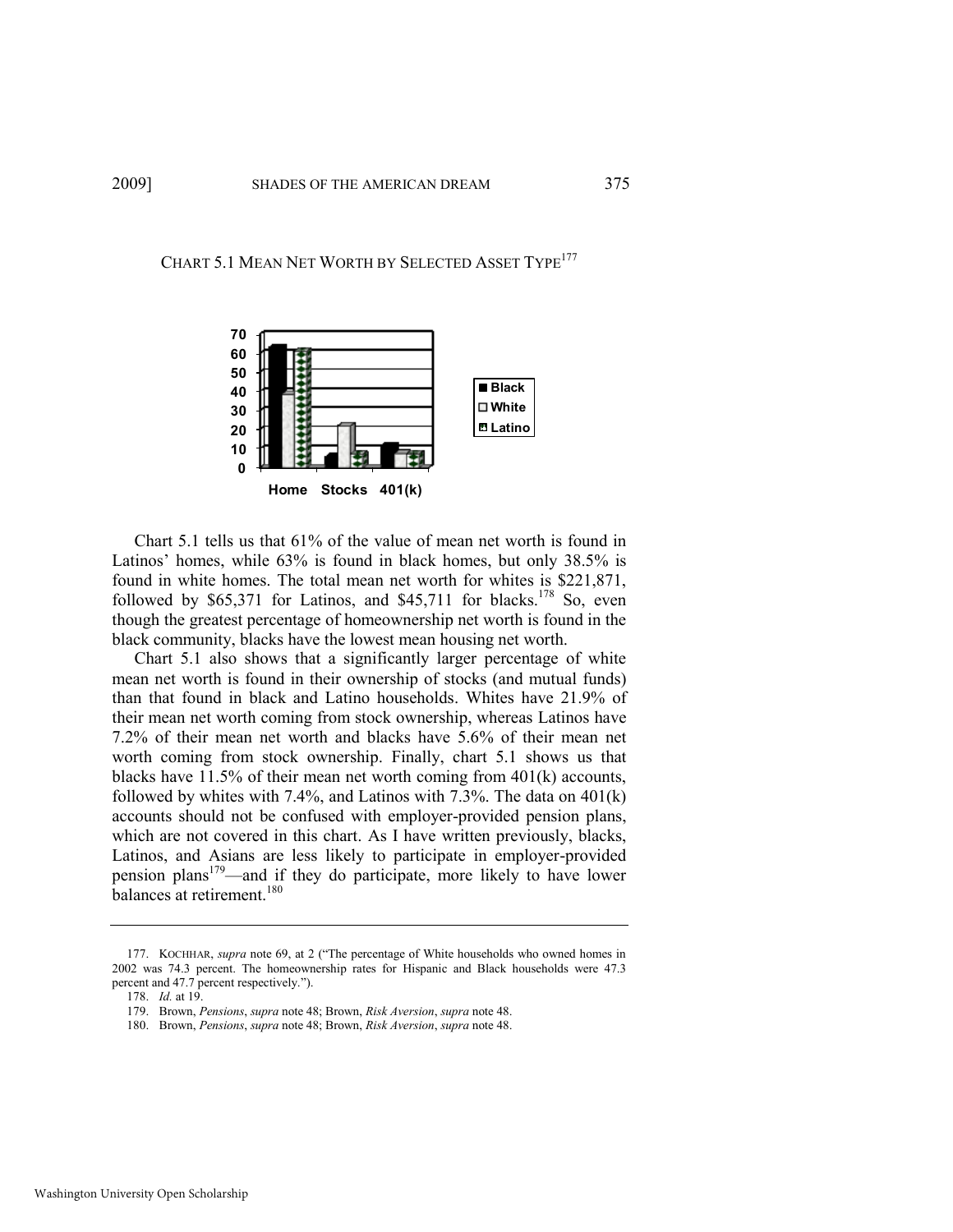The stock market is considered, over the long term, to be the investment with the greatest returns.<sup>181</sup> While this may seem largely academic in the current market, the point is not to be missed. Over the long term, returns on investing in the stock market have proven to be greater than all other alternative investments.

To the extent that blacks and Latinos invest less in the stock market than whites do, their wealth will differ significantly—regardless of income level.<sup>182</sup> Black investors think that real estate is a better place to invest their money than either stocks or bonds.<sup>183</sup> Blacks also think insurance policies are good investment vehicles.<sup>184</sup>

<span id="page-48-0"></span>One study shows that, for the lowest-income homeowners, home equity accounted for 80% of their net worth, compared to 48% for middle-income homeowners and  $26\%$  of high-income homeowners.<sup>185</sup> Chart 5.2 shows the class dimension to this dilemma. Low-income homeowners have a higher percentage of their net worth tied up in housing than high-income homeowners.

<sup>181.</sup> Brown, *Pensions*, *supra* note [48,](#page-13-0) at 1536 (citing Martha N. Ozawa & Yat-Sang Lum, *Taking Risks in Investing in the Equity Market: Racial and Ethnic Differences*, 12 J. AGING & SOC. POL'Y 1, 3 (2001); James M. Poterba et al., *401(k) Plans and Future Patterns of Retirement Saving*, 88 AM. ECON. REV. 179, 181 (1998)).

<sup>182.</sup> *Cf*. Kathryn L. Moore, *Partial Privatization of Social Security: Assessing Its Effect on Women, Minorities, and Lower-Income Workers*, 65 MO. L. REV. 341, 366 (2000).

<sup>183.</sup> Brown, *Risk Aversion*, *supra* note [48,](#page-13-0) at 399 (citing Luisa Beltran, *Many Black Investors Back in Market*, S. FLA. SUN-SENTINEL, June 28, 2004, at 21 ("[T]he study found that 61 percent of blacks and 51 percent of whites believe that real estate is the best investment overall."); Sandra Block, *African-American Investors Catching Up*, USA TODAY, June 24, 2004, at 2B ("[M]ost black investors believe real estate is the best overall investment . . . .<sup>"</sup>); Francine Knowles, *African Americans Exit Stocks*, CHI. SUN-TIMES, June 25, 2003, at 65 ("Fifty percent of blacks viewed real estate as the best investment . . . ."); Tristan Mabry, *Black Investors Shy Away from Stocks: Women in Particular are* Afraid to Trust Brokerage Firms, WALL ST. J., May 14, 1999, at A2 ("Blacks . . . tend to favor much more conservative investment vehicles, including real estate and insurance."); Sheila Muto, *The Property Report: Plots & Ploys, WALL ST. J., June 23, 2004, at B6 ("Black investors continue to think* real estate is a better place to invest their money than stocks, bonds or mutual funds, according to a survey of black and white households earning more than \$50,000 a year.")).

<sup>184.</sup> *See* Mabry, *supra* not[e 183,](#page-48-0) at A2.

<sup>185.</sup> *See* Stegman et al., *supra* not[e 45,](#page-12-0) at 4.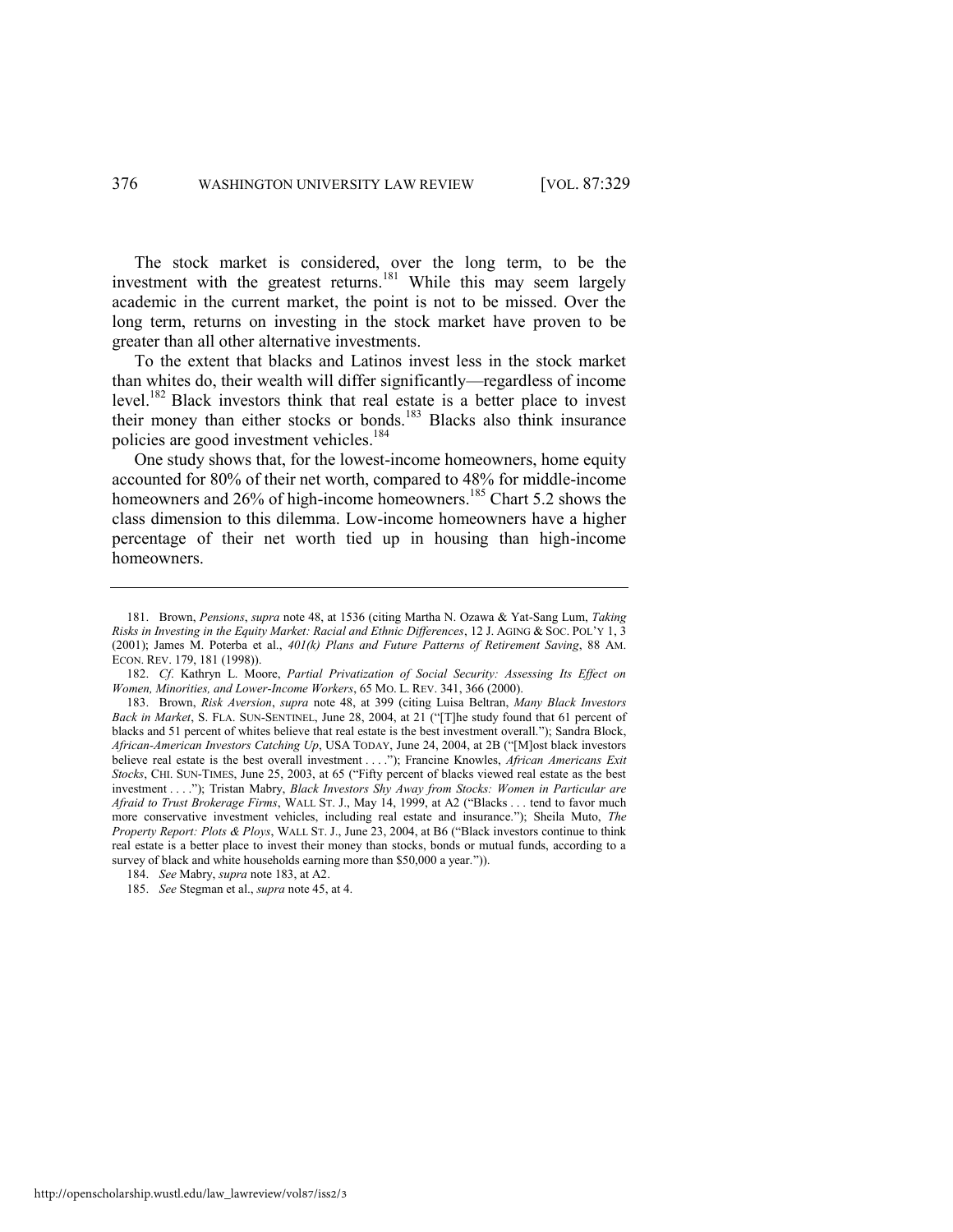#### CHART 5.2 PERCENTAGE NET WEALTH IN HOME EQUITY BY CLASS



If repeal of the mortgage interest deduction reduces the value of housing as many suggest, it would disproportionately decrease the net worth of low-income, black and Latino homeowners—the very groups this author is trying to assist. For example, all homeowners have approximately 40% of their net worth tied up in their homes while highincome homeowners have slightly more than 25%. Low-income homeowners have close to 80% of their net worth tied up in their homes. Any repeal of the mortgage interest deduction would reduce the price of housing. Although experts do not agree on how much the reduction would be, or even whether it would last long-term, most agree that initially the price of housing would fall. High-income homeowners with the lowest amount of net worth in their homes would be best able to weather that event, and low-income homeowners would be least able. Charts 5.1 and 5.2 show that repeal of the mortgage interest deduction is likely to negatively impact low-income, black and Latino homeowners. As a result, without further research, I hesitate to make such a radical proposal.

Another alternative that I have considered and rejected is to allow a deduction for rent. One reservation is that landlords would generally use the deduction to increase rental prices, which would not support the goal of affordable housing. This is a different problem from the mortgage interest deduction increasing the price of housing. In that instance, it is the homeowner who has the potential to receive that benefit—here it is not the renter, but the landlord. In order to address the class problems as well, such a deduction, if enacted, would have to be in the form of a refundable credit for all the reasons previously discussed.